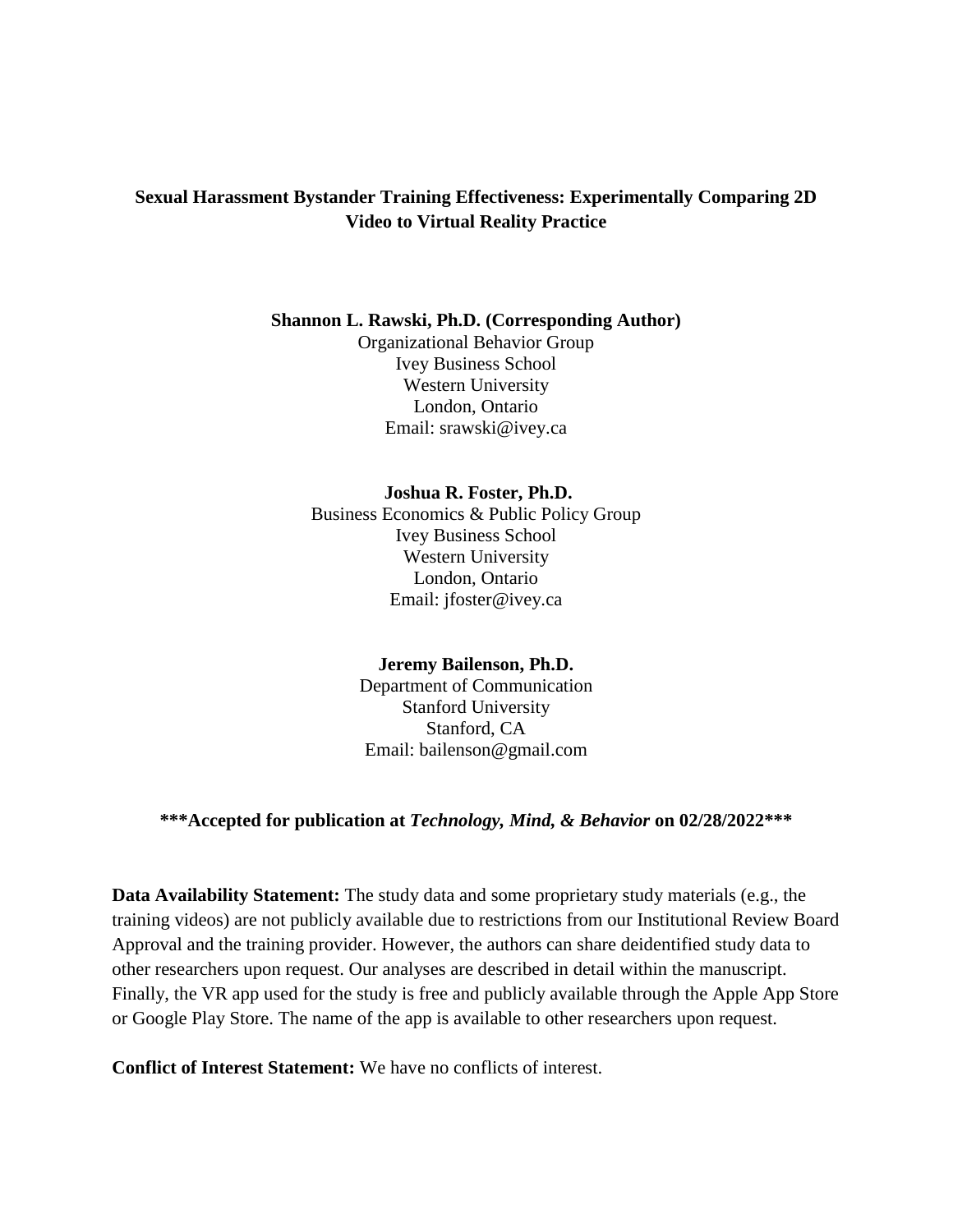## **Sexual Harassment Bystander Training Effectiveness: Experimentally Comparing 2D Video to Virtual Reality Practice**

#### **ABSTRACT**

Sexual harassment (hereafter, SH) is a dysfunctional workplace behavior, resulting in negative outcomes for individuals and organizations. Since #MeToo, companies have been innovating to increase the effectiveness of SH training by incorporating new content (e.g., bystander intervention skills) and new technology (e.g., virtual reality, hereafter VR). However, research has yet to determine the best practices or the effectiveness of these new innovations. The current study hypothesizes that SH bystander intervention training will be more effective when VR practice scenarios are used rather than 2D video practice scenarios. We argue that the increased presence (i.e., the perception that people and places in a virtual simulation are real) afforded by VR should better replicate bystander experiences in real SH situations, thereby allowing trainees to develop bystander skills in a more realistic practice experience than 2D video provides. We experimentally test our hypothesis in a laboratory setting  $(N = 100)$ . Our results show that the VR practice condition differed from the 2D video condition by increasing trainees' intentions to engage in indirect, non-confrontational, and widely applicable interventions (e.g., intervene by removing the target from the situation, approach the target to offer support later). However, our manipulation showed a negative effect on practice quantity (i.e., those in the VR condition explored fewer response options) and no effect on other operationalizations of training effectiveness (e.g., motivation to learn, knowledge, attitudes toward the training, intentions to directly confront the harasser, and intentions to formally report the harassment). Implications, limitations and directions for future research are discussed.

**KEYWORDS:** sexual harassment, bystander intervention, training, virtual reality, practice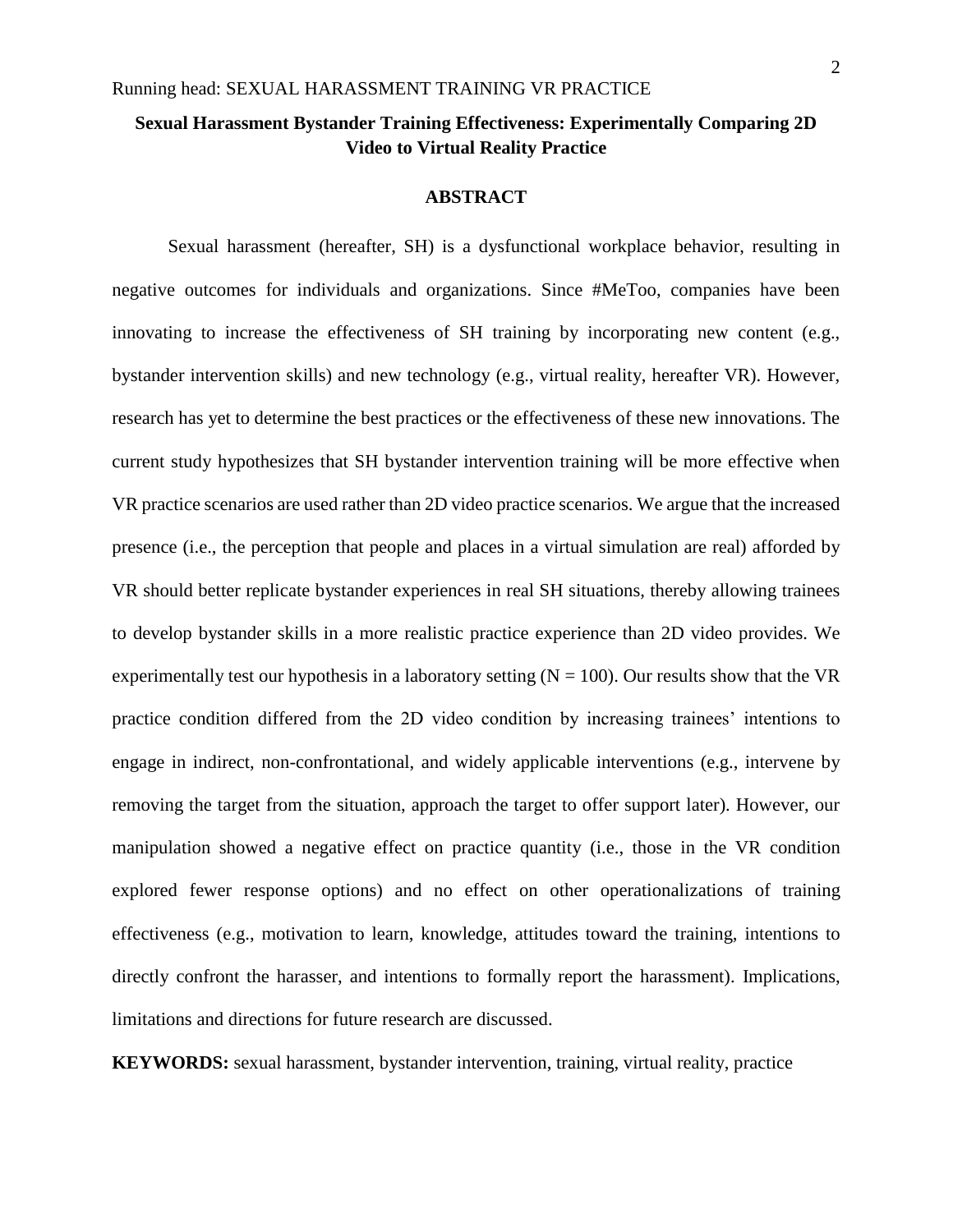## **Sexual Harassment Bystander Training Effectiveness: Experimentally Comparing 2D Video to Virtual Reality Practice**

## **INTRODUCTION**

In the wake of #MeToo, organizations have a renewed interest in preventing and managing sexual harassment (hereafter, SH) in the workplace. Researchers have identified two converging interventions for SH: bystander interventions (Bowes-Sperry & O'Leary-Kelly, 2005; Bowes-Sperry & Powell, 1999) and training interventions (Medeiros & Griffith, 2019). However, existing research on the topic of SH training has produced conflicting results on its effectiveness (Magley & Grossman, 2018; Roehling & Huang, 2018), culminating in a lack of clear, research-based best practices. There is even less research specifically on the effectiveness of SH bystander intervention training (Lee et al., 2019), which is focused on effectively executing social skills in a wide variety of nuanced SH incidents to stop harassment and protect targets. As such, SH bystander intervention training aims to develop *open skills* (i.e., applying general learning principles across many different situations, such that there is no single correct way to perform; Noe, 2017). For example, many SH, sexual assault, and street harassment bystander intervention training programs (e.g., Green Dot, Hollaback!, J.J. Keller & Associates, EVERFI) offer trainees a variety of potential interventions that can be used depending on the situation and the bystander's own strengths and weaknesses. These options may be categorized in a variety of ways to make use of memory aid acronyms (e.g., the 5 Ds for Hollaback!; Tam & Jin, 2021). For this study, we will refer to four types of bystander intervention response options, represented by the acronym IDEA, including (I) Intervene - causing a distraction or removing the target from the situation, (D) Direct - confronting the harasser and telling them to stop, (E) Elevate - formally reporting the harassment to an authority figure, (A) Approach - offering social support to the target after the incident.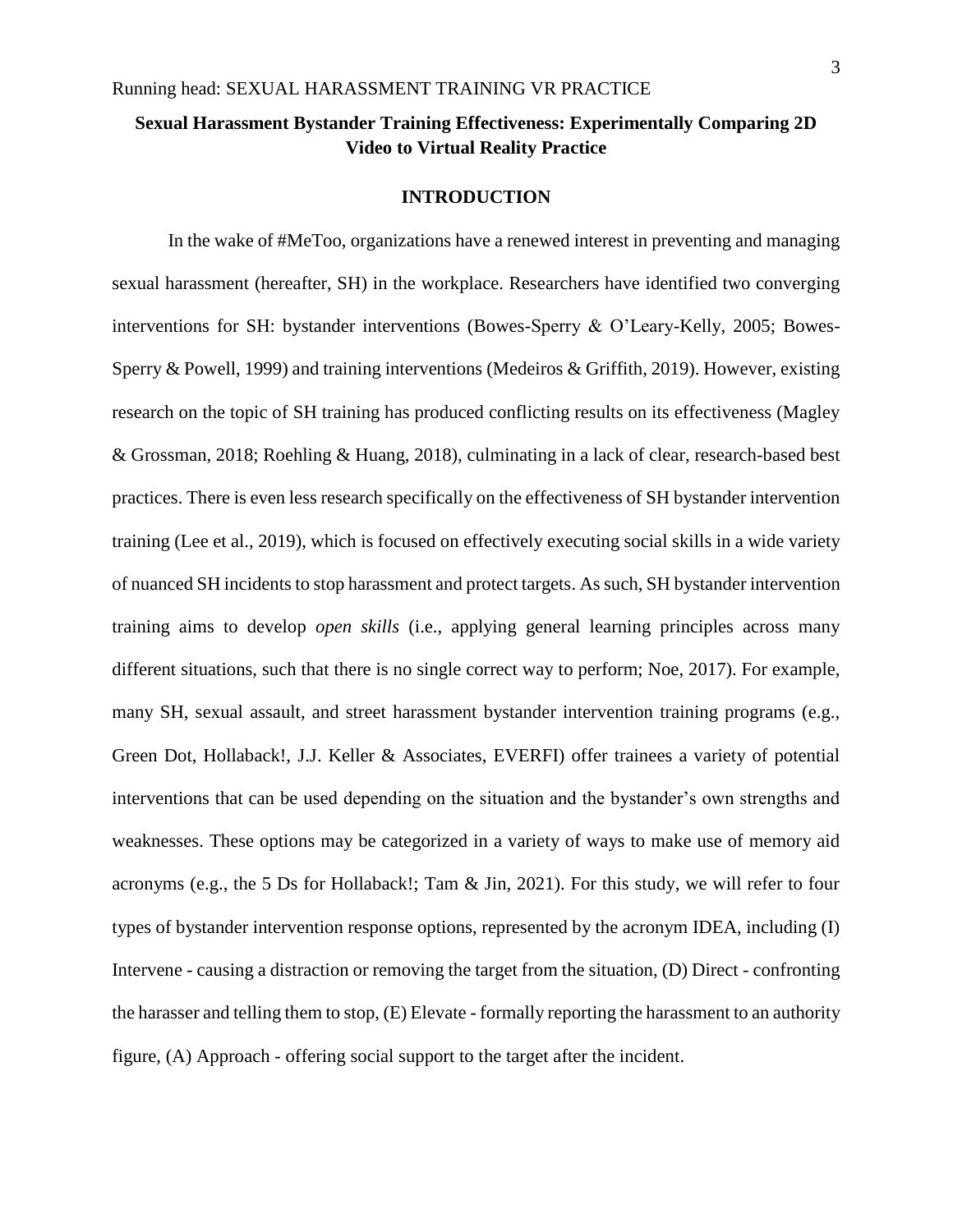Given the wide variety of potential SH situations (e.g., sexual coercion, gender harassment, and unwanted sexual attention; Fitzgerald et al., 1995), and intervention options (e.g. the four IDEA responses), we argue the stimulus generalization approach is appropriate to apply to bystander intervention training design. The stimulus generalization approach to training focuses trainees' attention on learning general principles and then demonstrating how those general principles can be applied in a variety of situations (Royer, 1979). One example of this approach may be found in customer service training, where employees must learn to address a wide variety of customer problems while adhering to general principles of active listening, empathizing, communication, and problem-solving within the constraints of company policy. The stimulus generalization approach is rooted in social learning theory (SLT; Bandura, 1982) and applies SLT's process of attention, retention, reproduction, and reinforcement. In particular, practice sessions during training offer trainees opportunities to behaviorally reproduce a learned skill and receive reinforcement in a wide variety of situations, enhancing skill development and transfer of new skills to the work context (Clark & Mayer, 2008).

Implementing practice opportunities in the context of SH bystander intervention training can be difficult for many organizations. Role plays may be one of the most obvious design options, but live role plays could potentially harass the employees acting in the victim role and hiring theater troupes to act out negative roles can be logistically and financially difficult to scale. Further, research on SH training has shown that trainees are sensitive to the social environment of training and can backlash against training if they perceive that the training is threatening their valued identities or social groups (Tinkler, 2012; Rawski, 2017). Many companies choose to implement computer-based training programs that offer scalable consistency in experience across all employees as well as opportunities to practice responses to a variety of scenarios, which may be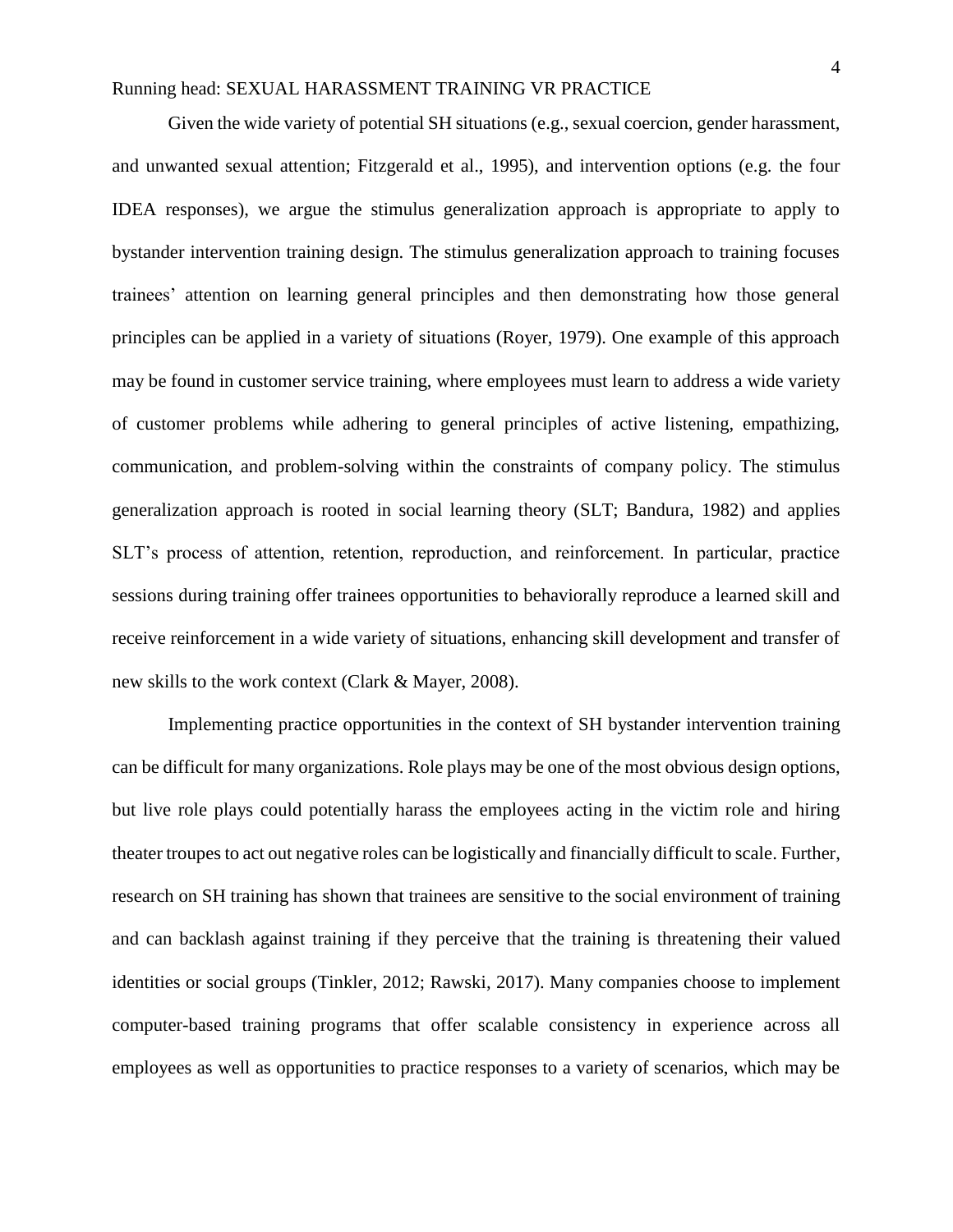either video or text-based. Single-user computer-based training also offers trainees a safe place to make mistakes without facing ridicule or judgement from coworkers. However, computer-based training, even when it utilizes programmed instruction, does not fully capture the experience of witnessing SH firsthand and responding with a bystander intervention. There are important psychosocial factors (e.g., emotions, office politics) that will be absent from these types of computer-based practice scenarios.

Virtual Reality (hereafter, VR) training methods may offer an opportunity for increasing the immersiveness of SH bystander intervention training practice sessions, given VR's increased presence (i.e., the perception that people and places in a virtual simulation are real; Held and Durlach, 1992; Sheridan, 1992; Draper et al., 1998; Sanchez-Vives & Slater, 2005; Slater et al., 2006). Consistent with the Cognitive Affective Model of Immersive Learning (CAMIL; Makransky & Peterson, 2021), this attribute of VR represents an opportunity to further enhance trainees' acquisition and transfer of knowledge and skills, including the open skills needed for bystander intervention. Additionally, VR can more easily, cheaply, and safely place trainees in rare, stressful, or potentially harmful situations (such as conflicts involving SH) than in-person trainings and with more immersiveness than 2D computer-based trainings. Consequently, when designed as a single-user experience, VR offers all the dynamic benefits of SLT's reproduction and reinforcement phases of social learning while protecting trainees from taking on negative roles or making socially costly mistakes in front of their coworkers.

The current study seeks to determine the effects of single-user 360-degree immersive VR practice compared to single-user 2D video practice during SH bystander intervention training. We utilized a laboratory-based experimental design and randomly assigned 100 participants (university students and employees) to either experience a 2D video practice scenario or a 360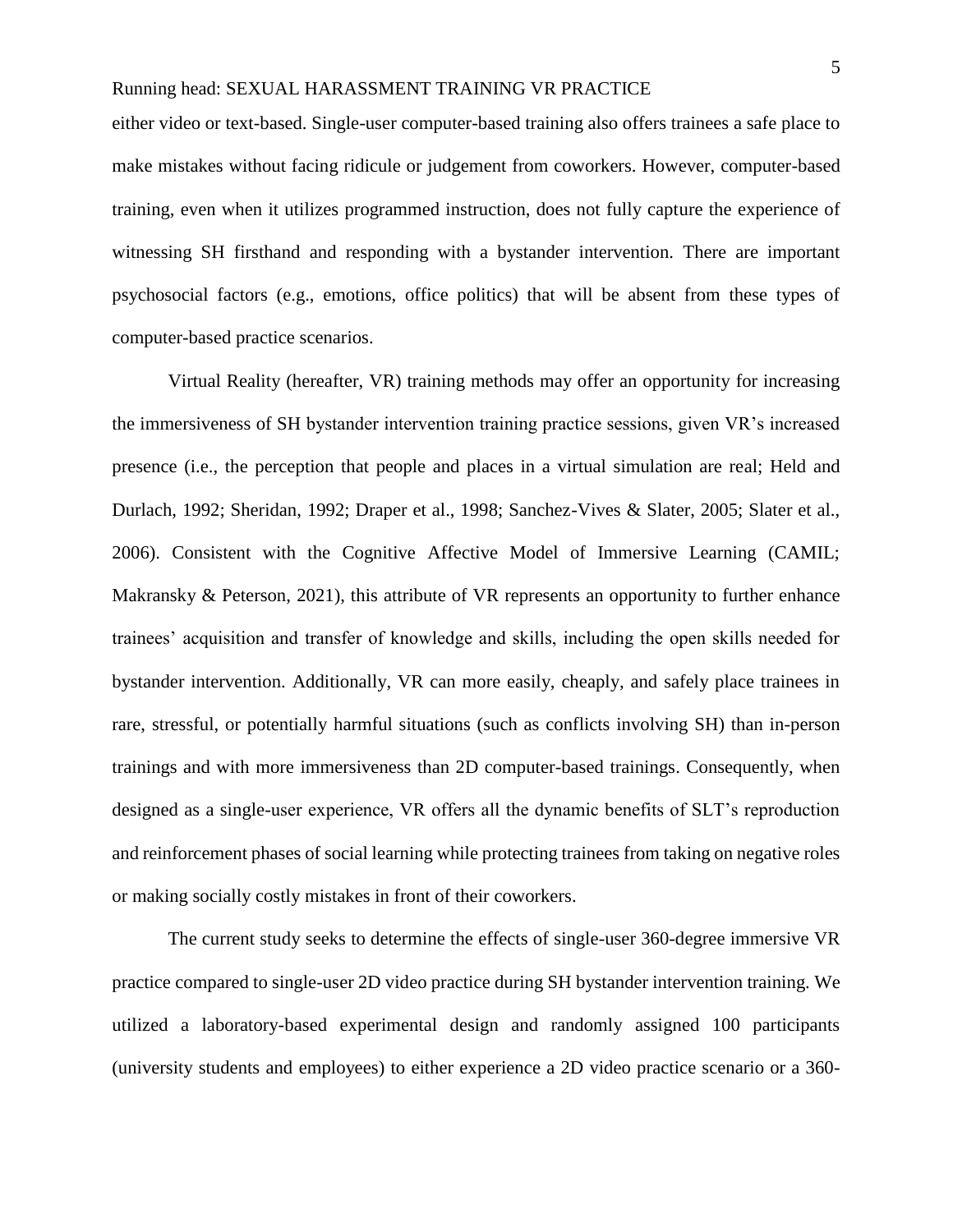degree immersive VR practice scenario following a SH bystander intervention training program. The content of the training and the practice scenario were kept constant with only the modality of the practice scenario differing across conditions. Results from our experimental study contribute to research on SH training, bystander intervention training, and VR training methods by isolating the effectiveness of VR practice methods compared to the more common 2D video methods.

### **LITERATURE REVIEW**

## **SH Training**

 Traditionally, SH training has been defined as a systematic approach to increase employee learning related to (1) identifying and refraining from behaviors that constitute SH, and (2) following the organization's SH policy in reaction to the occurrence of SH (Alhejji et al., 2016; Goldberg, 2007). While the learning objectives of this type of training are laudable, reviews of the literature by both academics (Magley & Grossman, 2018; Roehling & Huang, 2018) and government agencies (EEOC, 2016) have found conflicting results, amounting to no clear best practices for SH training and little evidence to indicate its effectiveness. For instance, Bigham and Scherer (2001) found mixed effects, whereby SH training improved knowledge for all participants, but also increased male participants' victim-blaming and decreased their intentions to report harassment. Similarly, Goldberg (2007) found a mix of results whereby training increased targets' direct responses to harassers who gave them unwanted sexual attention, but did not have an effect on formal reporting behaviors. Further, there is some research that shows that traditional, legal compliance-based SH training programs can threaten employees' gender-based group dynamics and result in backlash effects such as resistance to organizational policy and increased intentions to engage in sexual behaviors at work (Tinkler, 2008, 2012; Rawski, 2017).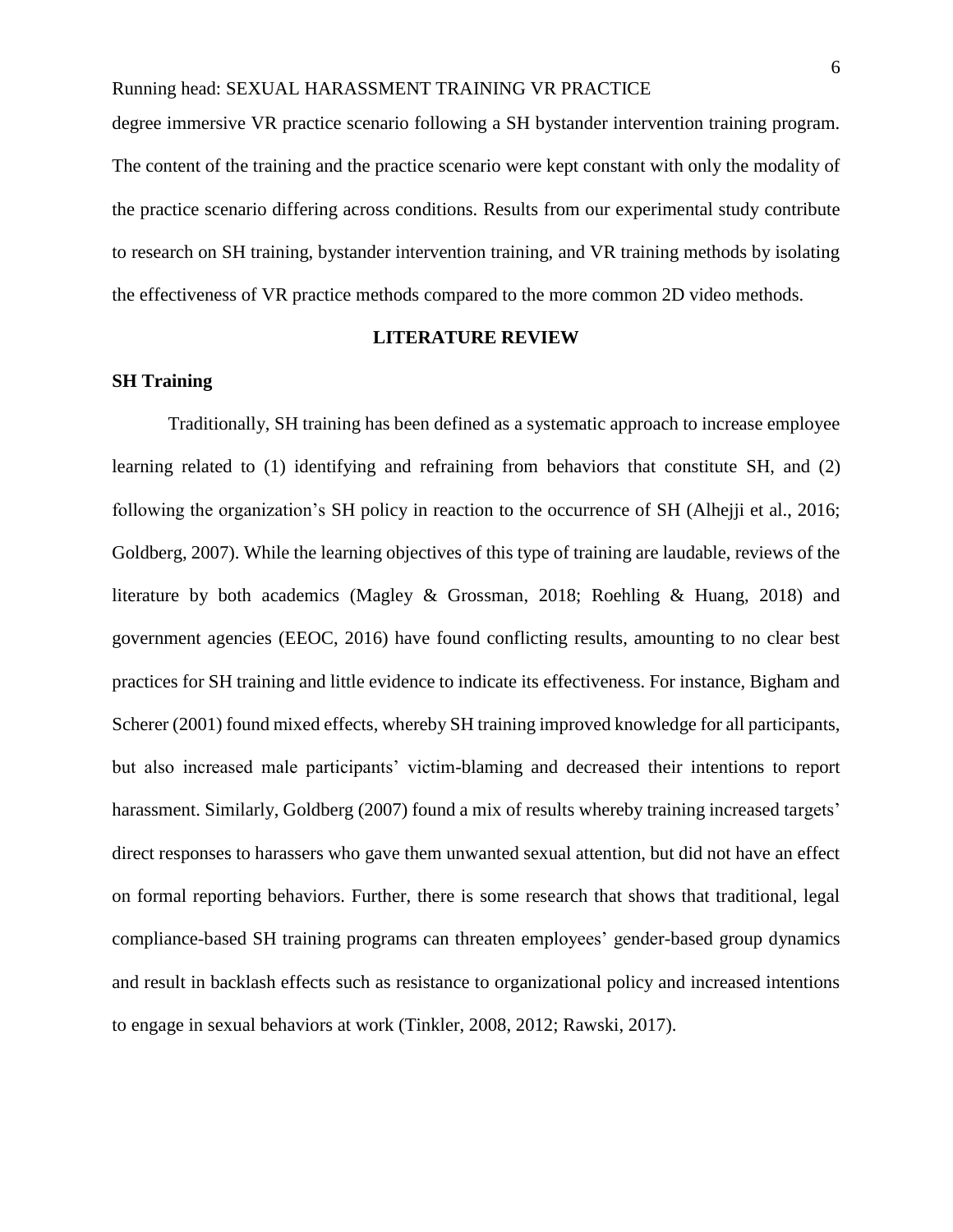Given the lack of results demonstrated by traditional SH training, it is no surprise that researchers and practitioners have started innovating and designing new types of training programs to address SH in the workplace. Bystander intervention training has become a popular recommendation as an alternative style of training (Rawski & Workman-Stark, 2018; Lee et al. 2019). Theories on SH support this pivot toward bystander intervention training, suggesting that bystanders play a crucial role in mitigating the occurrence of SH (Bowes-Sperry & O'Leary-Kelly, 2005; Rawski, et al., *In Press*) and that a focus on the bystander role in training may be less threatening and more motivating to trainees than a focus on the harasser and victim roles (Rawski, 2017). However, research specifically on SH bystander intervention training for employees is still nascent, motivating calls for empirical studies on the topic (Lee et al. 2019).

#### **VR Training Methods**

In addition to the content and instructional strategy of SH training (e.g., traditional vs. bystander focused), the modality of SH training represents another design factor in need of additional research. Indeed, aside from Preusser et al. (2011) and Rawski et al. (2020), most empirical studies on SH training do not experimentally manipulate training modality, resulting in more questions than answers about how different technologies may causally influence SH training effectiveness. VR research on learning in environments similar to SH training reveals relevant differences among physiological and learning measurements across experimentally manipulated media. In one study, Slater (2013) demonstrates bystander intervention in potentially violent scenarios (e.g., a bar fight) is common in VR and increases when an in-group member is being targeted. Similarly, VR has been used to decrease implicit racial bias (Peck et al., 2013) and increase empathy regarding domestic violence (Seinfeld et al., 2018).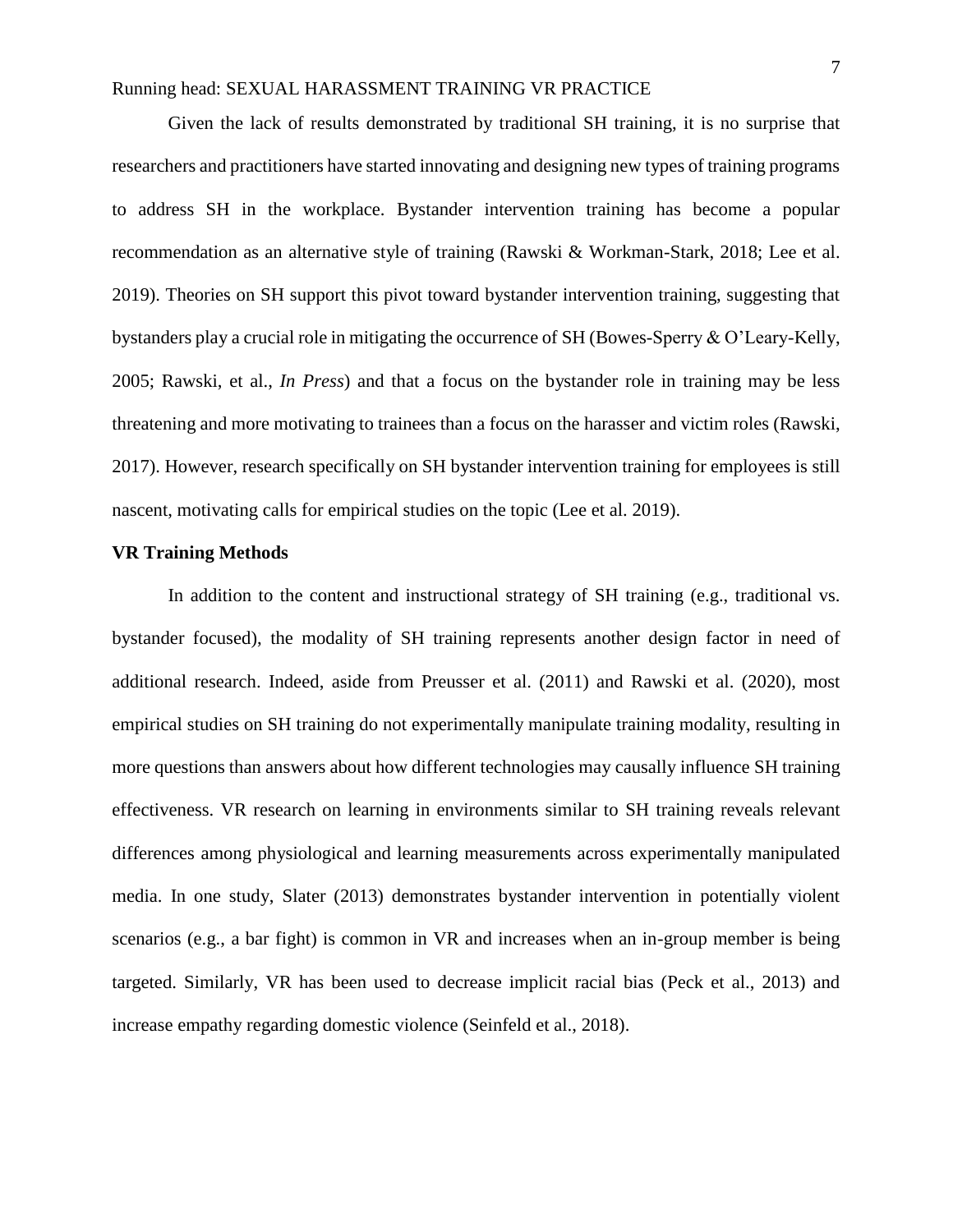The direct and systematic experimentation of SH training media contributes to an ongoing debate over the role of modality in learning. In the view of McLuhan (1964) and McLuhan and Fiore (1967), it is argued that the characteristics of a communication medium shapes learning more than the instruction itself. Consequently, one would surmise the choice of learning modality is the single most important consideration to shaping learning outcomes. Conversely, arguments by Clark and Salomon (1986), Clark (1994), Sung and Mayer (2013) and Parong and Mayer (2018) suggest that media selections are incidental to learning, and only instruction methods are influential in certain core learning outcomes, such as achievement and motivation.

Since the conception of these theories, a large literature has begun to test their predictions, as well as several hybrid perspectives that lay between them. For instance, both Kozma (1994) and Makransky and Petersen (2021) offer an approach to understanding the roles of medium and instruction as co-deterministic, where the manipulation of one or both may cause variations in learning outcomes. One construct that seems to be central to understanding this mediuminstruction interaction is the cognitive load demanded of the learner. Cognitive load is commonly measured as either intrinsic or extraneous, where the former relates to the inherent difficulty of the instruction material and the latter relates to how the instruction material is presented (Sweller, 1988; Paas et al., 2003; Reif, 2010). As the proposed interaction would suggest, there is evidence that cognitive load tradeoffs between various combinations of medium and instruction exist, which in turn influence learning outcomes. Specifically regarding the VR modality, VR has a demonstrated capacity to increase the learner's extraneous cognitive load relative to other media (Parong & Mayer, 2018; Makransky et al. 2019), an outcome that is attributed to its informationrich content. Under the assumption that intrinsic and extraneous cognitive loads are additive (Sweller & Chandler, 1994; Sweller, 2010; Mayer, 2017), this result suggests VR may impair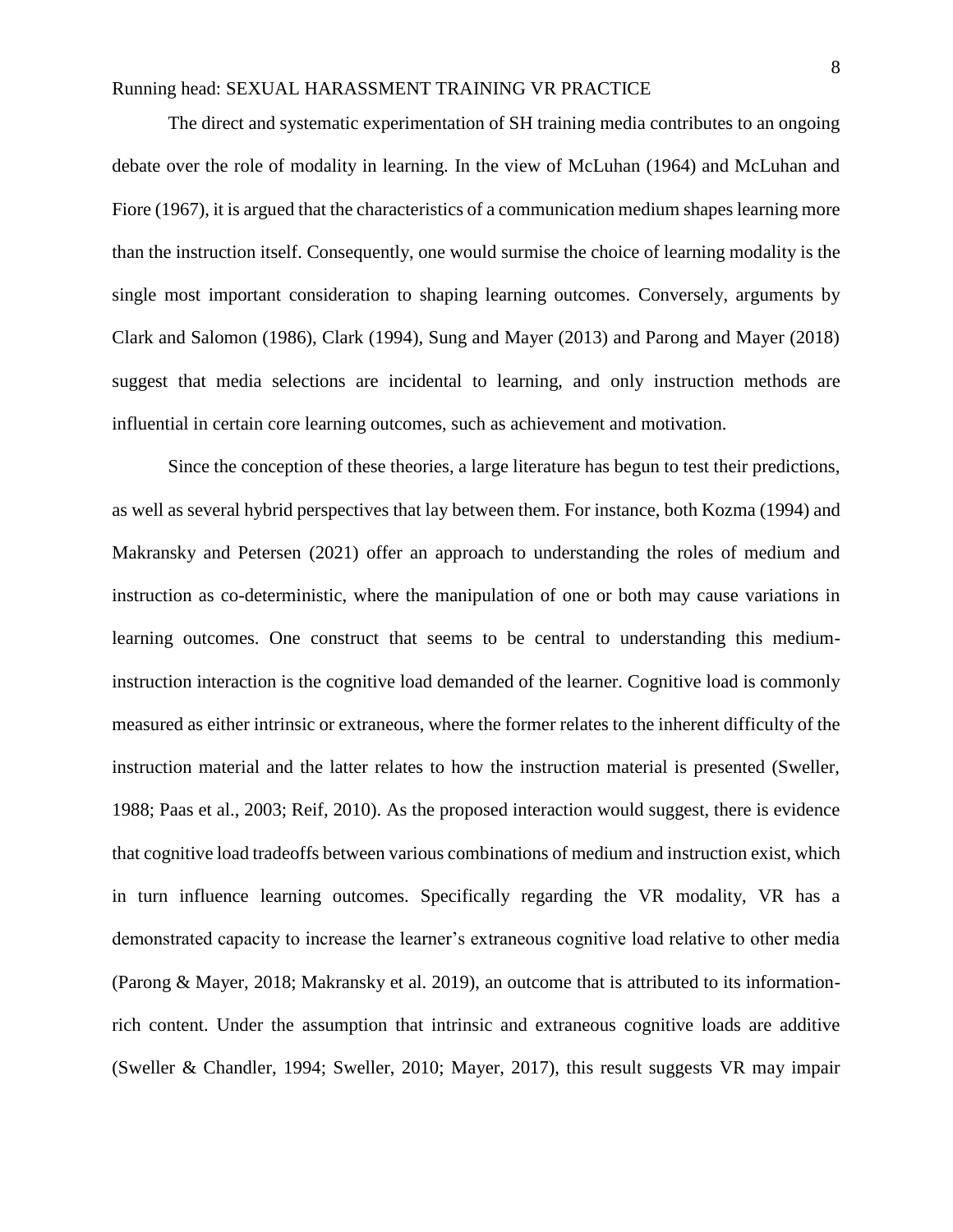learning outcomes relative to other media. However, it has been shown this effect can be attenuated when learners are provided with learning materials related to the VR experience beforehand (a practice that is imposed in the present study's experimental design). One study (Meyer et al., 2019) manipulated pre-existing knowledge (pre-training vs. no pre-training) and instruction modality (2D video vs. immersive VR) and measured outcomes on knowledge retention. The results revealed that varying pre-existing knowledge did not cause changes to learning outcomes within the 2D video treatments, however the pre-existing knowledge aided in knowledge retention among VR users, suggesting it reduced extraneous cognitive load. Relatedly, it has been shown that immersive environments are important when learners need to recognize contextual nuances that can otherwise be hard to detect, particularly when there is a subjective threat present (Kroes et al., 2017). Consequently, when applied to SH training, VR environments may invoke psychophysiological and emotional responses among learners, which can be veridically important to their naturally occurring experience, thereby improving learning outcomes (Peck et al., 2013; Seinfeld et al., 2018). Moreover, given that a person's psychophysiological and emotional state has not traditionally been considered to be a relevant component of cognitive load, we argue that the intersection of SH training and VR technology allows for an important extension of this theory.

With two established and competing effects at play, this study relies on the Cognitive Affective Model of Immersive Learning (CAMIL; Makransky & Petersen, 2021) to guide comparative static predictions on learning outcomes across the forthcoming experimentally tested media. Specifically, CAMIL theorizes the immersive VR medium provides learners with relatively enhanced presence (cf. Sheridan, 1992; Riva, et al., 2003). Therefore, CAMIL predicts learners will experience greater situational interest that in turn will motivate sustained changes around intentions of future behavior. Indeed, immersive VR simulations stimulate similar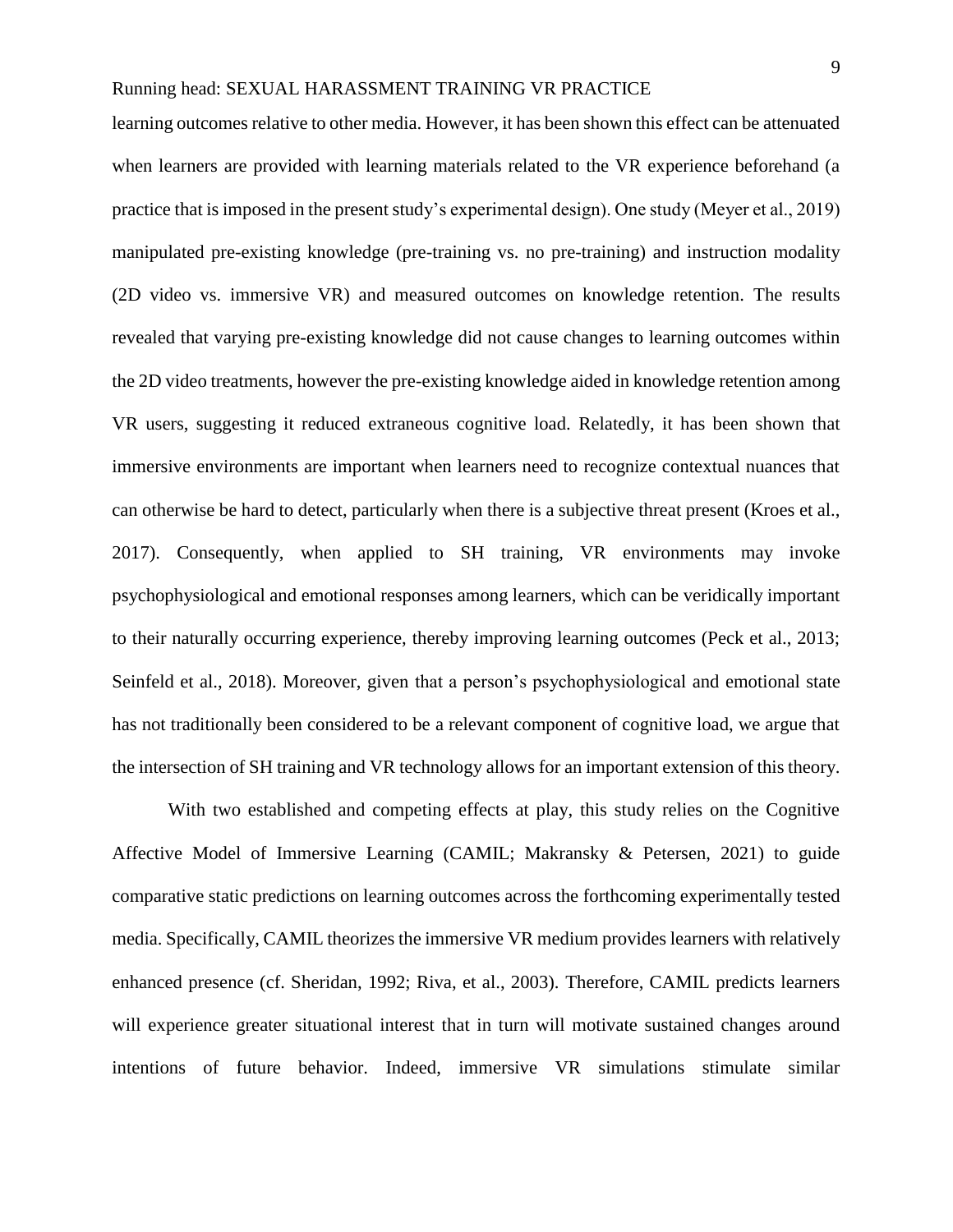psychophysiological and behavioral responses as would real-life events (Coffey et al., 2017; Wang et al., 2012). As such, VR has been shown to be effective at motivating prosocial behaviors (Herrera & Bailenson, 2021) and developing social skills (Howard & Gutworth, 2020) such as public speaking (North et al. 2015), interviewing (Tsang & Man, 2013), and interpersonal communication (Morgan et al. 2014). These results are particularly applicable to the current study, given that the focus of bystander training is to develop social skills that result in a prosocial behavior (i.e., interventions to stop a SH incident).

A secondary benefit of VR's increased presence predicted by CAMIL is its effect on selfefficacy. Given the evidence on high-immersion feedback and its ability to increase a learner's sense of mastery (cf. Gegenfurtner et al. 2014; Makransky & Petersen, 2019; Makransky et al., 2020b; Johnson-Glenberg et al., 2021), CAMIL predicts immersive VR will provide learners with relatively greater expectations of self-efficacy. These benefits of VR should be especially pronounced in the context of SH bystander intervention training, which is focused on increasing bystander skills in a socially complex and risky situation (i.e., SH incidents). VR practice should provide trainees with the psychophysiological and emotional experience of encountering this social complexity and risk in an immersive, yet safe training environment, thereby increasing training effectiveness.

In measuring training effectiveness, this paper applies several well-studied metrics that capture the extent to which training achieves its intended objectives (Sitzman  $\&$  Weinhardt, 2015), which can include reaction objectives (i.e., how trainees feel about the training program; Kirkpatrick, 1976), learning objectives (i.e., positive changes in trainees' knowledge, attitudes, or skills; Kirkpatrick, 1976), and/or performance objectives (i.e., transfer of learning to the work context; Holton, 1996). In addition, training motivation has been shown to be a key predictor of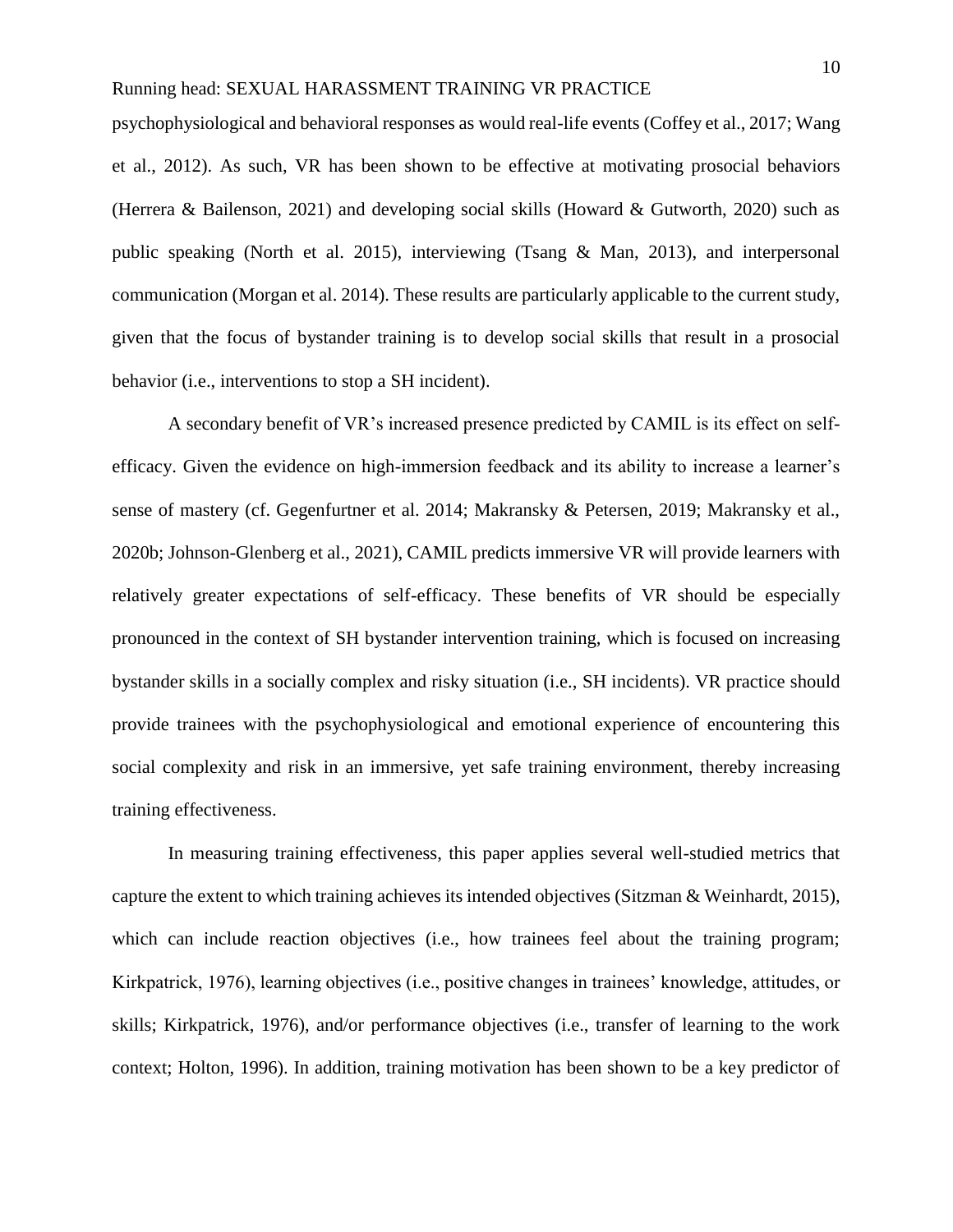these training outcomes (Colquitt et al., 2000), and training research often investigates trainees' transfer motivation (i.e., trainee's intentions to exert effort toward using the training information and skills in the workplace; Seyler et al., 1998) and other behavioral intentions (e.g., intentions to report) as motivation- and self-efficacy-related proxies for transfer behaviors (Bingham & Scherer, 2001; Goldberg, 2007; Rawski & Conroy, 2020). Because the specific indicators of training effectiveness are dependent on the specific type of training and its objectives, it is important for any study on training effectiveness to define those specific indicators for the particular training being studied. In the case of the SH bystander intervention training used as stimulus material in this study (See Methods section), the training objectives included increasing knowledge and behavioral intentions related to SH and bystander intervention techniques. Additionally, motivation to learn, attitudes toward training (e.g., reactions), and practice quantity were also investigated as more distal indicators of training effectiveness. As such, we predict the following:

*Study Hypothesis: Relative to 2D video-based practice methods, 360-degree immersive VR practice methods following a SH bystander intervention training program will be associated with the following indicators of training effectiveness: (1) increased motivation to learn, (2) increased practice quantity, (3) decreased negative attitudes toward training, (4) increased training-related knowledge, and (5) increased intentions to engage in bystander interventions in response to future SH incidents.* 

#### **METHODS**

## **Research Ethics Approval**

This research study was approved by the Institutional Review Board (IRB) for Research on Human Subjects. Special modifications to the study's procedure (described in the Procedure section) were made to keep participants and experimenters safe during the COVID-19 pandemic. These modifications were also approved by the IRB.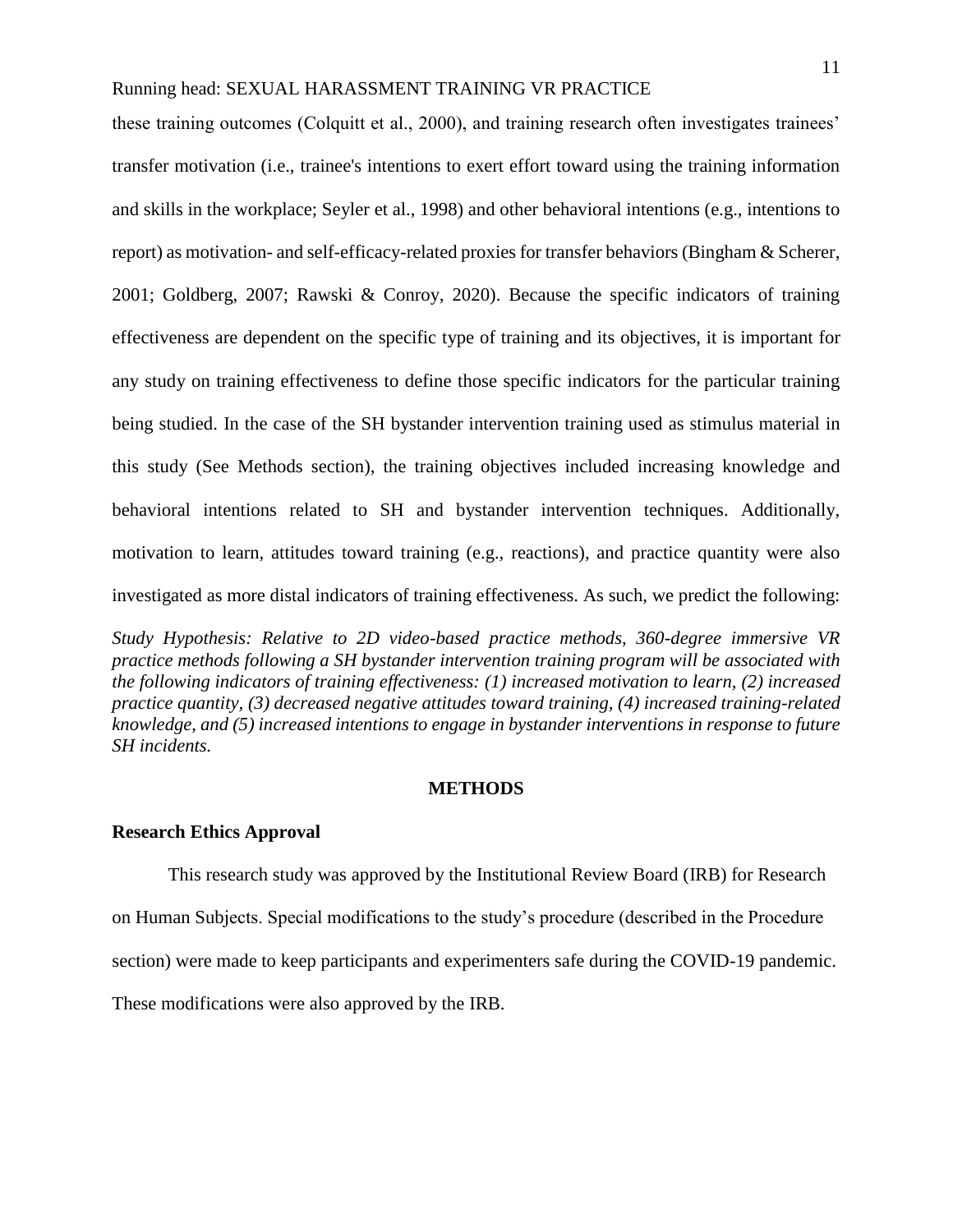## **Participant Sample**

The sample of participants consisted of 107 business students and employees recruited (see Procedure section for more information about recruitment) from a comprehensive public university in the mid-western United States. We removed seven participants from the analysis because of the following reasons: (1) one participant was removed for failing an attention check item (see Procedure section), (2) five participants were removed because they experienced technological problems (e.g., the VR app crashing<sup>1</sup>) during the lab study, and (3) one participant was removed because they reported feeling more than a slight amount of physical discomfort during the lab study.

Our final sample included 100 participants (50 per condition). The sample was 58% cisgender women, 40% cisgender men, and 2% non-binary. Additionally, 73% were students, 27% were employees, and 90% were white. The average age of the sample was 27.83 years (*SD* = 11.50 *years*). Participants had an average work experience of 11.02 years (*SD = 9.91 years*) and worked an average of 27.37 hours per week (*SD = 14.86 hours per week*). About 36% of the sample had experience managing employees, and 42% had experience supervising students. Forty-one percent of the sample had previously been a target of SH, 3% had been previously accused of sexual harassing someone else, 43% had previously been a bystander to SH, and 91% had previously participated in a SH training program. Thirty-five percent of the sample had previous experience using a VR headset.

<sup>&</sup>lt;sup>1</sup>After an iPhone iOS update, the VR app was temporarily incompatible with iPhones. This unexpected problem was detected during a lab session, and prompted updates to the VR app so that it would be compatible with iPhones for future participants. The few participants who were affected by this technological problem, were unable to complete the study and thus, were removed from analysis.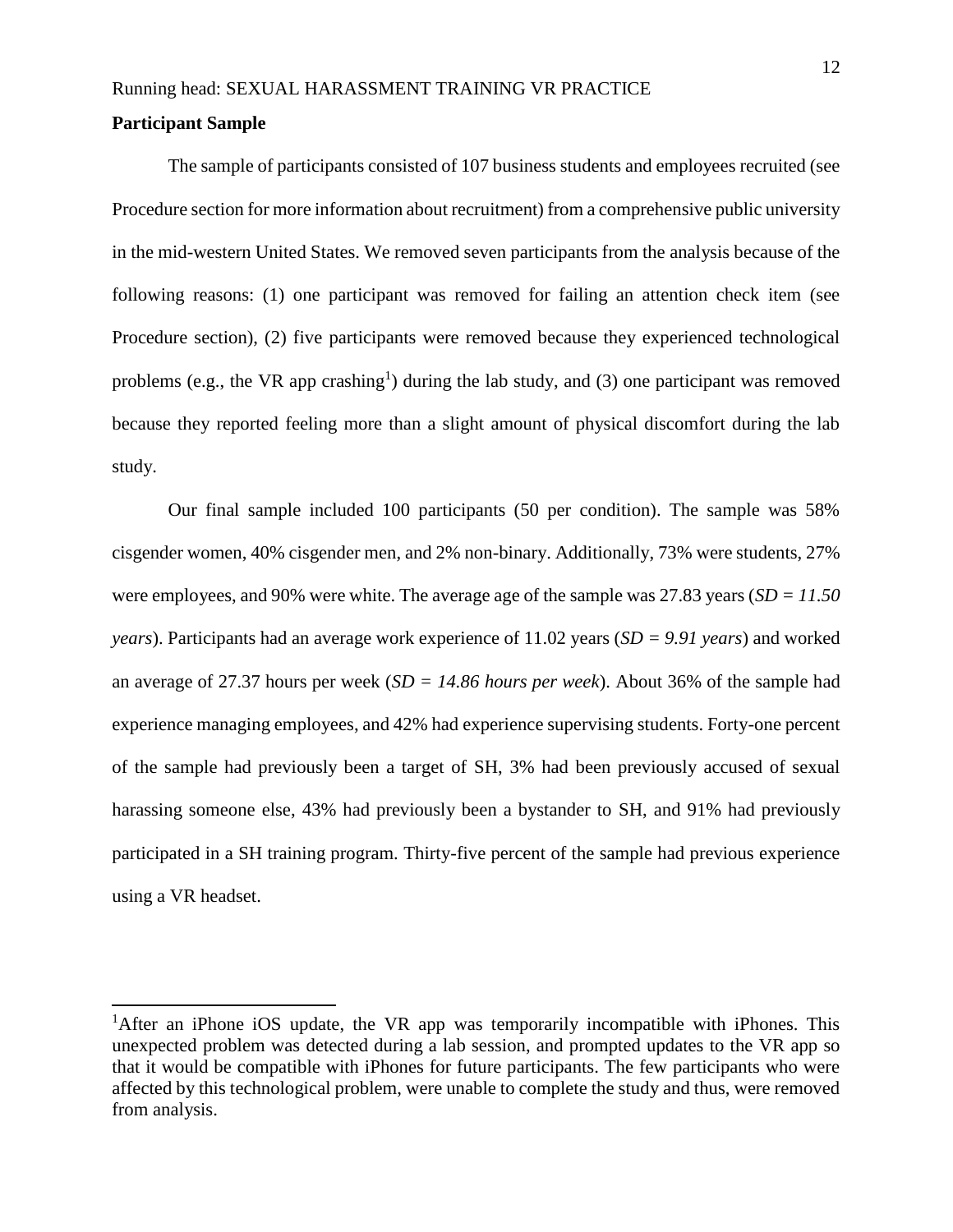To ensure random assignment we ran chi-square analyses (for categorical individual differences) and bivariate correlations (for continuous individual differences) to determine the statistical relationship between the assigned experimental condition and each of the aforementioned participant sample characteristics. None of the chi-square statistics nor the correlation coefficients were significant, suggesting that our assignment was indeed random across all individual demographic differences.

#### **Stimulus Materials**

The current experiment utilized commercially available stimulus materials, including two 2D training videos, a single-user 2D video-based practice scenario, and a free smartphone app used in conjunction with a Google Cardboard headset to view a single-user 360-degree immersive VR practice scenario. See Appendix A for screenshots and short descriptions of each training video, the practice scenario, and the VR interface. These stimulus materials were produced by a major US-based compliance training provider<sup>2</sup> as part of a commercially available anti-SH training program with a focus on bystander intervention. All videos (training and practice) were live action captures of professional actors depicting scenes in an office space.

#### **2D Training Videos**

 $\overline{a}$ 

All participants viewed both training videos on a computer screen. The first 2D training video depicted a female narrator presenting declarative knowledge about the definitions of SH and several examples of SH that occur in workplaces. This information was paired with video examples of different forms of SH, involving a diverse cast of actors in the various roles (e.g., harasser, target, bystander, manager). The second 2D training video depicted a male narrator presenting declarative knowledge about the four IDEA bystander response options, which

 ${}^{2}$ For research purposes, the training app is available upon direct request to the corresponding author.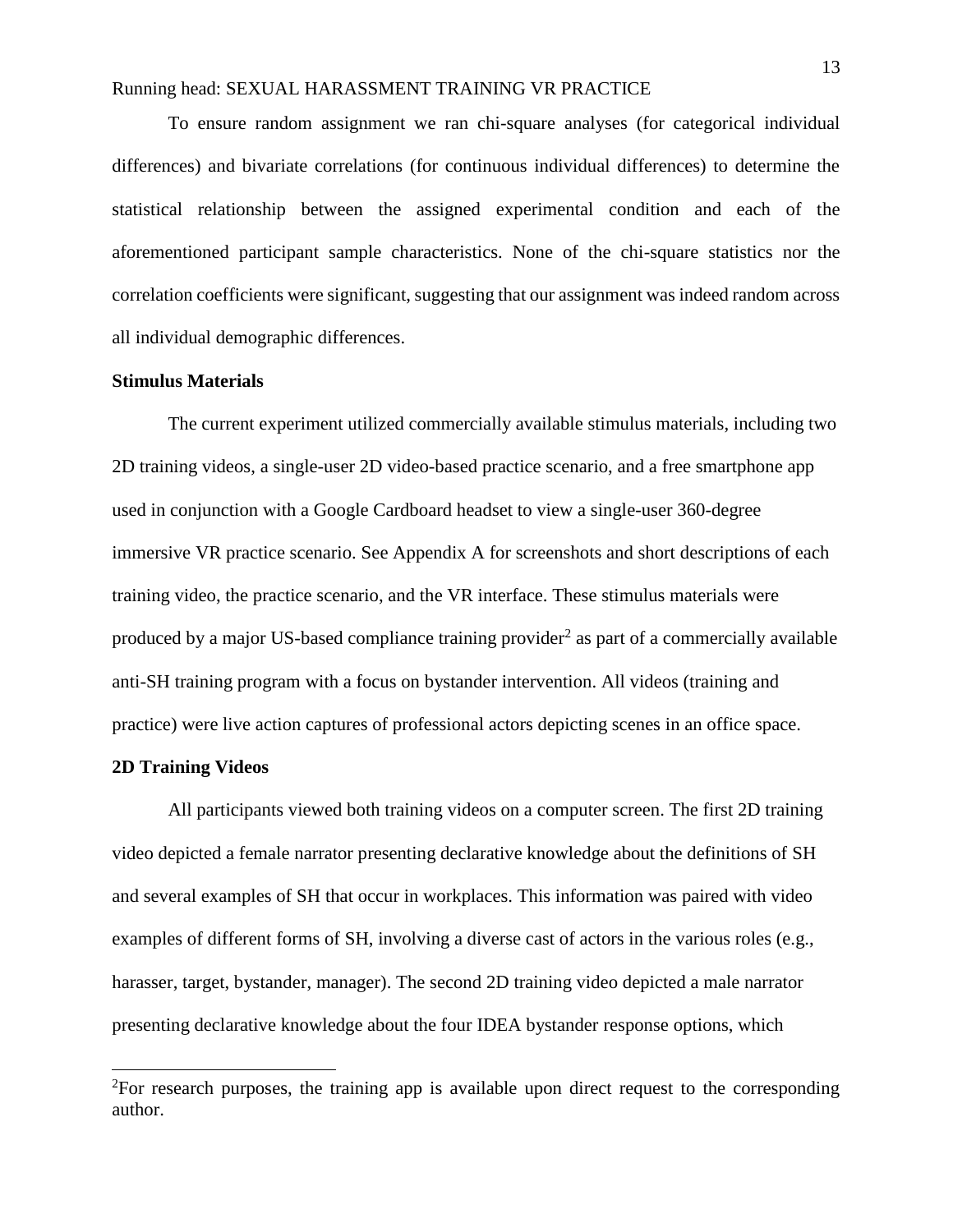include (I) intervening in the ongoing harassment by causing a distraction or removing the target from the situation, (D) directly confronting the harasser, (E) elevating the situation by reporting to a manager, and (A) approaching the target to offer social support after the incident. The training program used the acronym, IDEA, as a memory aid for trainees. The definitions of each response were paired with tips for effectively executing the response option (e.g., several ideas for how to intervene in ongoing harassment) and video examples of diverse actors (i.e., behavioral models) enacting the technique in response to a variety of SH situations.

#### **Practice Modality Manipulation**

In both conditions, participants were able to view (either in 2D video or in 360-degree immersive VR video) an initial scene of a SH incident in which a man leers at and takes photos of a woman without consent to which the woman clearly objects. Then, participants could select to explore seven variations of the IDEA bystander responses. In the I, D, and A responses, participants could choose whether to follow-up their initial response by choosing to either report to the manager or not (i.e., using the E response as a follow-up to their initial response). Both follow-up response choices, report and not report, would prompt another video to play, depicting that choice. The E response (Elevate) initially reports to the manager, and so, no follow-up action was offered to participants who chose the Elevate response. The IDEA response options were offered in a vertical list in the order of the IDEA acronym. The stimulus materials did not allow for randomizing the order of the options.

The SH scene and each of the IDEA response scenes were filmed from the point of view of a bystander, and so, no visual depiction (e.g., actor, avatar) of the bystander was included in the practice scenarios. The voice of the bystander in the IDEA response scenes was female in all videos. After a response video played out in the practice scenario, participants had the option to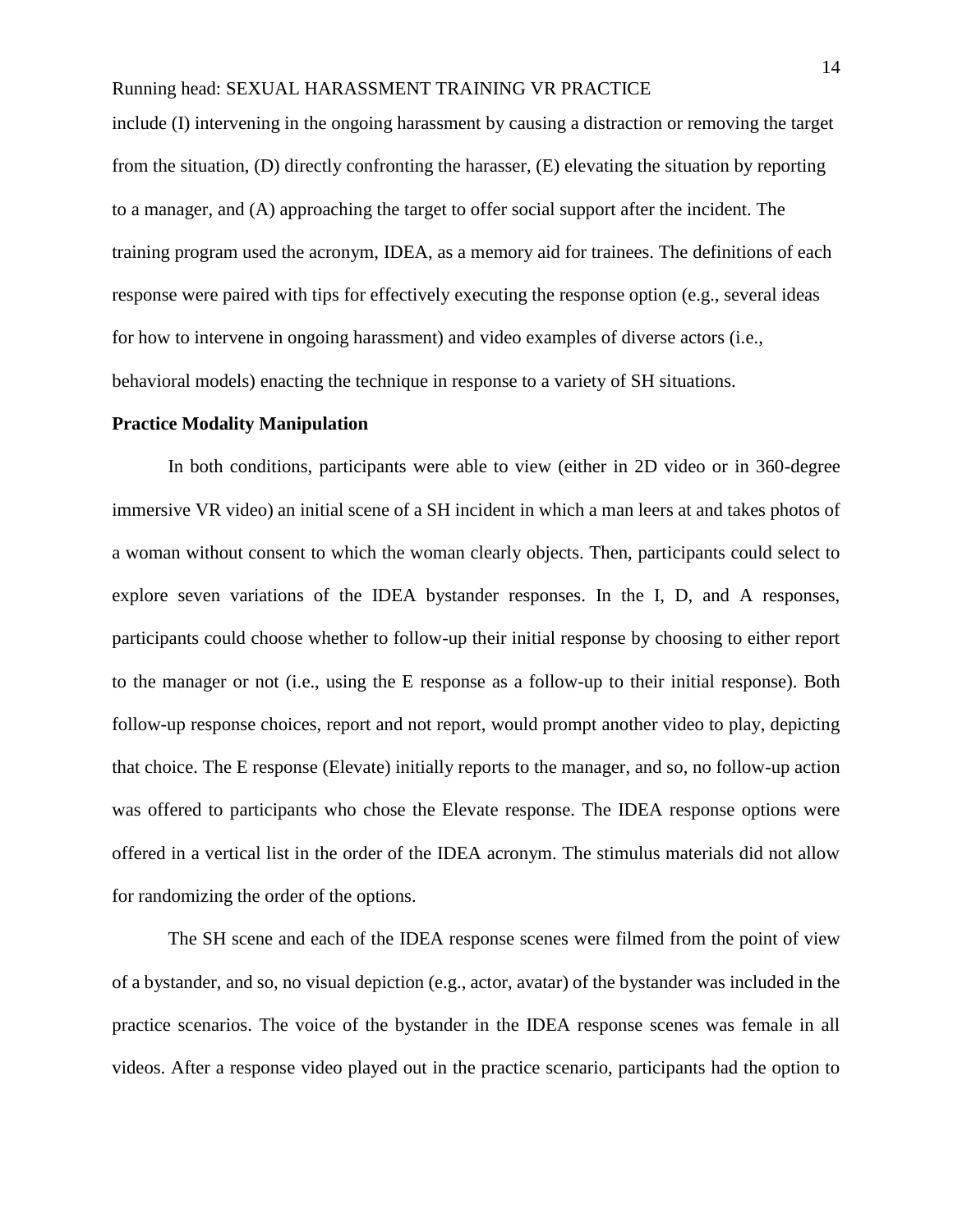explore additional responses. Participants were informed that they could choose to explore as many response options as they wanted and that they could opt out of the practice scenario at any time. The length of the initial SH scene was 11 seconds, and the IDEA bystander response videos ranged in length from 11 to 51 seconds with an average length was 28.4 seconds. Participants were unable to see the length of videos before selecting their bystander responses to the initial scene.

We manipulated the modality of the practice scenario by randomly assigning participants to either experience a single-user 2D video practice scenario on a computer screen or a single-user 360-degree video practice scenario using a Google Cardboard VR viewer and their personal smartphone. The 2D video was derived from an optimal viewing orientation of the 360-degree VR video, and so, both conditions depicted the same exact performances of the SH and IDEA response scenes. This methodology effectively isolated the modality differences between the 2D video and VR practice conditions.

In the 2D video practice condition, participants viewed the SH incident video on a computer screen and then made selections about which IDEA bystander response option to view using their mouse. In the VR condition, participants did not utilize hand controllers (which are not included with a Google Cardboard headset), so choices were made using their gaze within the viewer to control a cursor (a small white circle that would expand into a larger white ring when hovered over a selectable button) and the gray button on top of the Google Cardboard headset to make selections about which IDEA bystander response option to explore. The cursor and navigation buttons were not visible while the immersive videos were playing, and only appeared after each video concluded. The Google cardboard did not include a head strap, so participants held the viewer up to their eyes with their hands.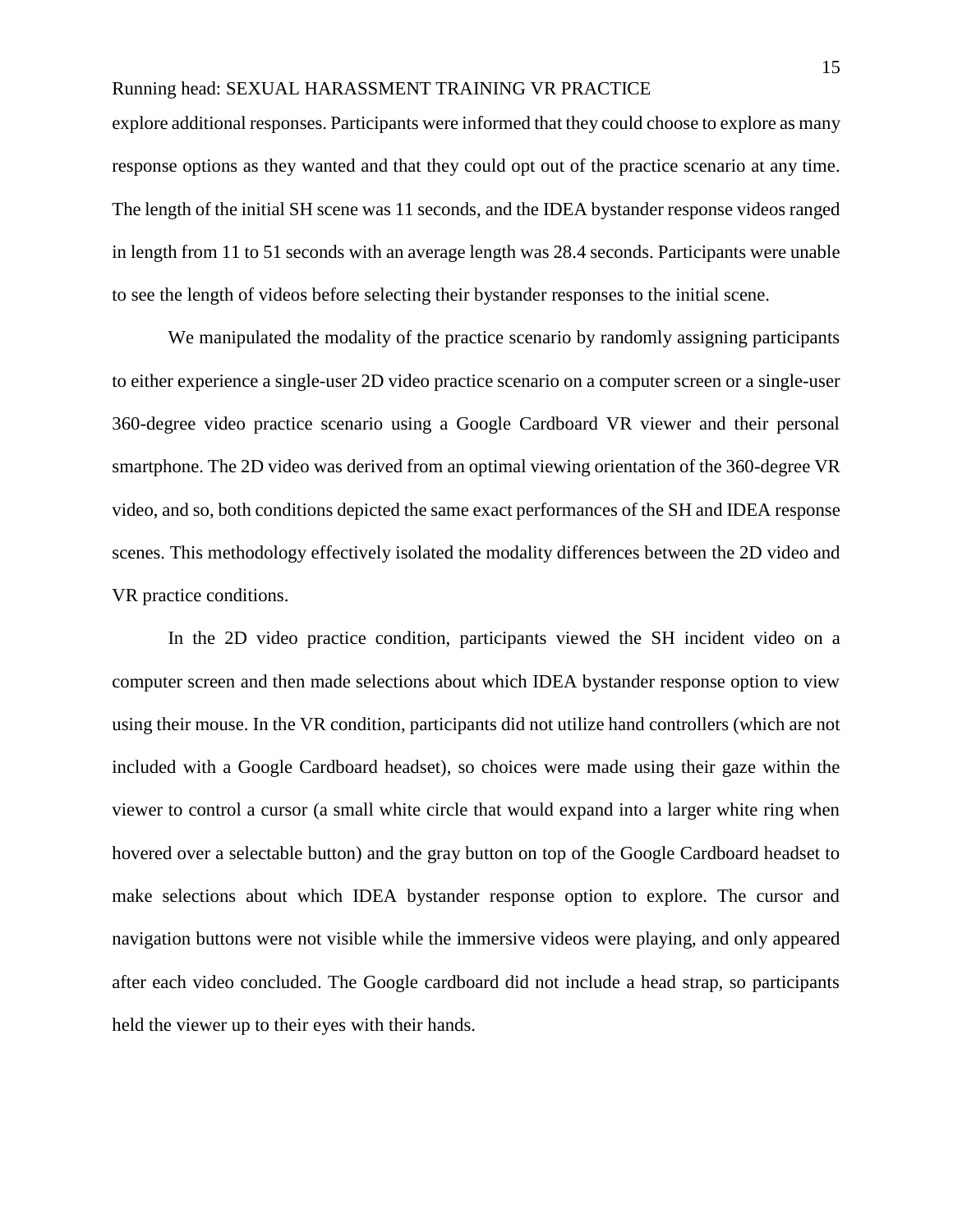The VR condition also required participants to download the required smartphone app (compatible with the Google Cardboard) and to watch a 10-minute instructional video about setting up their Google Cardboard and navigating the VR experience. Participants were able to pause this video to complete the setup sets (e.g., downloading the app, adjusting audio settings, removing their phone case, synching headphones, folding their cardboard viewer, aligning their phone in the viewer, etc.). Consequently, participants spent about 13 extra minutes on average (*SD = about 8 minutes*) in the VR condition compared to the 2D video condition (See Appendix B for an ANCOVA analysis including participation duration as a covariate).

#### **Measures**

**Motivation to Learn.** Motivation to learn was measured using nine items from Noe and Schmitt (1986). Responses were measured on a 5-point scale  $[1 =$  strongly disagree,  $5 =$  strongly agree]. An example item is: "I will try to learn as much as I can from the SH training program." This measure exhibited an acceptable level of internal consistency  $\lceil \alpha = .85 \rceil$ .

**Practice Quantity.** Practice quantity was operationalized as a count of how many of the seven variations (See Stimulus Material section) of the IDEA bystander response options and follow-up report/not report responses a participant chose to explore during the practice scenario. Practice quantity ranged from zero to seven responses with an average of 2.63 responses explored  $[SD = 1.76]$ .

**Knowledge.** We used ten items to measure SH and bystander intervention knowledge. These items were true or false declarative knowledge statements based on the content of the informational videos and the practice scenario included in the training program. Responses were measured on a 7-point scale  $[1 =$  definitely false,  $2 =$  probably false,  $3 =$  maybe false,  $4 =$  I don't know,  $5 =$  maybe true,  $6 =$  probably true, and  $7 =$  definitely true]. This scale allowed us to assess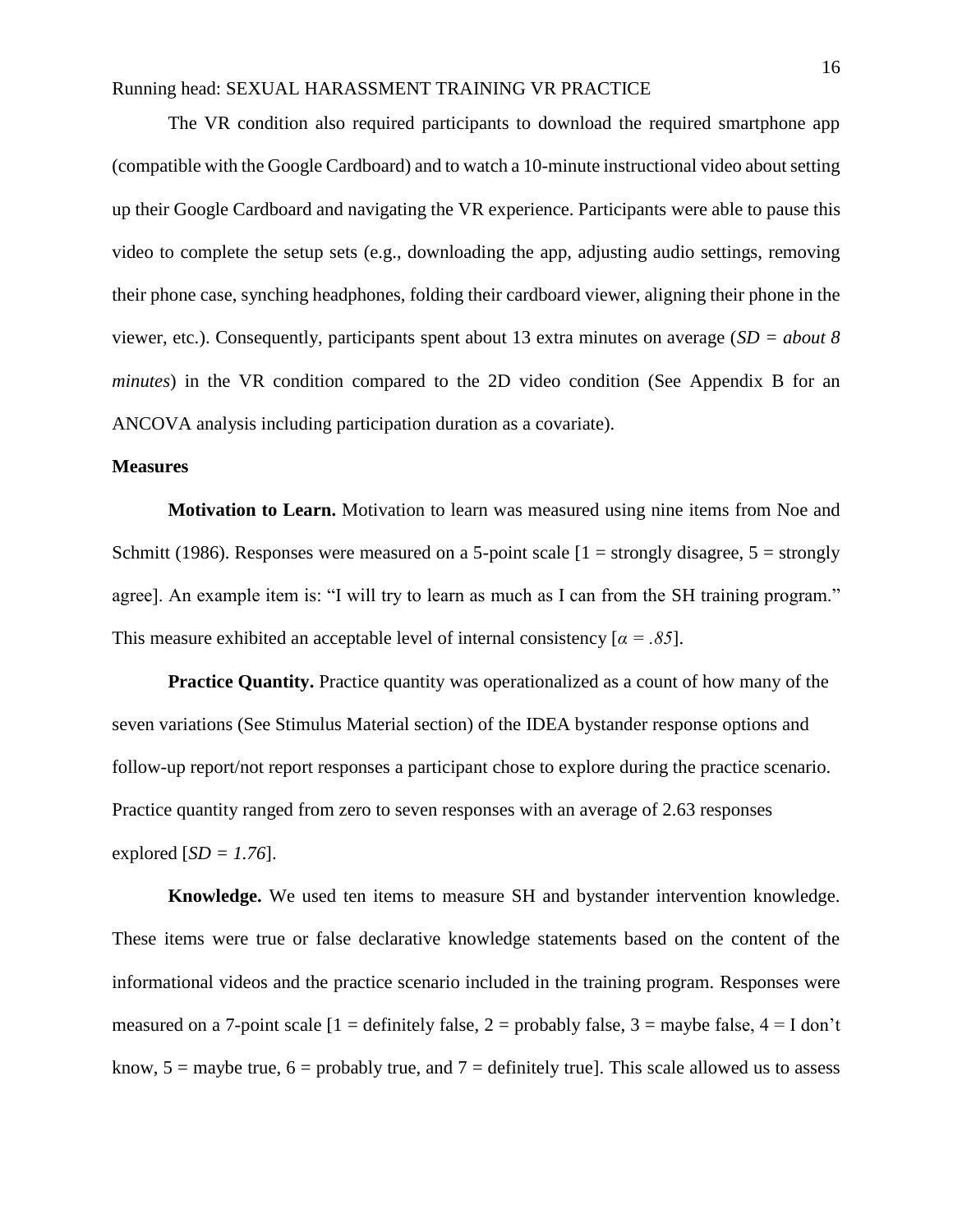not only the accuracy of a participant's knowledge, but also their degree of certainty. Example items [correct answer in brackets] include: "Sexual harassment does not include lewd sexual comments or jokes" [Definitely False] and "When you check in with the target of harassment to see if they are OK, you are using the Approach bystander response" [Definitely True]. Consistent with past research on training knowledge (Goldberg et al. 2019; Rawski & Conroy, 2020), our knowledge measure represents a formative construct because each item represents a unique piece of knowledge. As such, scores for this measure were calculated by taking the sum of items rather than the mean (Coltman et al. 2008), and no measure of internal consistency was calculated for the knowledge measure.

**Negative (Backlash) Attitudes.** Negative, or Backlash, attitudes against the SH training session were measured using eight items on a 5-point scale  $[1 =$  strongly disagree,  $5 =$  strongly agree] from Rawski (2017). An example item is: "The scenarios discussed in this sexual harassment training session were ridiculous." The measure demonstrated acceptable levels of internal consistency  $[\alpha = .83]$ .

 **Bystander (IDEA) Response Intentions.** Bystander response intentions were measured using four items, one for each of the IDEA response options. Participants were asked, "How likely are you to use each of the following IDEA Anti-Harassment Action options in response to sexual harassment in the workplace?" followed by a list of each response option, including its acronym letter, its name, and a brief definition (e.g., E - Elevate the issue by reporting the harassment to a manager). Responses were measured on a 5-point scale (1 = very unlikely,  $5 =$ very likely). Similar to our knowledge measure, these items represent a formative construct where each item represents a trainee's likelihood to use a different bystander response. So,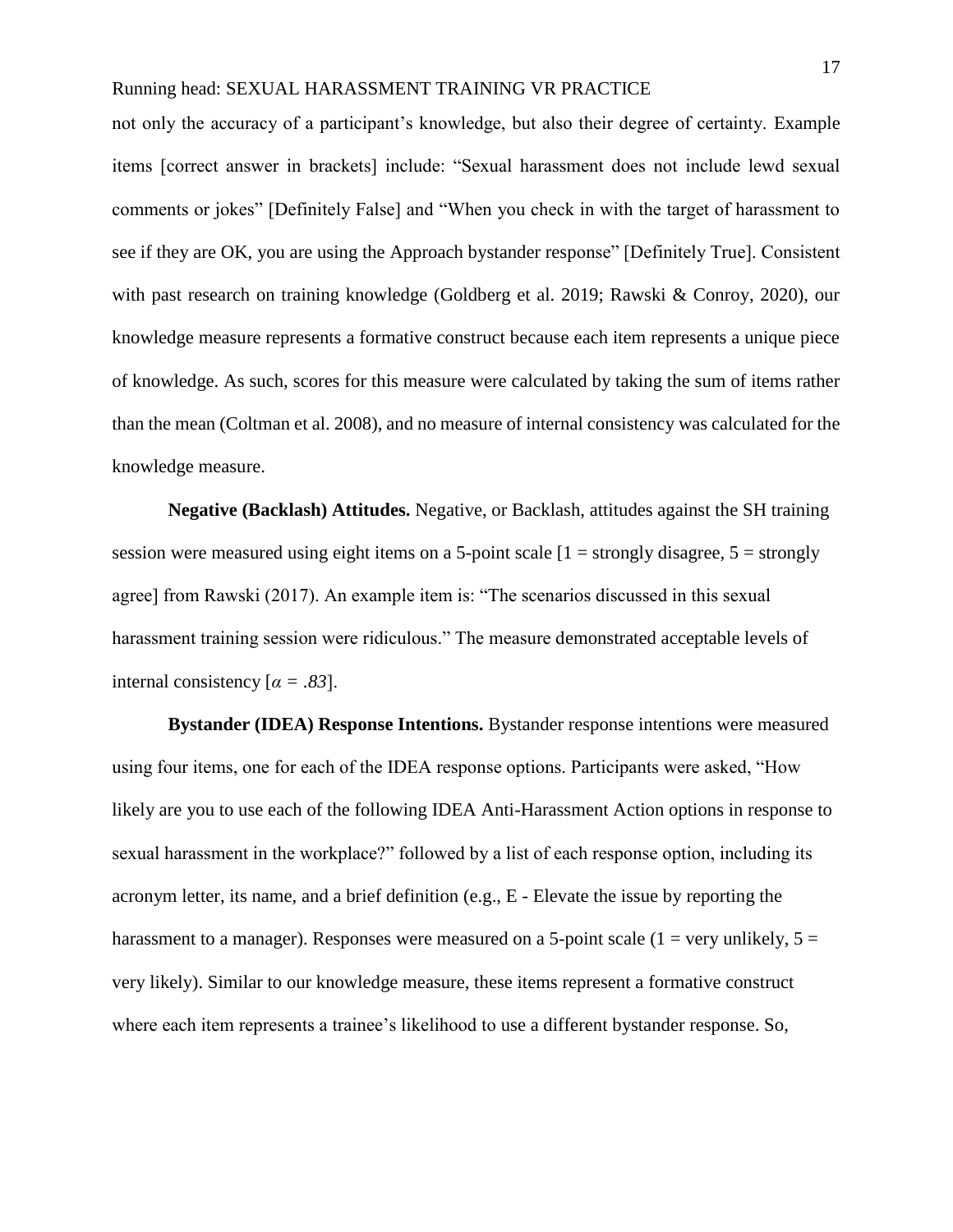following Coltman and colleagues (2008), we took the sum of these four items rather than the mean and did not compute Cronbach's alpha.

#### **Procedure**

Participants were initially contacted through recruitment messages that were posted weekly to employee listservs and to business students' course websites. The recruitment messages advertised benefits of the research study, including the opportunity to improve SH training programs and to earn a free Google Cardboard VR viewer as a participation incentive. This message was carefully worded to avoid implying that the study involved using VR to avoid experimenter demand effects. Rather, the VR viewer was framed as a prize that participants would earn upon completion of the study. The cost of the VR viewer incentive is consistent with comparable cash payments offered to participants for similar research (Rawski et al., 2020). The recruitment messages directed potential participants to an intake survey (Survey 1) for the study.

Survey 1 screened potential participants based on willingness to participate in an in-person study during COVID-19, lack of COVID-19 symptoms and exposure, access to personal technological devices (e.g., smart phone, headphones, and laptop; See COVID-19 Precautions section), employment status (either currently employed or employed within the last 6 months), and low risk of motion sickness or vertigo. Those who were not willing or able to participate in-person (due to COVID-19), who did not have access to personal technology devices, who were not employed within the last 6 months, or who were at high risk for motion sickness or vertigo were screened out by Survey 1 and not invited to participate in the study.

For those who passed these screening questions, participants were asked to complete several pre-experiment questions and to schedule a time to come to the laboratory and complete the study in-person. The pre-experiment questions assessed participants' valence for SH outcomes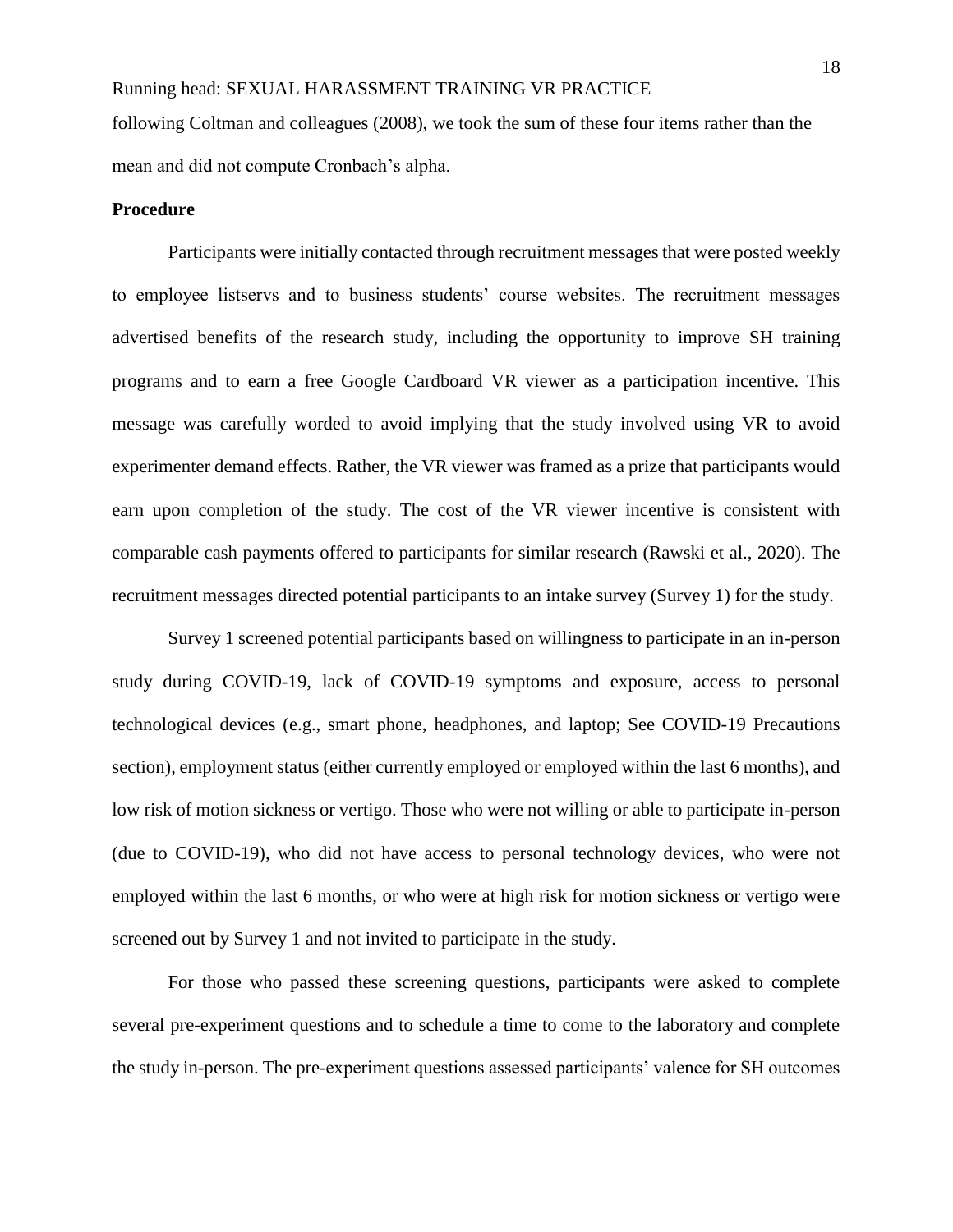(e.g., the value for the ability to respond effectively to a SH situation), and their excitement to use a VR headset, as well as other technologies like laptops, smartphones, and headphones. Importantly, our recruitment and pre-experiment messaging did not indicate that anyone would use their VR headset during the study. Therefore, the most likely inference a participant might make regarding the study's interest in their excitement for using a VR headset would be related to the salience of its use as a recruitment incentive.

Upon arriving at the lab, all participants were screened again by the experimenter to ensure that they brought all of the required hardware devices (laptop, smartphone, and headphones). Then, the experimenter escorted participants to one of two identical rooms corresponding with their randomly assigned condition. Participants in different conditions completed the study in separate rooms to ensure that neither group's experience in the laboratory was influenced by observing the other. During the experimental sessions, all participants were observed by an experimenter and assigned their own work station where they were directed to set up their laptops and headphones. Regardless of condition, all participants were given a new Google Cardboard VR headset at their workstation to keep as an incentive for their participation. At this point, participants were directed to follow a URL to Survey 2. Survey 2 had five parts.

In Part 1 of Survey 2, participants read a description of their randomly assigned SH training condition. The training description informed participants that their SH training program consisted of two training videos and one practice scenario. The practice scenario was randomly assigned to be in either 2D video format on a computer or 360-degree video format in VR. After reading this description, participants answered four reading comprehension questions about their training description. If any of the comprehension questions were answered incorrectly, the participant was instructed to reread the training description and attempt the comprehension questions again. These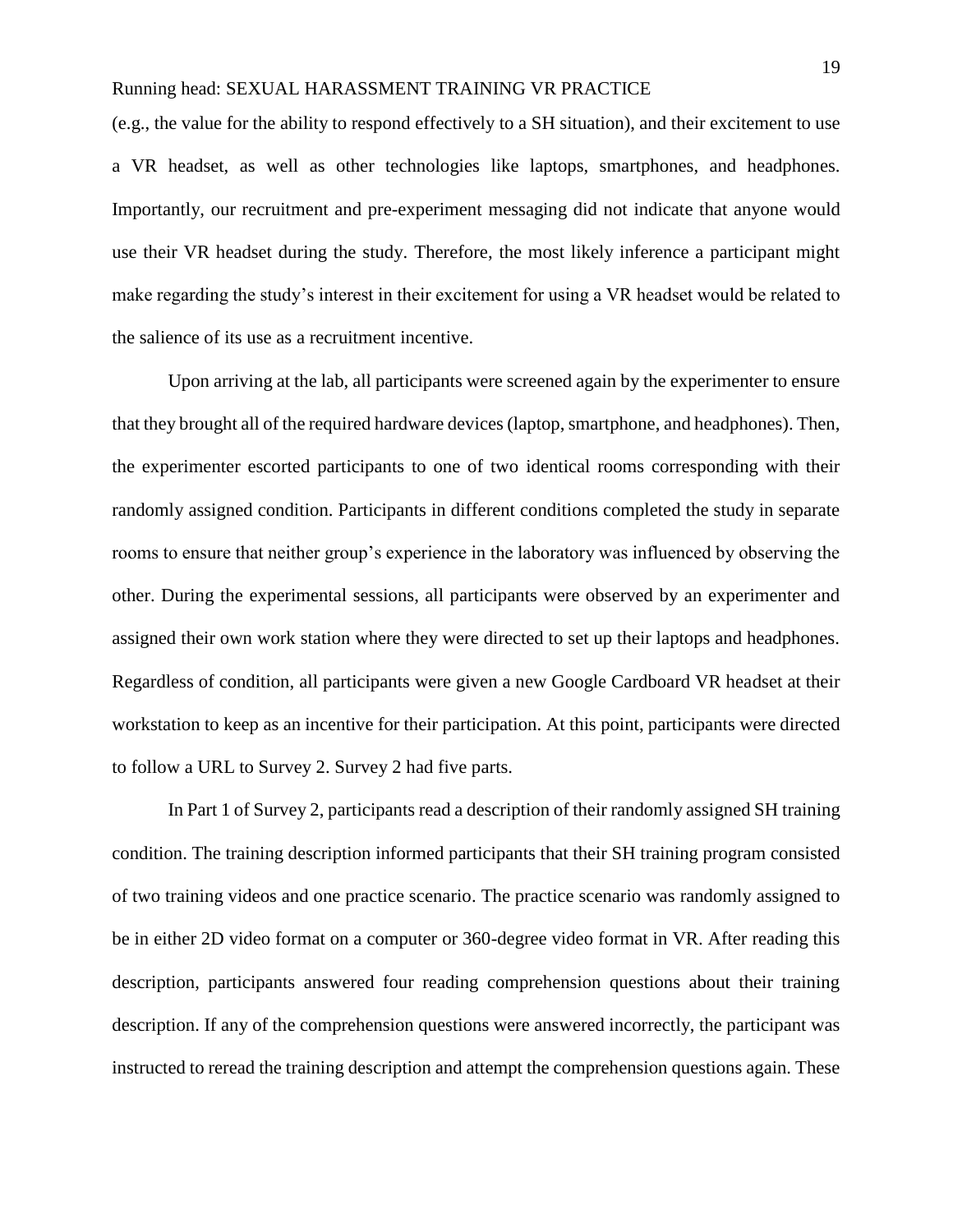comprehension check questions were included to ensure that participants read and understood their randomly assigned training condition. Verification of this understanding was crucial to the validity of questions assessing participant's motivation to learn from their training condition (See next section).

In Part 2 of Survey 2, participants answered pre-training questions about their motivation to learn from their described training session. We included this pre-training assessment to determine if VR practice methods are associated with a motivational benefit compared to 2D video training methods. Next, in Part 3 of Survey 2, all participants viewed the same two training videos, which provided basic information about the definition of SH and the four IDEA bystander response options (see Stimulus Materials section and Appendix A). Then, in Part 4 of Survey 2, participants experienced their randomly assigned practice scenario, in either 2D video or 360-degree immersive VR (See Stimulus Materials section and Appendix A). Those in the VR condition watched an instructional video to set up their Google Cardboard viewer at this point in the procedure before beginning their practice session. Choices made during the practice session were recorded into Survey 2 (See Practice Quantity in the Measures Section). After choosing to stop their practice scenario, participants completed Part 5 of Survey 2 where they answered several post-training questions, including questions about presence, backlash attitudes against the training session, knowledge, and intentions to engage in the IDEA bystander responses if they observed SH in the future. This section of the survey also embedded an attention check question to verify that participants were reading the survey items carefully (See next section). Lastly, participants answered several demographic questions and one question assessing physical discomfort.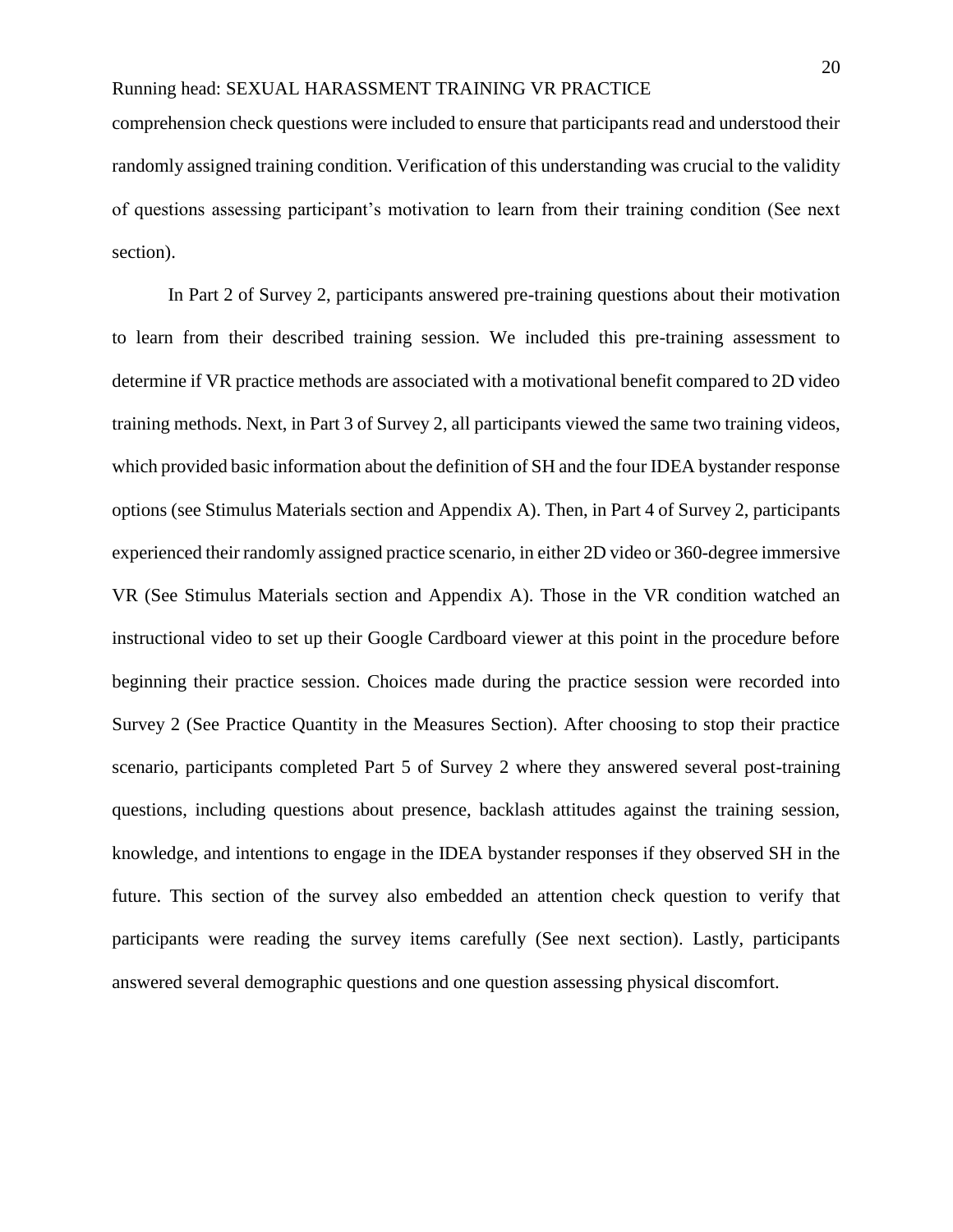**Comprehension Check.** Given our interest in the post-manipulation, pre-training motivation to learn outcome, it was important to verify that participants understood the training they were assigned to experience after reading the training description at the start of the lab portion of the study. To verify that participants understood which type of training they would be experiencing, we included four comprehension check questions, each with four potential response options to disguise the study manipulation. The four comprehension questions included (1) What is the topic of today's training session? [Answer for both conditions: Sexual Harassment in the workplace], (2) How many informational videos will you watch in today's training session? [Answer for both conditions: 2], (3) In what format is the practice scenario in today's training session? [Answer dependent on condition: either Video-based or Virtual Reality-Based, respectively], and (4) in what format will you review the bystander response options to the practice scenario? [Answer dependent on condition: either Video-Based or Virtual Reality-Based, respectively]. If participants answered any of these questions incorrectly for their assigned condition, they were required to reread the training description and answer the questions correctly before progressing in the study.

**Attention Check.** We embedded one attention check item on a 5-point Likert scale  $(1 =$ strongly disagree to  $5 =$  strongly agree) into Part 5 of Survey 2 amongst the outcome measurement items. The item read: "This is an attention check item. Please answer 'Strongly Agree' to this item to verify that you are carefully reading the survey." Those who did not answer this item correctly  $(n = 1)$  were excluded from analysis.

**Presence Manipulation Check.** Presence was included as a manipulation check. Past research shows that presence is greater in VR immersive video than in 2D video experiences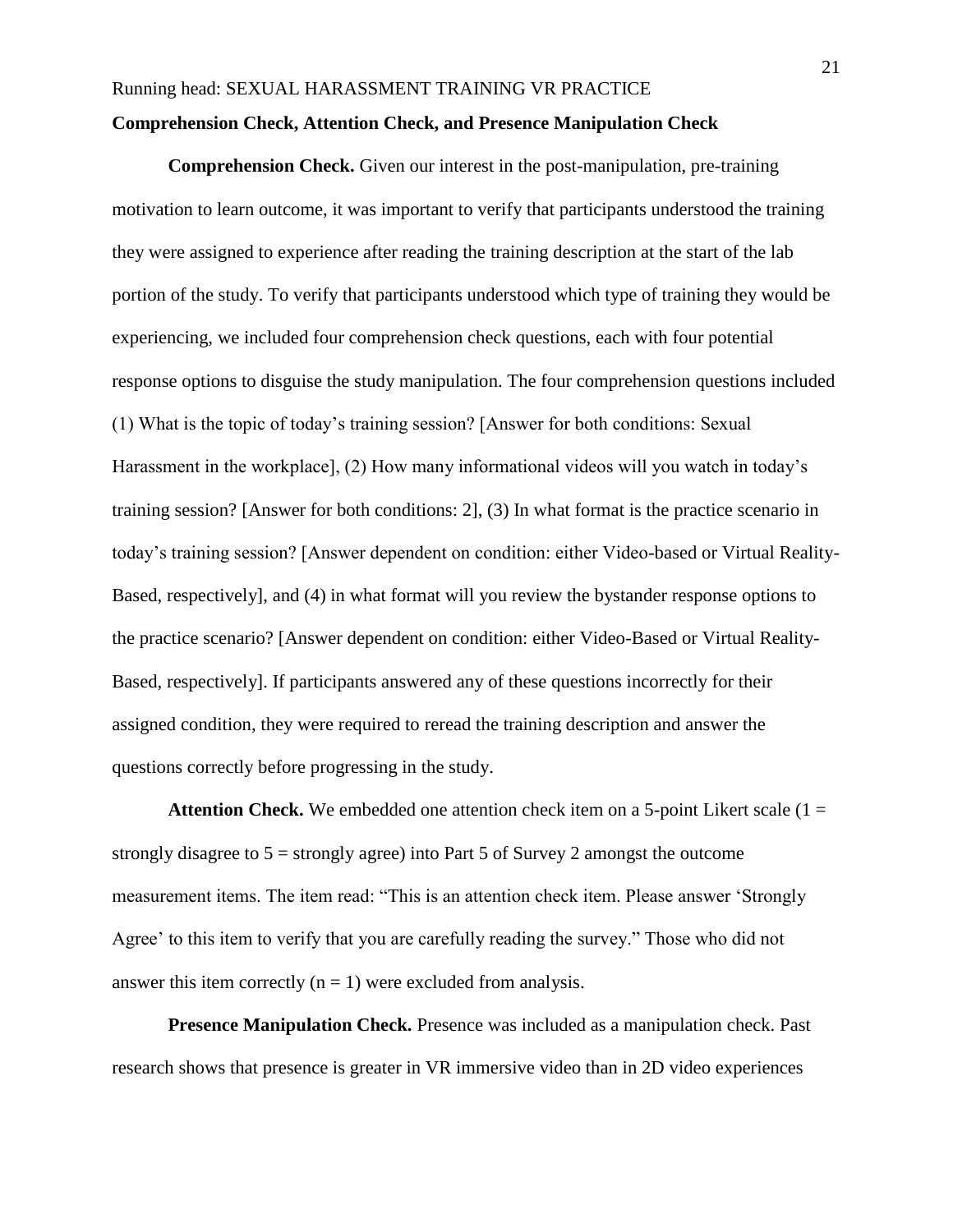(Hoffman et al., 2000; Slater, 2005), so we expect to find that our VR condition will also elicit greater perceptions of presence compared to our 2D video condition. We measured presence on a 5-point Likert scale  $(1 =$  strongly disagree to  $5 =$  strongly agree) using 11 items adapted from Bailenson and Yee (2006). An example item includes: "During the practice scenario, I felt like the office setting was the real world." The internal consistency of these items was validated [*α = .87*].

## **COVID-19 Precautions**

This experimental study was conducted during the COVID-19 pandemic, and as such, several precautions were taken to ensure the health and safety of all those involved in the study. The screening questions included in Survey 1, ensured that all participants were not experiencing COVID-19 symptoms before attending the lab session. This screening questionnaire also verified that all potential participants had access to required hardware (i.e., laptop, smartphone, and headphones) to participate in the study. Additionally, we gave all participants (regardless of condition) their own, new Google Cardboard VR viewer upon arrival to the lab study. By directing participants to use their own hardware devices and a personal VR viewer, we were able to avoid any potential cross-contamination of hardware among participants and reduce potential exposure to COVID-19. Workstations in the lab were sanitized before and after each participant's experimental session, and sessions were scheduled to allow for 2 meters of social distancing between workstations. All participants and experimenters were required to wear face masks in order to enter the building location of the lab and to participate in the study.

#### **RESULTS**

Means and standard deviations by condition can be found in Table 1. See Table 2 for the bivariate correlations between the study variables.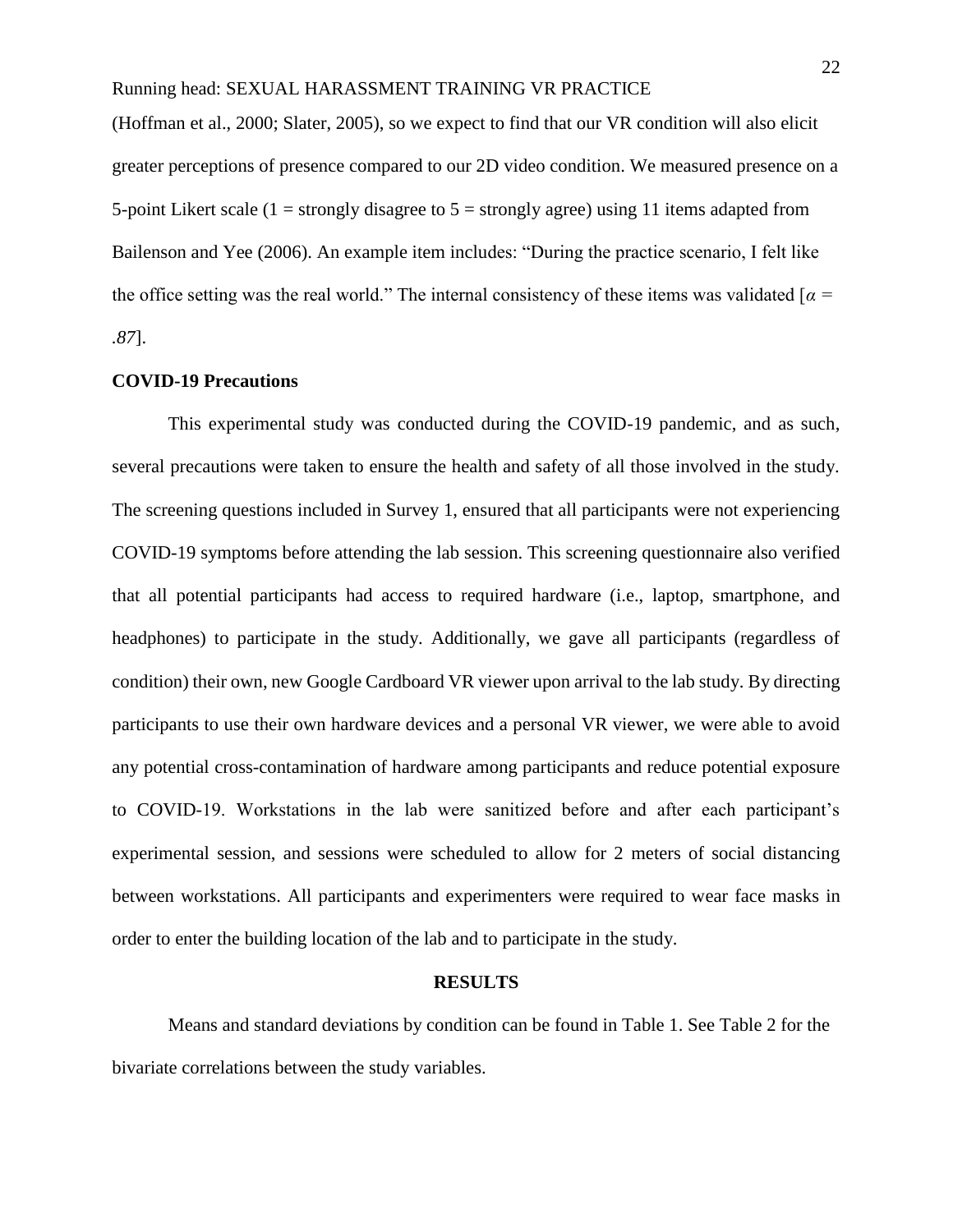#### Insert Tables 1 and 2 about here.

We conducted a MANOVA to test the study hypothesis and determine whether VR practice methods are more effective than 2D video practice methods in terms of (1) motivation to learn, (2) practice quantity, (3) negative backlash attitudes toward training, (4) knowledge, and (5) bystander intervention intentions. MANOVA is a useful analysis in this context given our experimental data and the need to account for Type I errors and potential correlations among our dependent variables. Given this experiment's random assignment mechanism and highly controlled laboratory setting, we did not include any covariates in our main analysis used for hypothesis testing. However, we did conduct a post-hoc MANCOVA analysis to explore covariates that help to rule out alternative explanations of our results (See Appendix C).

See Table 3 for the MANOVA results of our main analysis. Consistent with the assumptions of MANOVA, Levene's test was not significant for all of our dependent variables, indicating that dependent variables had equal variances across the two experimental condition groups. Our Box's Test of equality of covariance matrices was also not significant [*Box's M = 31.99, F(21, 35324) = 1.42, NS*]. Our MANOVA results suggest that the experimental manipulation did have a significant effect on the multivariate outcomes [*Pillai's Trace = .35, p < .001; Wilk's Lambda = .65, p < .001*].

## Insert Table 3 about here.

As a manipulation check we determined that the VR condition resulted in greater presence  $[{\bar x} = 3.96, SD = .59; F(1, 98) = 11.52, p < .001]$  compared to the 2D video condition  ${\bar x} = 3.56$ , *SD = .59*]. This finding is consistent with past VR research (Hoffman et al., 2000; Slater, 2005) and indicated that our VR simulation was designed effectively.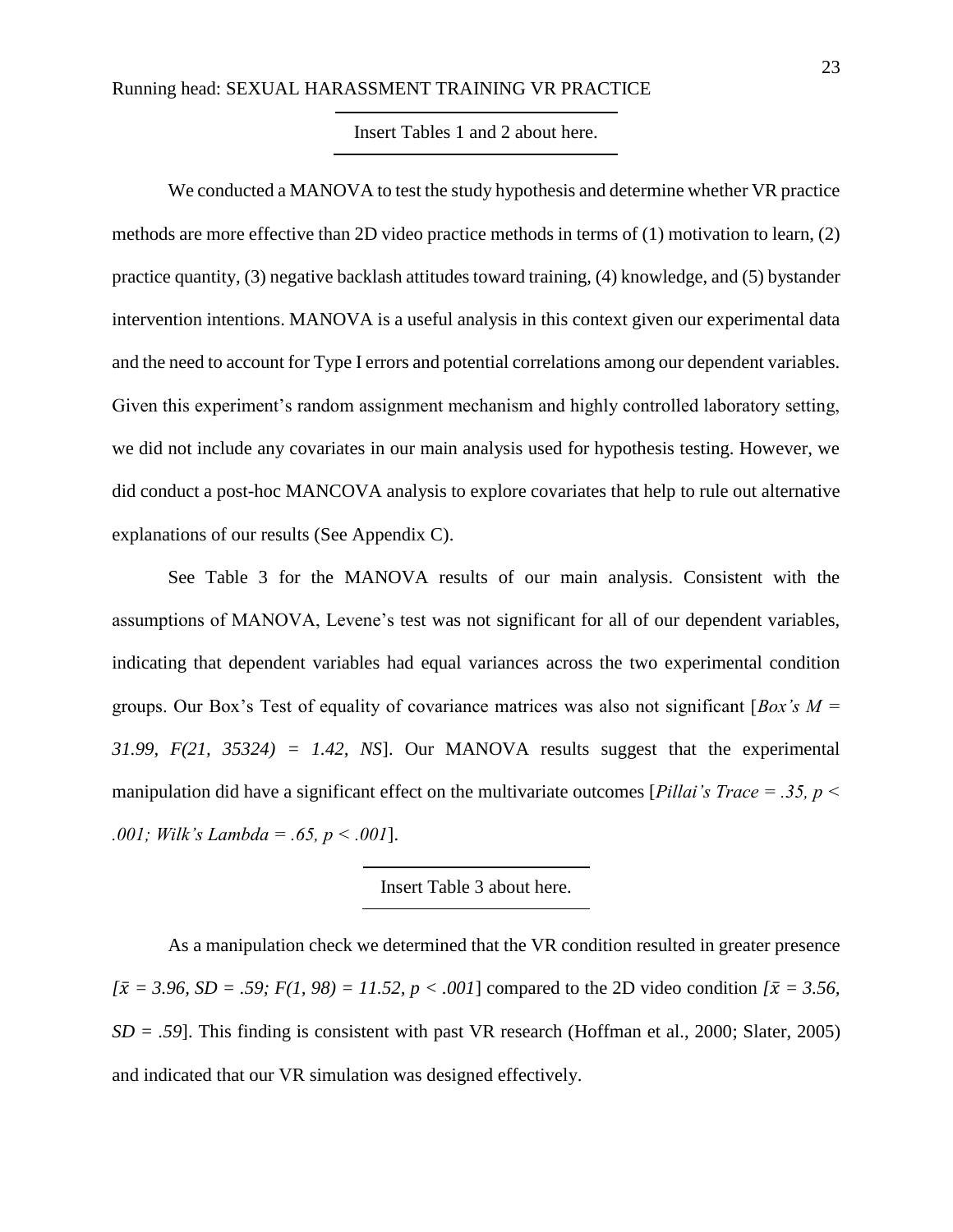The tests of between-subject effects revealed that the experimental condition did not have an effect on the post-manipulation, pre-training outcome, motivation to learn  $[\bar{x}_{VR} = 4.06, SD_{VR} =$ *.47;*  $\bar{x}_{2D} = 4.10$ ,  $SD_{2D} = .44$ ;  $F(1, 98) = .17$ , NS]. Therefore, knowing whether their training program would be 2D video-based or VR-based did not produce differential effects on participants' motivation to learn about SH and bystander intervention techniques. This result is not consistent with Part (1) of the study hypothesis.

Next, we observed unanticipated results for our in-training dependent variable, practice quantity. Those in the VR condition explored fewer IDEA bystander response options  $\bar{x} = 1.90$ , *SD = 1.57*] during the practice scenario compared to those in the 2D video condition  $\bar{x} = 3.36$ ,  $SD = 1.65$ ;  $F(1, 98) = 20.56$ ,  $p < .001$ . Translated into time spent in practice, we used the 11 second SH incident scene, the average length of the response scenes (28.4 seconds), and the average number of response videos watched in each condition, to determine that those in the 2D video condition spent about 1 minute and 47 seconds watching videos on a laptop during the practice session, while those in the VR condition spent about 1 minute and 5 seconds viewing 360 degree immersive videos in the VR practice session (See Appendix B for follow-up analyses including participation duration and physical discomfort as covariates). This result was not consistent with Part (2) of the study hypothesis.

To explore this result on practice quantity further, we conducted several follow-up chisquare analyses (See Table 4) to determine if our experimental condition had any effect on participants' decision to select particular IDEA response options, including their initial choices of I-Intervene, D-Direct, E-Elevate, or A-Approach, and their follow up choice to report or not report to a manger after each initial IDEA response choice (except for Elevate, since that response initially reports to a manager). Results indicate that participants were equally likely to initially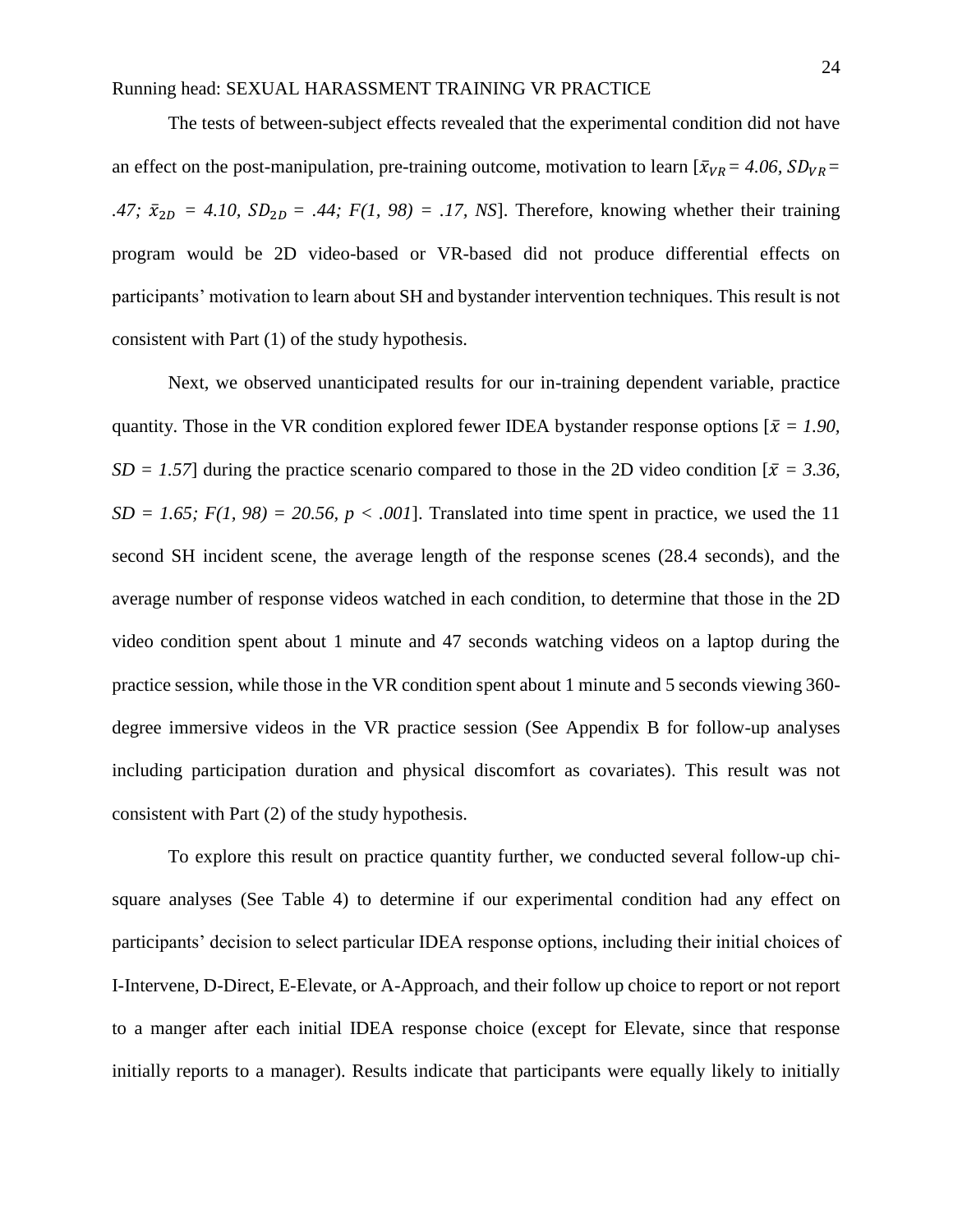choose the Intervene response  $[\chi^2 = 0.07, NS]$  and the Direct response  $[\chi^2 = 1.03, NS]$  across conditions. However, those in the VR condition were less likely to initially choose the Elevate response  $[\chi^2 = 4.11, p < .05]$  and the Approach response  $[\chi^2 = 4.06, p < .05]$  compared to those in the 2D Video Condition. Further investigation into the follow-up responses to either report or not report to a manager show a clear pattern. Participants in both conditions were equally likely to choose the Intervene  $[\chi^2 = 2.77, NS]$ , Direct  $[\chi^2 = 0.00, NS]$ , and Approach  $[\chi^2 = 1.08, NS]$ responses with the no report follow-up choice. However, participants in the VR condition were less likely to choose the Intervene  $[\chi^2 = 31.56, p < .001]$ , Direct  $[\chi^2 = 9.01, p < .01]$ , and Approach  $[\chi^2 = 5.00, p < .05]$  responses with the report follow-up choice when compared to those in the 2D video condition. In combination with the significant results showing those in the VR condition also initially chose the Elevate response less than those in the 2D video condition, there is a clear pattern of those in the VR condition avoiding responses that report to the manager. This aversion to experiencing responses related to reporting SH may have contributed to the lower practice quantity observed in the VR condition.

## Insert Table 4 about here.

Next, we examine the post-training outcomes. The MANOVA results showed no effect of condition on backlash attitudes toward the training program [*F(1, 98) = 1.38, NS*] or on knowledge  $[F(1, 98) = .46, NS]$ , indicating a lack of support for Parts (3) and (4) of the study hypothesis. However, we did observe that the VR condition resulted in significantly increased intentions to use the IDEA bystander response options  $\overline{x} = 17.54$ ,  $SD = 1.85$ ;  $F(1, 98) = 4.95$ ,  $p < .05$ ] when compared to the 2D video condition  $\bar{x} = 16.52$ ,  $SD = 2.66$ . These results support Part (5) of the study hypothesis and suggest that while participants learn and react to VR and 2D-video SH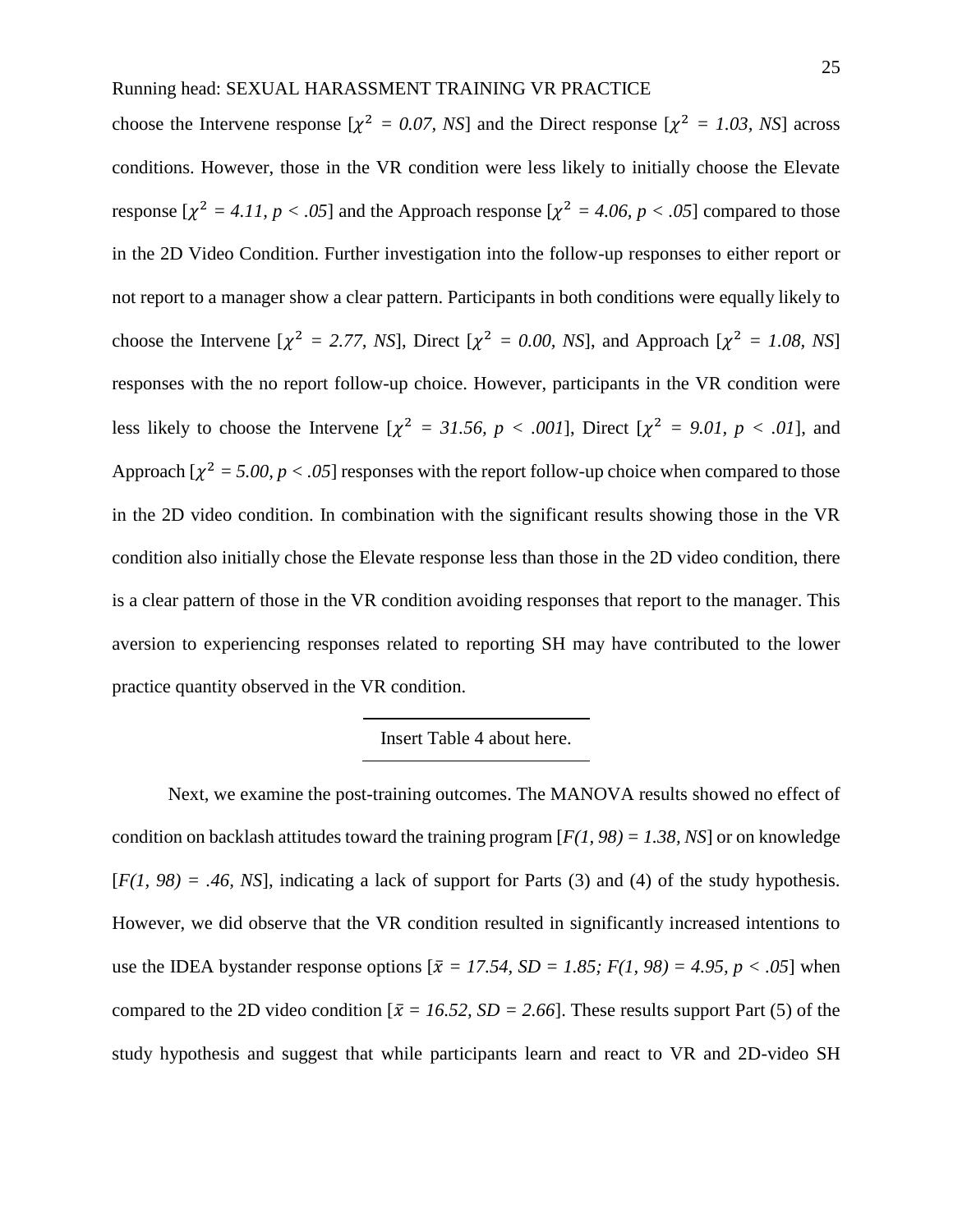bystander training programs equally well, they do develop greater intentions to transfer bystander knowledge and skills when VR practice methods are deployed in training[.](https://iveyca-my.sharepoint.com/personal/srawski_ivey_ca/Documents/Research%20Projects/Active%20Projects/SHT%20VR/TMB%20Full%20Draft%20R&R%2012.16.2021.docx#_ftn3)

To investigate the effect on bystander intervention intentions further, we ran the same MANOVA again (See Table 5) with the IDEA Bystander Response Intentions variable separated into its four distinct items: Intervene Intentions, Direct Intentions, Elevate Intentions, and Approach Intentions [*Pillai's Trace = .35, p < .001; Wilk's Lambda = .65, p < .001*]. Results from this analysis showed that the VR condition had positive effects on intentions to the Intervene and Approach responses [*Intervene Intentions:*  $\bar{x}_{VR} = 4.80$ ,  $SD_{VR} = .40$ ;  $\bar{x}_{2D} = 4.58$ ,  $SD_{2D} = .58$ ;  $F(1, 1)$ *98)* = 4.90, *p* < .05; Approach Intentions:  $\bar{x}_{VR}$  = 4.80,  $SD_{VR}$  = .40;  $\bar{x}_{2D}$  = 4.48,  $SD_{2D}$  = .84;  $F(1, 1)$ *98)* = 5.91,  $p < .05$ ], but not the Direct or Elevate responses [*Direct Intentions:*  $\bar{x}_{VR} = 3.66$ , *SDvR*  $\bar{x}_{12D} = 1.06$ ;  $\bar{x}_{2D} = 3.36$ ,  $SD_{2D} = 1.23$ ;  $F(1, 98) = 1.71$ , NS; Elevate Intentions:  $\bar{x}_{VR} = 4.28$ ,  $SD_{VR} = 1.71$  $.73; \bar{x}_{2D} = 4.10, SD_{2D} = .89; F(1, 98) = 1.23, NS$ ].

Insert Table 5 about here.

#### **DISCUSSION**

The current study aimed to directly test the relative efficacy of a VR-based practice scenario against a 2D video-based practice scenario for SH bystander training in a controlled lab experiment. Results indicated that individuals are equally motivated to learn, accumulate equal levels of knowledge, and exhibit equal levels of backlash attitudes against SH training in both the VR and 2D video conditions.

However, those in the VR condition explored significantly fewer bystander response options during the practice session compared to the 2D video condition. This result is especially surprising given that our study accounted for differences in motivation to learn between the two conditions, finding none. Our follow-up chi-square analyses indicated that those in the VR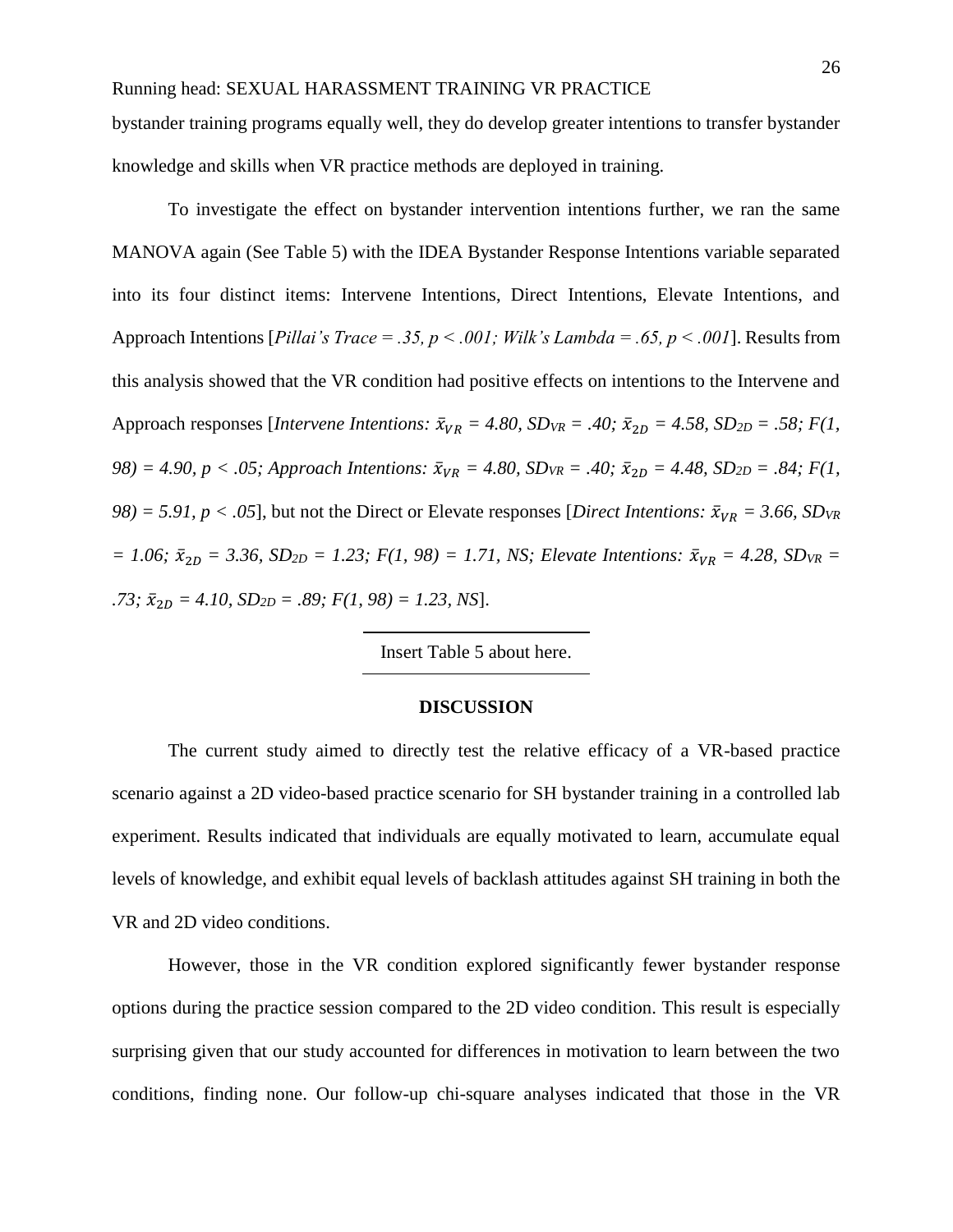condition may have been avoiding bystander responses that involved reporting to the manager (i.e., the Elevate response and all follow-up reporting responses). This reporting avoidance may be due to a combination of the increased presence of VR and the nature of the practice scenario itself. So, perhaps, when immersed in the harassment scene, participants in the VR condition did not perceive the harassment as severe enough to report. Alternatively, participants immersed in VR may have had more fears about the social-psychological-emotional consequences of reporting, providing some evidence that participants were deeply, emotionally engaged in the practice scenario. Future research should further investigate the perceptual and emotional results of VR practice to parse out these potential effects, especially as they may relate to increased cognitive load. Qualitative interview methodology may be informative in determining the emotional work participants engage in during a socially complex VR experience.

In addition, post-hoc follow-up analyses (See Appendix B) explored and statistically ruled out two other potential explanations for this unexpected difference in practice quantity, including the extra time spent downloading the app and setting up the Google Cardboard in the VR condition and physical discomfort during the study. Though, our measure of physical discomfort occurred at the very end of the study survey. So, it is possible that some participants did experience discomfort in the VR condition causing them to explore fewer bystander response options during practice, but that discomfort subsided by the time we measured this variable. Other potential alternative explanations for the observed difference in practice quantity may include (1) the more physically taxing navigation controls in the VR condition (i.e., controlling the cursor with gaze, holding up the viewer), which may have led to practice fatigue and (2) greater learning efficiency (Krokos et al., 2019), which may have reduced the time participants needed to master the training content. This latter alternative explanation is supported by the observation that despite the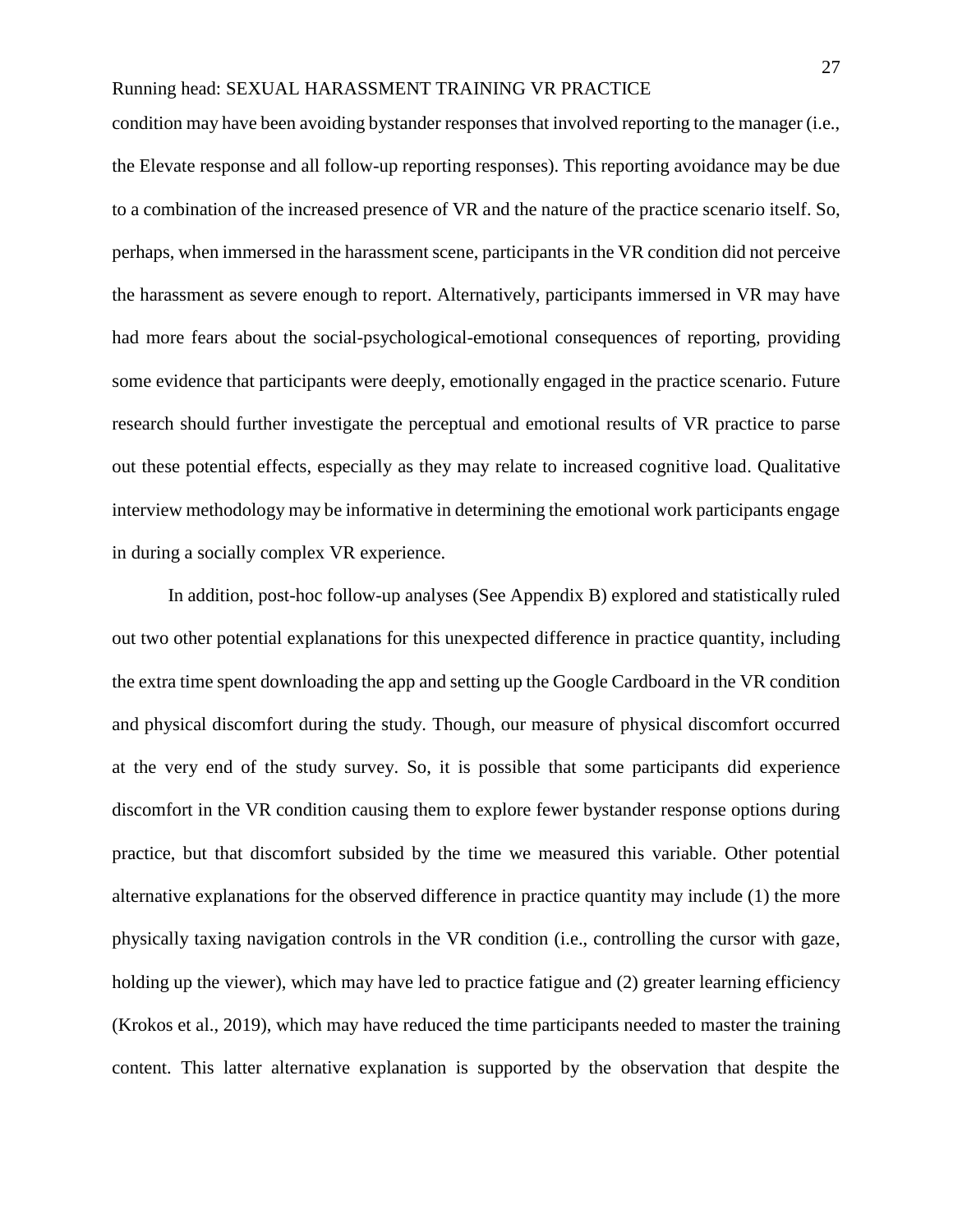significant difference in practice quantity, knowledge was equivalent across the two conditions. Future research should further explore why VR may be associated with lower practice quantity compared to 2D video and consider utilizing VR headsets with head straps and hand controllers to reduce potential fatigue.

Finally, the experiment identified a positive effect of VR practice on intentions to engage in bystander interventions when compared to the 2D video practice condition. Specifically, we observed this effect of VR practice for the Intervene and Approach bystander responses, but not the Direct or Elevate responses. This pattern of results is notable in that the affected bystander response intentions represent informal and non-confrontational responses, whereas the unaffected response options represent formal and potentially confrontational responses. Additionally, the Intervene and Approach responses may be more generally applicable to all types of SH situations, whereas the Direct and Elevate responses may be more susceptible to situational or personal factors (e.g., severity of harassment, relationship with the harasser). Given that our measure of bystander intervention intentions referred to a general SH situation without including situational details, it is plausible the absence of such information could explain why the more situationally dependent response intentions were not affected by the experimental condition. Future research should determine if VR practice affects the type of bystander intervention chosen to respond to various SH scenarios with specific details included.

The observed pattern of significant effects on the Intervene and Approach responses may also be due to the increased presence of VR, which allows individuals to experience immersive video in a way that is closer to a real-life social interaction. Increased immersiveness of practice should also contribute to transfer of training according to both training research (van der Locht et al., 2013) and CAMIL theory (Makransky & Peterson, 2021). Future research could more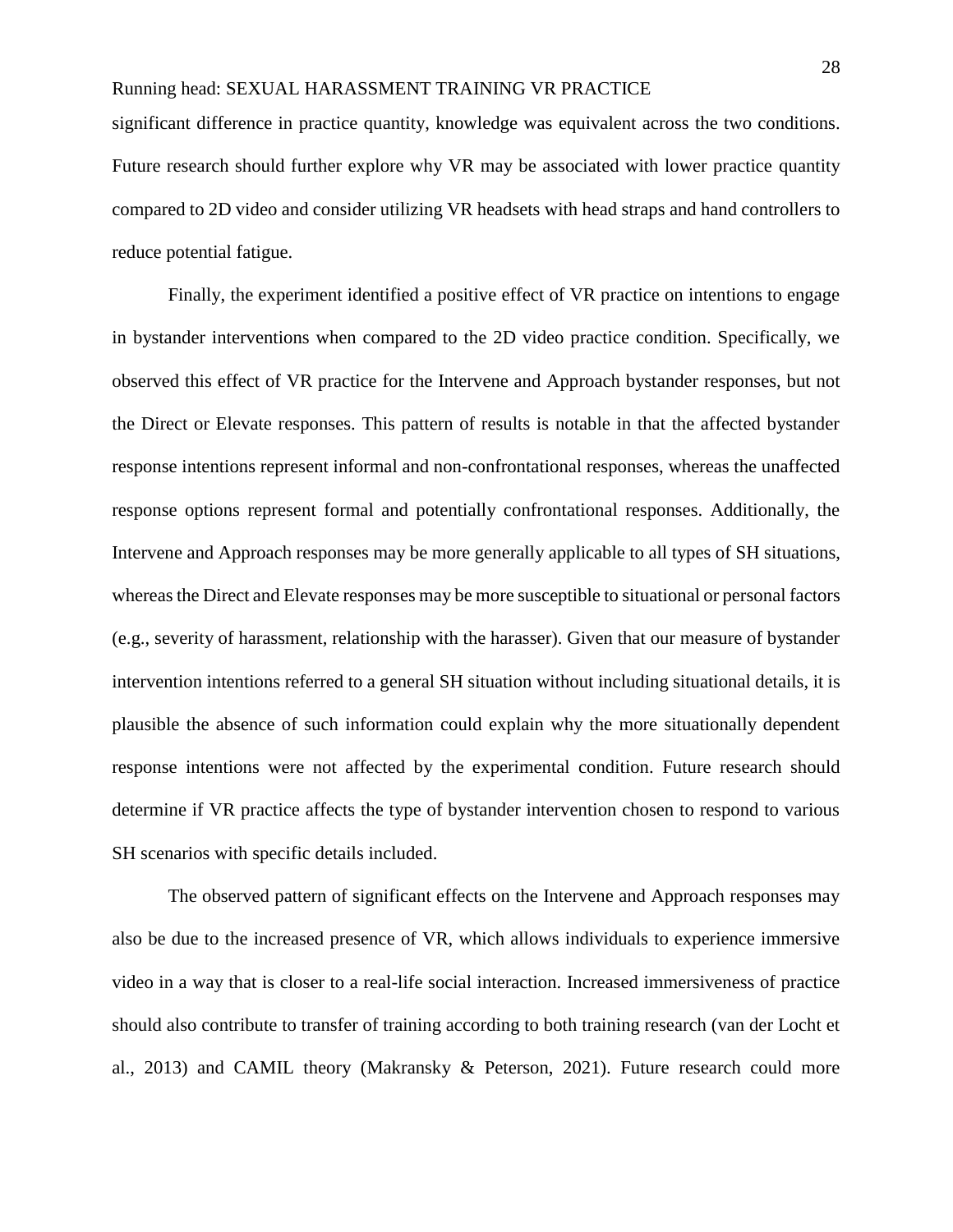specifically test the mediating mechanisms that may be driving our observed effects in this study by using a more longitudinal design (e.g., measuring presence immediately after training and training outcomes after a time lag).

## **Implications**

Our experimental study results contribute to both research and practice. First, our results contribute to the emerging literature on workplace SH bystander intervention training. While past research has recommended this type of training as a potentially more effective alternative to traditional, legal compliance-focused SH training (Rawski & Workman-Stark, 2018), little empirical research has documented the effectiveness of bystander-focused training programs (Lee et al. 2019). So, our study is a first step in exploring the many unanswered research questions about workplace SH bystander intervention training. Next, our research contributes to the immersive learning literature by empirically demonstrating the effectiveness of VR practice on a social skillsfocused training program. CAMIL theory has suggested that the increased presence of VR may increase training effectiveness when this feature enhances instruction, but the increased cognitive load of VR may also decrease training effectiveness (Makransky & Peterson, 2021). Our results indicate that VR practice that follows the content of a 2D video training program increases informal, non-confrontational, and widely applicable bystander response options (i.e., Intervene and Approach responses) that represent lower social risk for bystanders while still supporting targets of harassment (Bowes-Sperry & O'Leary-Kelly, 2005). Consequently, the high presence of VR, perhaps even combined with the cognitive load of social factors within the practice scenario, may have represented a more true-to-life psychophysiological and emotional experience for trainees and motivated them to prefer less socially risky or more generally applicable interventions. Moreover, these results pose new questions to extend cognitive load theory. Namely,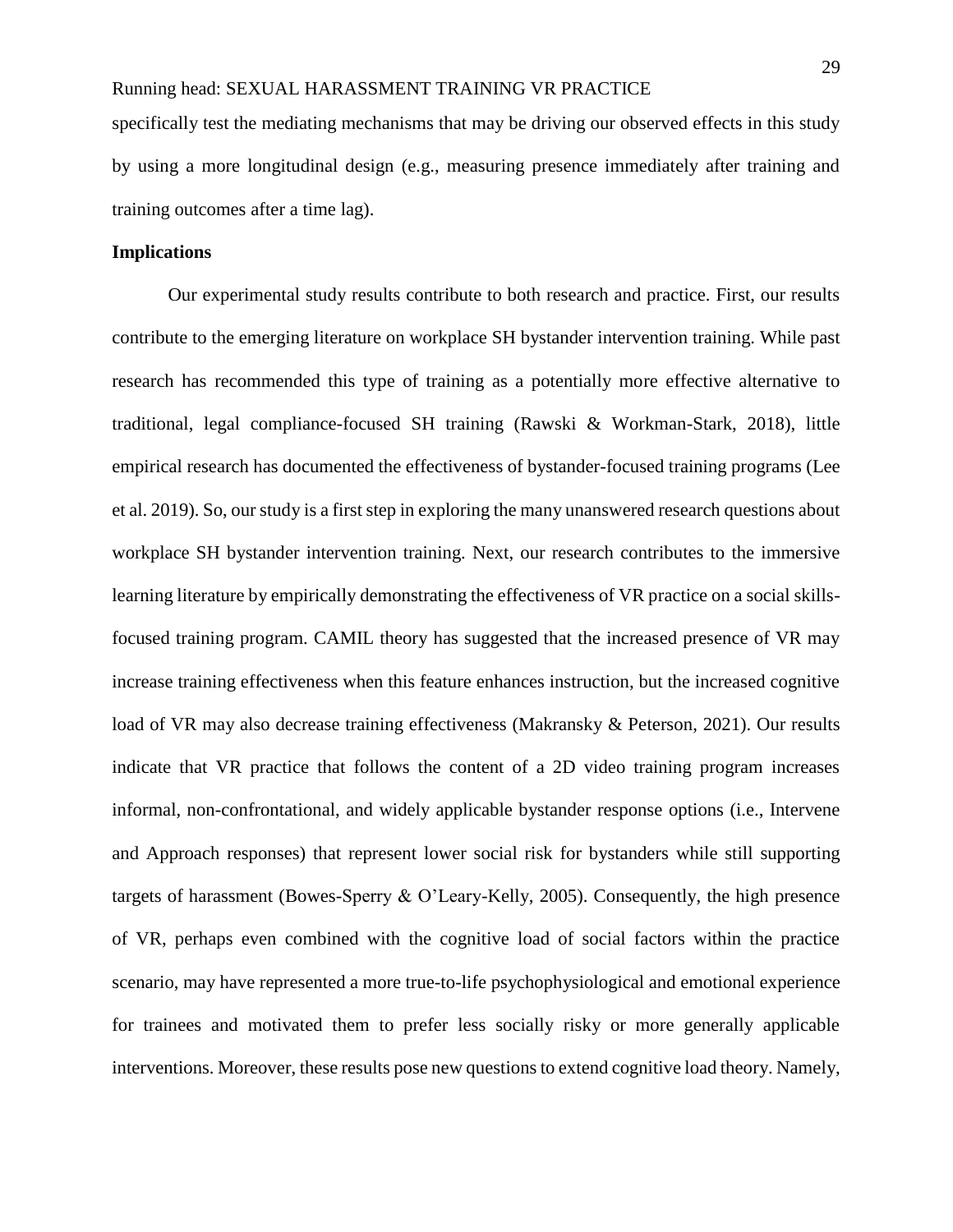do social risk assessments and emotional reactions to VR immersion increase cognitive load in a way that enhances or detracts from training effectiveness? Future research should seek to more directly answer this question. Finally, our results contribute to practice and help inform VR training designers and implementers of the effects of this training modality compared to 2D video training programs. Companies that seek to fully prepare employees to respond to SH in the context of complex social relationships and power hierarchies in work organizations will benefit from increases in informal, non-confrontational, and widely applicable intervention intentions resulting from training programs that utilize VR practice scenarios.

#### **Limitations**

While our controlled lab experiment made several contributions to research and practice, it also has certain limitations. We set out to compare VR practice to 2D video practice, and our results indicated where these two types of training practice modalities were equivalent for some types of training effectiveness indicators (i.e., motivation to learn, knowledge, backlash attitudes) and differentially affected others (i.e., practice quantity, bystander intervention intentions). However, future research should also include a true control condition (i.e., no practice, making sure to equate time spent on tasks across conditions) so as to determine the absolute effect of VR practice. We also note that this study was not able to measure the relative longitudinal effects of VR and 2D video practice, which would have provided evidence on knowledge retention, behavioral intentions and the recommended periodicity with which to offer these training sessions.

Another concern is the potential for social desirability motives to affect response choices in the context of SH training. While we did not directly measure social desirability, our use of random assignment to condition should have evenly distributed those with varying degrees of social desirability motives across our two experimental conditions. Additionally, we did assess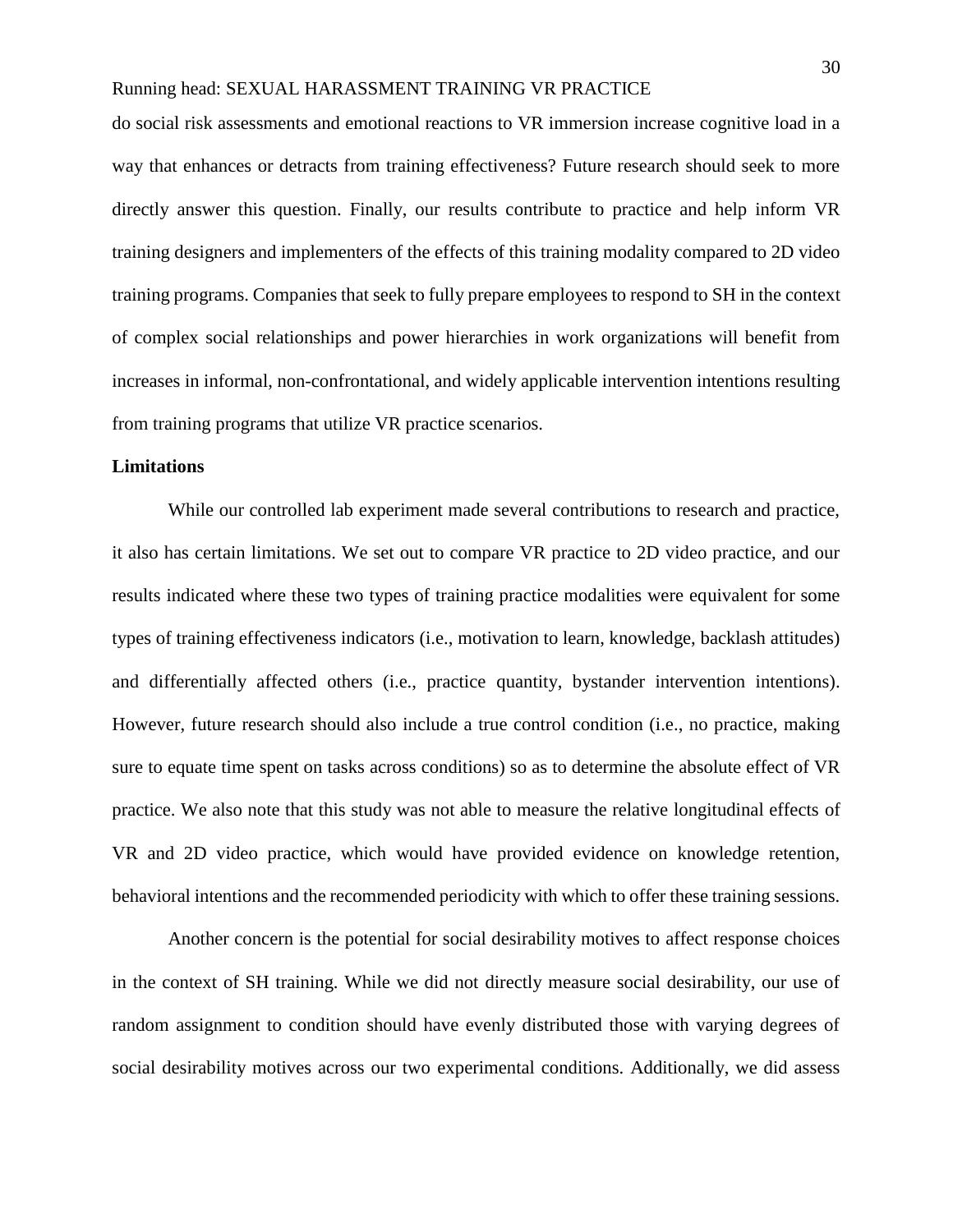participants' valence for bystander actions, a potential indicator of social desirability, and included these valances as covariates in our follow-up MANCOVA analysis (See Appendix C), finding no effect on our results. Still, future research would benefit from a direct measurement of social desirability to rule out any potential effects it may have on SH training outcomes.

Additionally, several improvements could be made to our stimulus materials and VR equipment. First, future research should more carefully equate for time on task, noting that participants in our VR condition required additional time to set up and learn to navigate the practice experience compared to those in the 2D video condition. Better hardware (e.g., using hand controllers for navigation in VR instead of gaze) may also help reduce time differences between the two modalities.

Second, while our stimulus training material was designed to increase all types of bystander responses (i.e., Intervene, Direct, Elevate, and Approach), our results showed that the VR practice conditions only increased the responses of Intervene and Approach compared to the 2D video practice condition. Therefore, future research should determine how best to design VR training/practice that increases the salience of the social risks of intervening in a SH situation while still increasing more formal and potentially confrontational response options (i.e., Direct and Elevate), which also have a higher probability of stopping future harassment incidents (Bowes-Sperry & O'Leary-Kelly, 2005).

Third, our stimulus materials did not allow for the observation of unprompted bystander responses. In both conditions, participants were prompted to respond with a list of the IDEA response options. There also was not an option for participants to choose no response to the harassment situation (aside from quitting the practice session entirely). While these design choices were intended to encourage trainees to explore and practice the four IDEA response options, this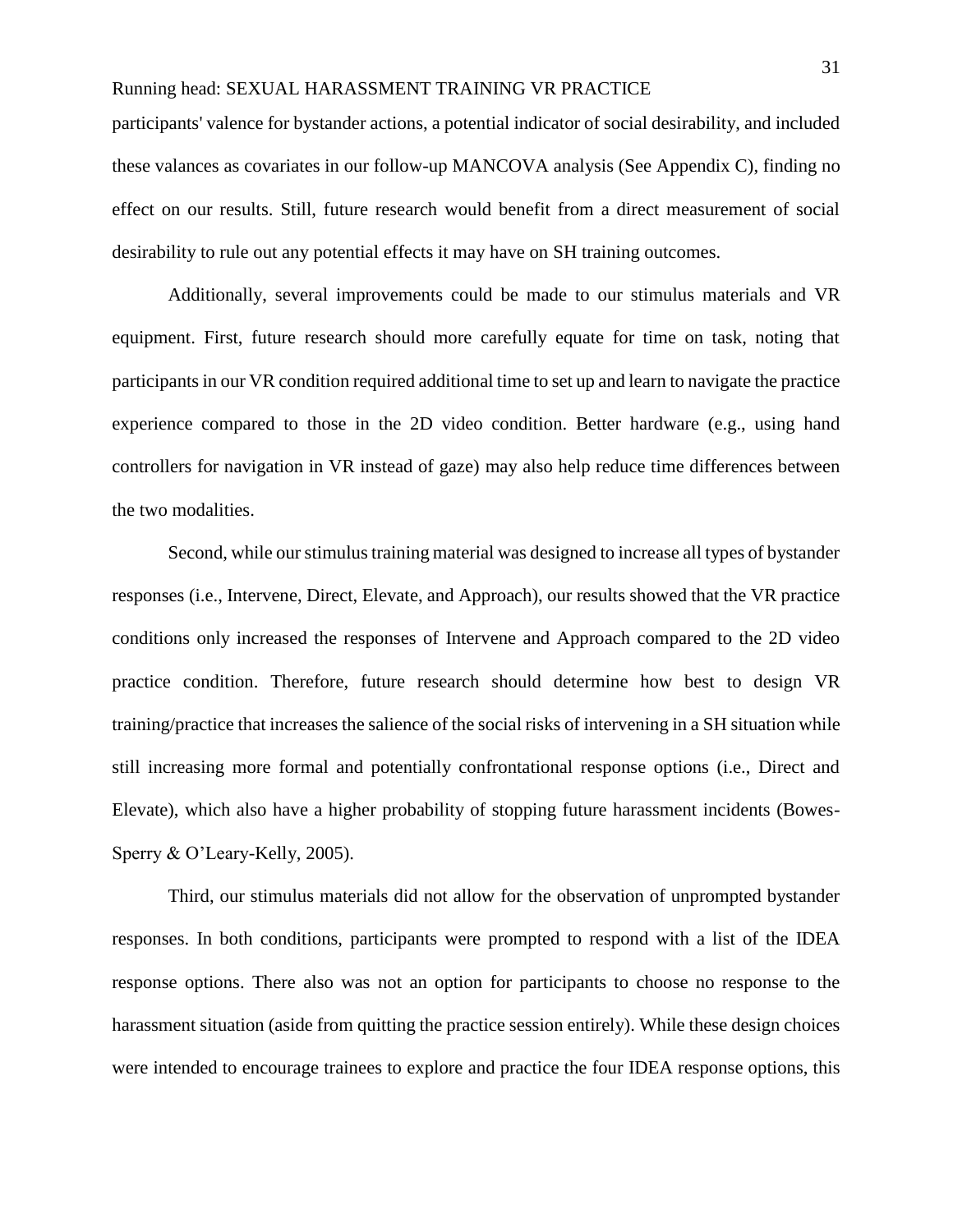design also limited our ability to directly observe participants' unprimed behaviors in reaction to a SH scene. Consequently, we measured bystander intervention intentions as a proxy for bystander intervention behaviors. While research indicates that intentions are an antecedent of behavior (Rest, 1986), future research could improve on the design of our stimulus materials by allowing participants to more organically respond to a SH scenario without prompting and without constraining choices to specific types of responses. Another alternative would be to assess openended bystander responses to written scenarios.

Finally, our study utilized Google Cardboard VR headsets that doubled as research incentives. While this hardware choice presented definite benefits in terms of participants' health and safety during the COVID-19 pandemic (i.e., participants did not need to share headsets) and motivation to participate in the study, there were drawbacks to this hardware choice as well. First, the handheld headset may have contributed to practice fatigue. So, a headset with a head strap may be a better choice for future research. Additionally, by giving all participants a VR headset as an incentive, even those in the 2D condition, we may have disappointed participants who did not get to use their headset during the study. A different incentive structure, use of a shared headset sanitized with UV light, and measurement of participant emotions would avoid these issues in future studies.

#### **CONCLUSION**

In conclusion, VR practice after workplace SH bystander training is equivalent to 2D video practice on many important training effectiveness indicators (e.g., motivation to learn, knowledge, and backlash attitudes). Yet, VR's increased presence (compared to 2D video) likely results in our experimental study's observed differences in intentions to engage in bystander interventions, especially informal, non-confrontational, and widely applicable interventions (e.g., Intervene and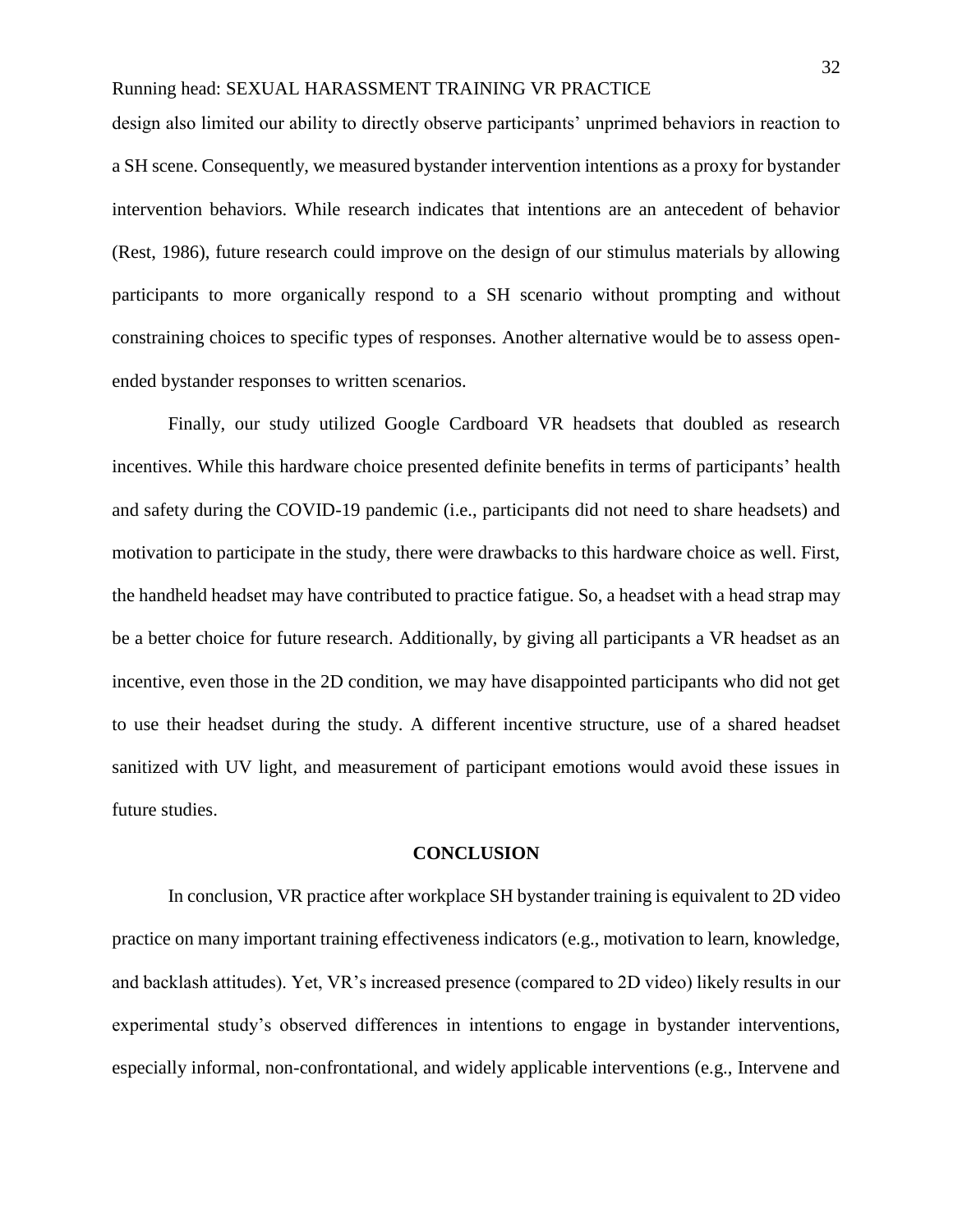Approach responses). Organizations seeking to increase employees' enactment of bystander interventions should consider utilizing VR practice after a SH bystander intervention training program to increase its effectiveness.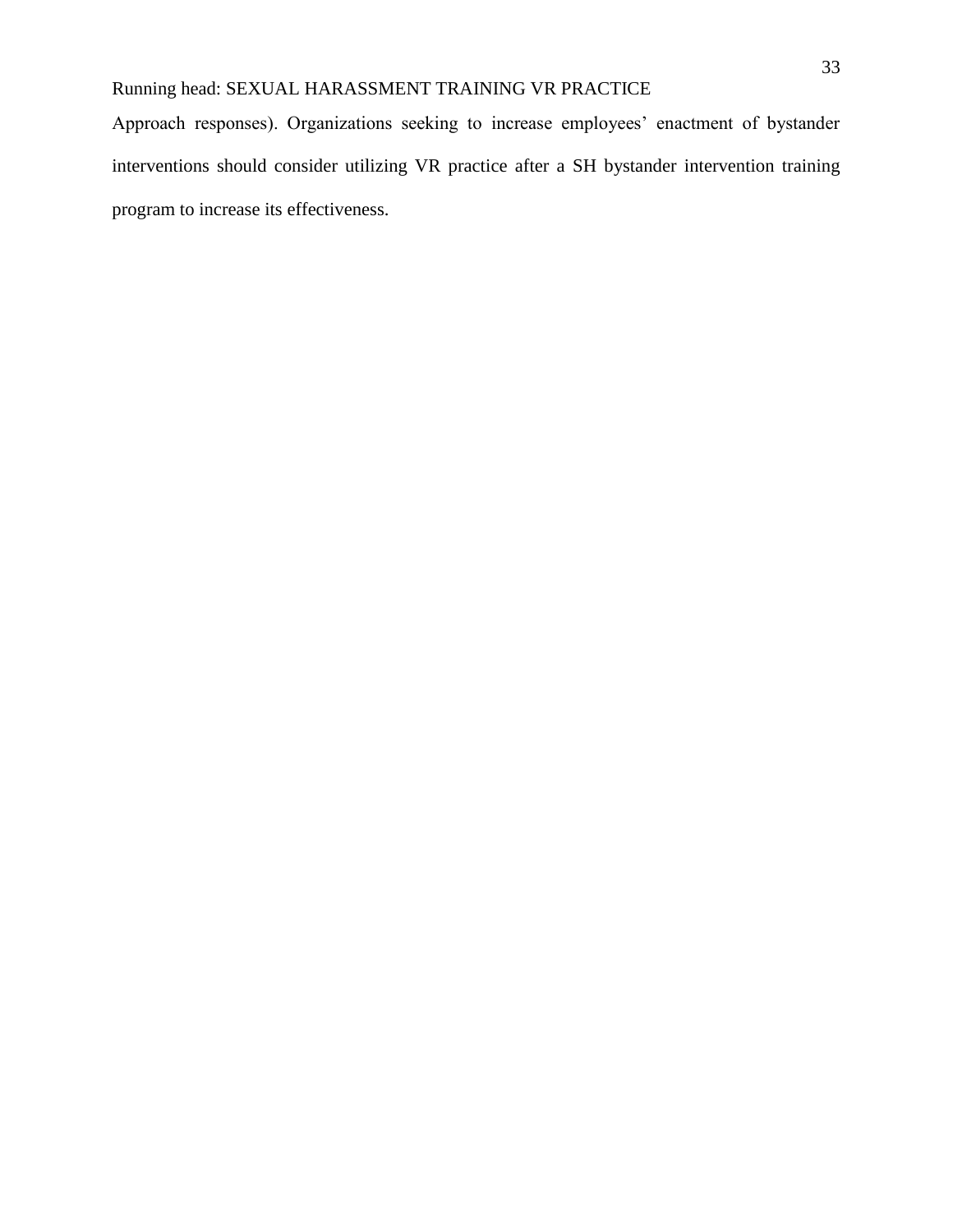#### **REFERENCES**

- Alhejji, H., Garavan, T., Carbery, R., O'Brien, F., & McGuire, D. (2016). Diversity training programme outcomes: A systematic review. *Human Resource Development Quarterly*, *27*(1), 95-149.
- Bailenson, J.N., & Yee, N. (2006). A longitudinal study of task performance, head movements, subjective report, simulator sickness, and transformed social interaction in collaborative virtual environments. *Presence: Teleoperators and Virtual Environments, 15*(6).
- Bandura, A. (1982). Self-efficacy mechanism in human agency. *American Psychologist, 37*(2), 122.
- Bingham, S. G., & Scherer, L. L. (2001). The unexpected effects of a sexual harassment educational program. *The Journal of Applied Behavioral Science, 37*(2), 125-153.
- Bowes-Sperry, L., & O'Leary-Kelly, A. M. (2005). To act or not to act: The dilemma faced by sexual harassment observers. *Academy of Management Review, 30*(2), 288-306.
- Bowes-Sperry, L., & Powell, G. N. (1999). Observers' reactions to social-sexual behavior at work: An ethical decision making perspective. *Journal of Management, 25*(6), 779-802.
- Clark, R. E. (1994). Media will never influence learning. *Educational Technology Research and Development, 42*(2), 21-29.
- Clark, R. C., & Mayer, R. E. (2008). Learning by viewing versus learning by doing: Evidencebased guidelines for principled learning environments. *Performance Improvement, 47*(9), 5-13.
- Clark, R. E., & Salomon, G. (1986). Media in teaching. In M. Wittrock (Ed.), *Handbook of Research on Teaching* (3rd ed.). Macmillan. New York.
- Coffey, A.J., Kamhawi, R., Fishwick, P. et al. The efficacy of an immersive 3D virtual versus 2D web environment in intercultural sensitivity acquisition*. Education Tech Research Dev 65,* 455–479 (2017). <https://doi.org/10.1007/s11423-017-9510-9>
- Colquitt, J. A., LePine, J. A., & Noe, R. A. (2000). Toward an integrative theory of training motivation: a meta-analytic path analysis of 20 years of research. *Journal of Applied Psychology, 85*(5), 678.
- Coltman, T., Devinney, T. M., Midgley, D. F., & Venaik, S. (2008). Formative versus reflective measurement models: Two applications of formative measurement. *Journal of Business Research, 61*(12), 1250-1262.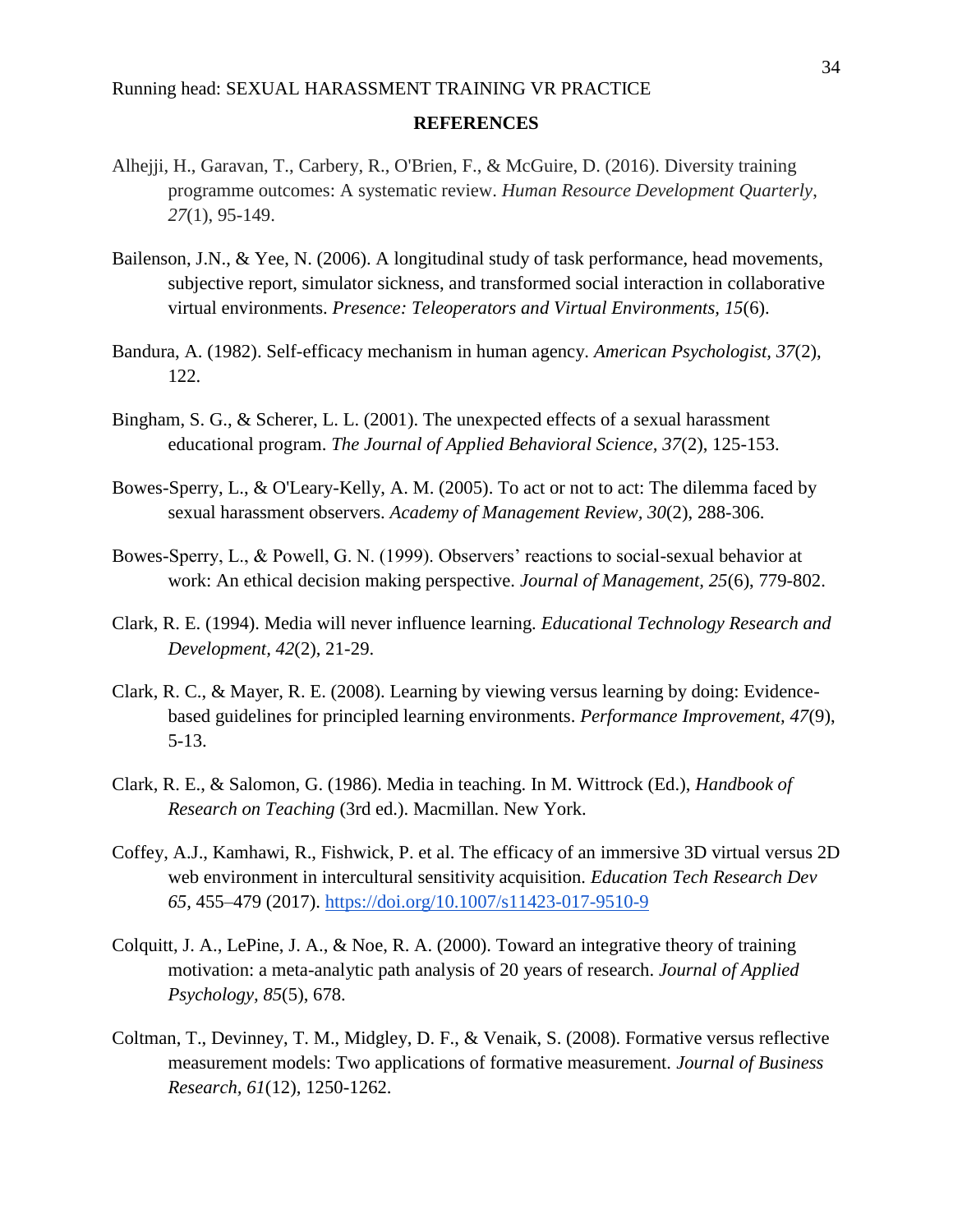- Draper, J. V., Kaber, D. B., & Usher, J. M. (1998). Telepresence. *Human factors, 40*(3), 354- 375.
- Equal Employment Opportunity Commission (EEOC). (June, 2016). *Select Task Force on the Study of Harassment in the Workplace*. Retrieved from https://www.eeoc.gov/eeoc/task\_force/harassment/report.cfm#\_Toc453686310
- Fitzgerald, L. F., Gelfand, M. J., & Drasgow, F. (1995). Measuring sexual harassment: Theoretical and psychometric advances. *Basic and Applied Social Psychology, 17*(4), 425-445.
- Gegenfurtner, A., Quesada‐Pallarès, C., & Knogler, M. (2014). Digital simulation‐based training: A meta‐analysis. *British Journal of Educational Technology, 45*(6), 1097-1114.
- Goldberg, C. B. (2007). The impact of training and conflict avoidance on responses to sexual harassment. *Psychology of Women Quarterly, 31*(1), 62-72.
- Goldberg, C. B., Rawski, S. L., & Perry, E. L. (2019). The direct and indirect effects of organizational tolerance for sexual harassment on the effectiveness of sexual harassment investigation training for HR managers. *Human Resource Development Quarterly, 30*(1), 81-100.
- Held, R. M., & Durlach, N. I. (1992). Telepresence. *Presence: Teleoperators & Virtual Environments, 1*(1), 109-112.
- Herrera, F., & Bailenson, J. N. (2021). Virtual reality perspective-taking at scale: Effect of avatar representation, choice, and head movement on prosocial behaviors. *New Media & Society, 23*(8), 2189–2209[.](https://doi.org/10.1177/1461444821993121) <https://doi.org/10.1177/1461444821993121>
- Holton III, E. F. (1996). The flawed four‐level evaluation model. *Human Resource Development Quarterly, 7*(1), 5-21.
- Howard, M. C. & Gutworth, M. B. (2020). A meta-analysis of virtual reality training programs for social skill development. *Computers & Education, 144*[.](https://doi.org/10.1016/j.compedu.2019.103707) <https://doi.org/10.1016/j.compedu.2019.103707>
- Johnson-Glenberg, M. C., Bartolomea, H., & Kalina, E. (2021). Platform is not destiny: Embodied learning effects comparing 2D desktop to 3D virtual reality STEM experiences. *Journal of Computer Assisted Learning*.
- Kirkpatrick, D. L. (1976). Evaluation of training. In R. L. Craig (Ed.), *Training and Development Handbook* (2nd ed.). New York: McGraw-Hill.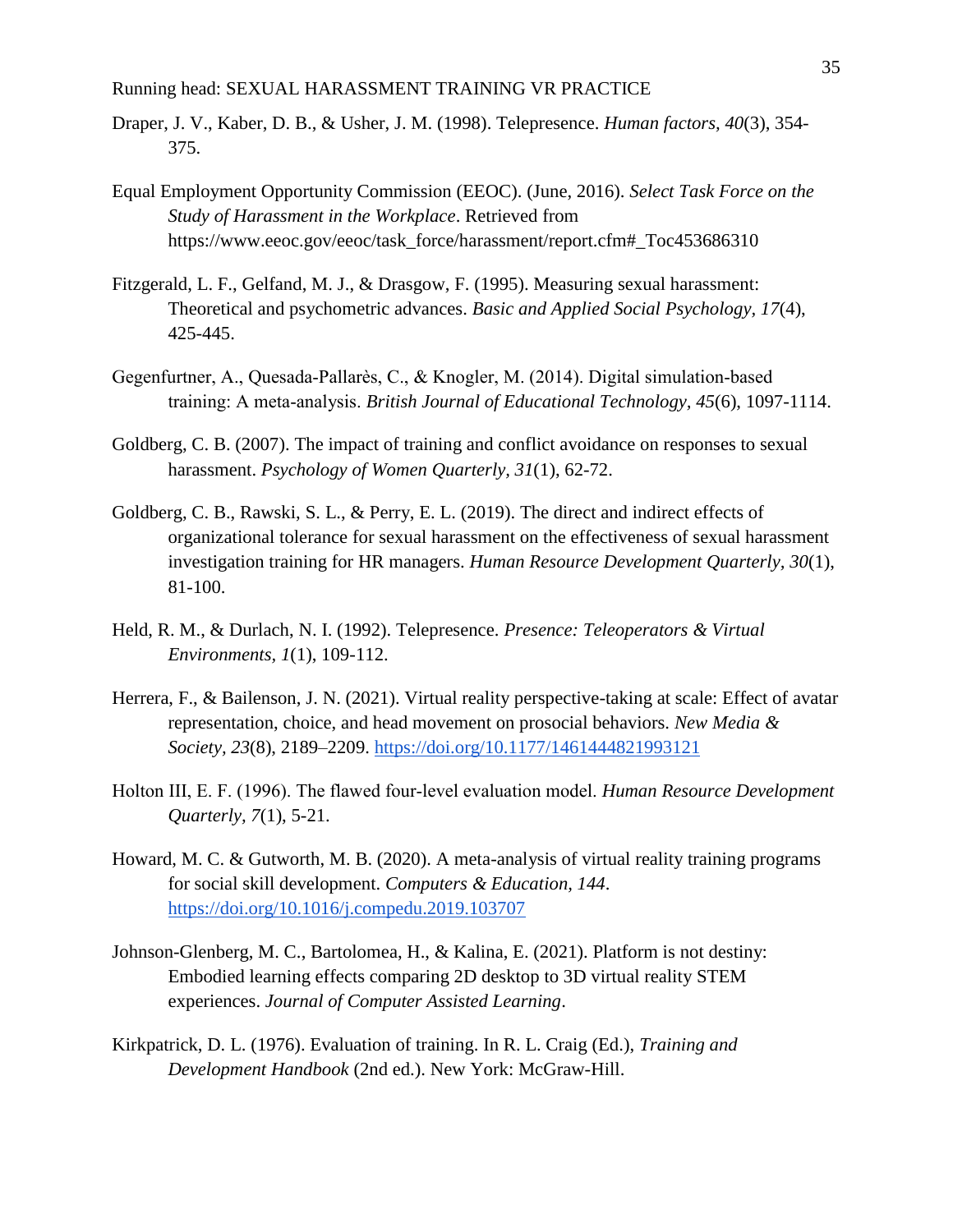- Kozma, R. B. (1994). Will media influence learning? Reframing the debate. *Educational technology research and development, 42*(2), 7-19.
- Kroes, M. C., Dunsmoor, J. E., Mackey, W. E., McClay, M., & Phelps, E. A. (2017). Context conditioning in humans using commercially available immersive Virtual Reality. *Scientific Reports, 7*(1), 1-14.
- Krokos, E., Plaisant, C., & Varshney, A. (2019). Virtual memory palaces: immersion aids recall. *Virtual Reality, 23*(1), 1-15.
- Lee, S., Hanson, M., & Cheung, H. (2019). Incorporating bystander intervention into sexual harassment training. *Industrial and Organizational Psychology, 12*(1), 52-57. doi:10.1017/iop.2019.8
- Magley, V. J., & Grossman, J. L. (2018). Do Sexual Harassment Prevention Trainings Really Work? Scientific *American Mind, 29*(2), 40–43.
- Makransky, G., & Petersen, G. B. (2019). Investigating the process of learning with desktop virtual reality: A structural equation modeling approach. *Computers & Education, 134*, 15-30.
- Makransky, G., & Petersen, G. B. (2021). The Cognitive Affective Model of Immersive Learning (CAMIL): a Theoretical Research-Based Model of Learning in Immersive Virtual Reality. *Educational Psychology Review,* 1-22.
- Makransky, G., Terkildsen, T. S., & Mayer, R. E. (2019). Adding immersive virtual reality to a science lab simulation causes more presence but less learning*. Learning and Instruction, 60*, 225-236.
- Makransky, G., Andreasen, N. K., Baceviciute, S., & Mayer, R. E. (2020). Immersive virtual reality increases liking but not learning with a science simulation and generative learning strategies promote learning in immersive virtual reality. *Journal of Educational Psychology.*
- Mayer, R. E. (2017). Using multimedia for e‐learning. *Journal of Computer Assisted Learning, 33*(5), 403-423.
- McLuhan, M., & MCLUHAN, M. A. (1994). Understanding media: The extensions of man. MIT press.
- McLuhan, M., & Fiore, Q. (1967). The medium is the message. New York, 123, 126-128.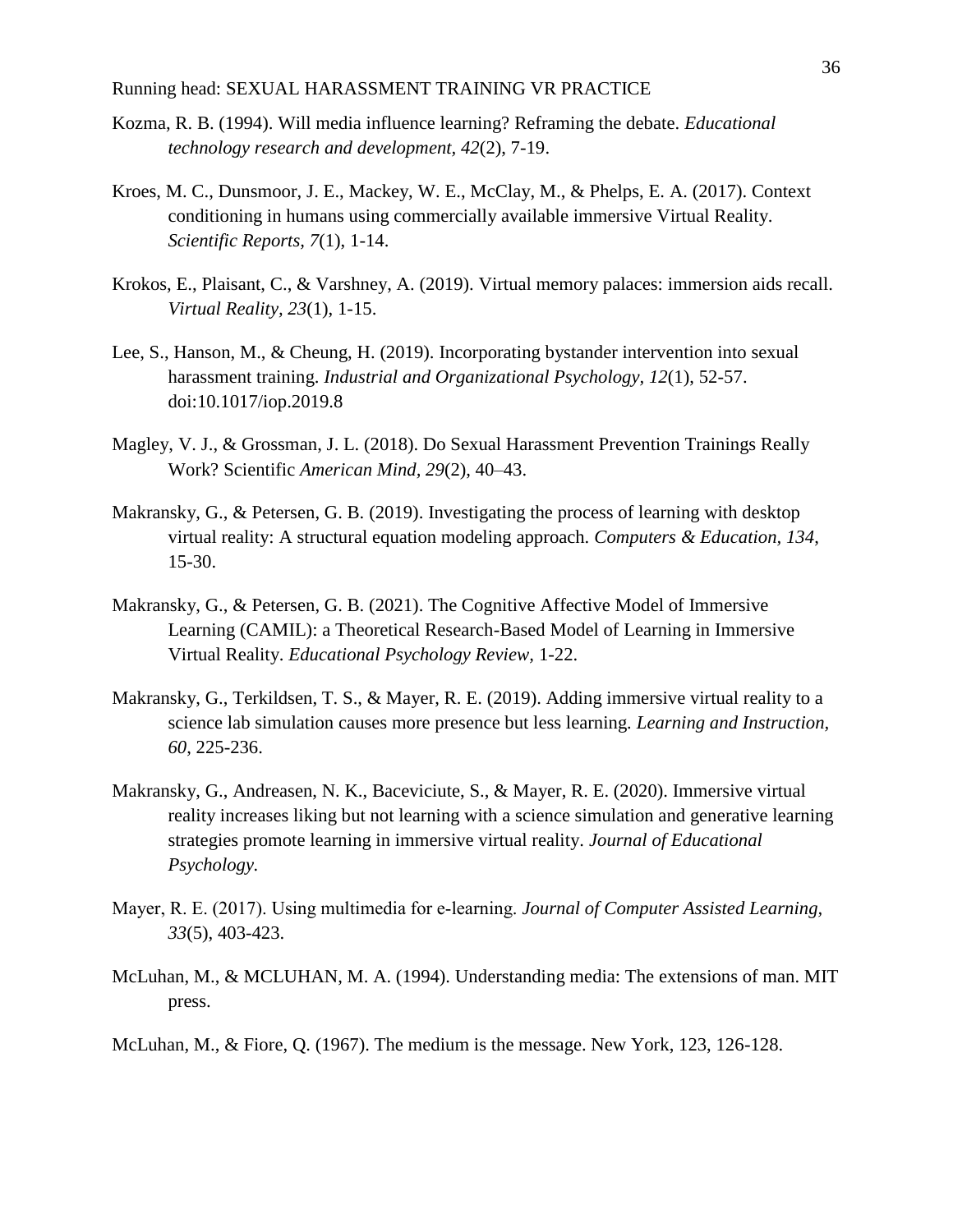- Medeiros, K., & Griffith, J. (2019). # Ustoo: How IO psychologists can extend the conversation on sexual harassment and sexual assault through workplace training. *Industrial and Organizational Psychology, 12*(1), 1-19.
- Meyer, O. A., Omdahl, M. K., & Makransky, G. (2019). Investigating the effect of pre-training when learning through immersive virtual reality and video: A media and methods experiment. *Computers & Education, 140*, 103603.
- Morgan, J. R. Price, M., Schmertz, S. K., Johnson, S. B., Masuda, A., Calamaras M., & Anderson, P. L. (2014) Cognitive processes as mediators of the relation between mindfulness and change in social anxiety symptoms following cognitive behavioral treatment, *Anxiety, Stress & Coping, 27*:3, 288-302, DOI: 10.1080/10615806.2013.839988
- Noe, R. (2017). *Employee Training and Development*. New York: NY: McGraw Hill Education. ISBN: 978-0078112850
- Noe, R. A., & Schmitt, N. (1986). The influence of trainee attitudes on training effectiveness: Test of a model. *Personnel Psychology, 39*(3), 497- 523.
- North, M. M., North, S. M., & Coble, J. R. (2015). Virtual reality therapy: An effective treatment for the fear of public speaking. *International Journal of Virtual Reality, 3*(3): 1 – 6.
- Paas, F., Renkl, A., & Sweller, J. (2003). Cognitive load theory and instructional design: Recent developments*. Educational Psychologist, 38*(1), 1-4.
- Parong, J., & Mayer, R. E. (2018). Learning science in immersive virtual reality. *Journal of Educational Psychology, 110*(6), 785.
- Peck, T. C., Seinfeld, S., Aglioti, S. M., & Slater, M. (2013). Putting yourself in the skin of a black avatar reduces implicit racial bias. *Consciousness and Cognition, 22*(3), 779-787.
- Preusser, M. K., Bartels, L. K., & Nordstrom, C. R. (2011). Sexual Harassment Training: Person versus Machine. *Public Personnel Management, 40*(1), 47–62.
- Rawski, S. L., & Conroy, S. A. (2020). Beyond demographic identities and motivation to learn: the effect of organizational identification on diversity training outcomes. *Journal of Organizational Behavior, 41*(5), 461-478.
- Rawski, S. L., & Workman‐Stark, A. L. (2018). Masculinity contest cultures in policing organizations and recommendations for training interventions. *Journal of Social Issues, 74*(3), 607-627.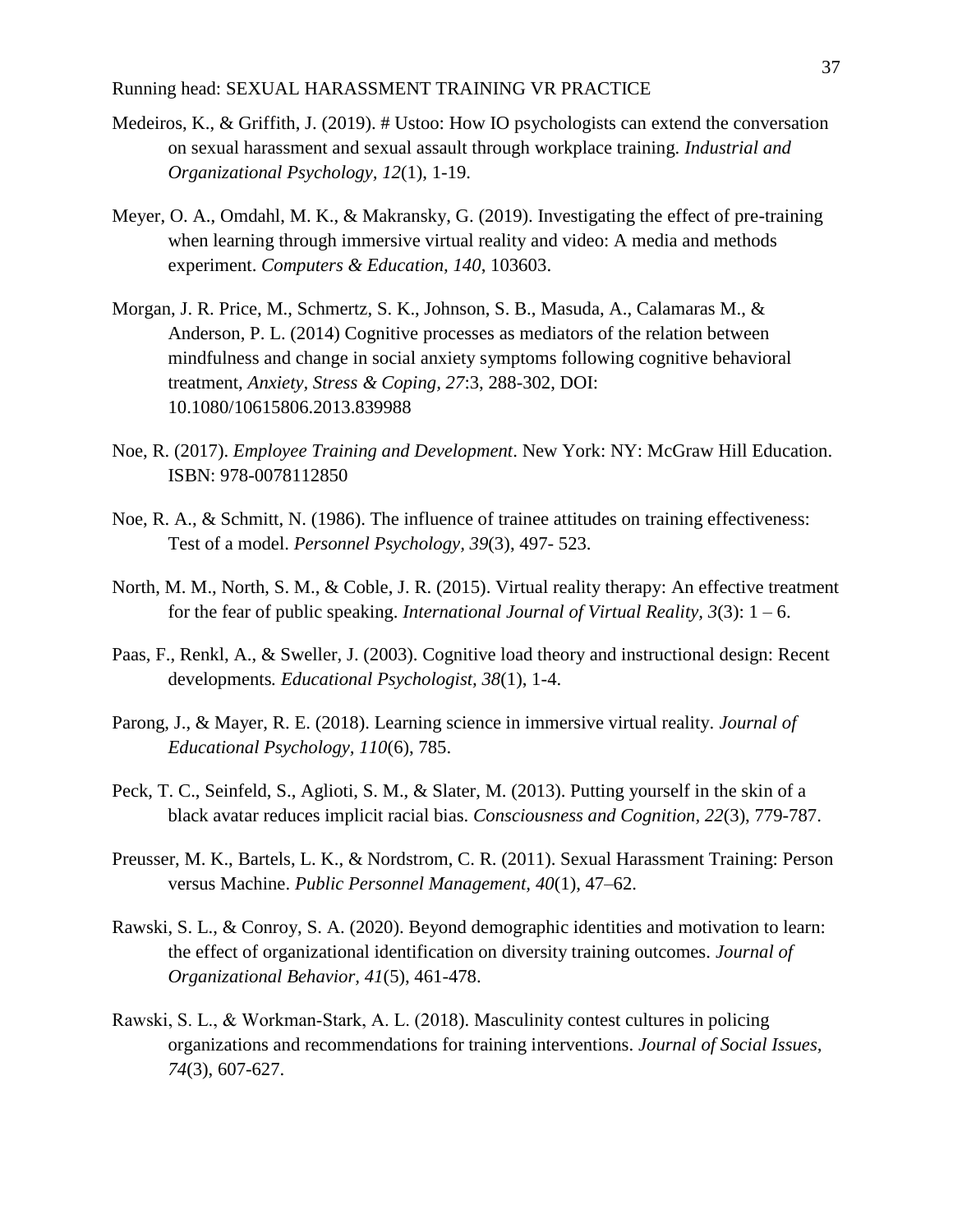- Rawski, S., Djurdjevic, E., Foster, J., & Soderberg, A. (2020). The Role of Trainer Characteristics in Intern Sexual Harassment Training Effectiveness. In *Academy of Management Proceedings* (Vol. 2020, No. 1, p. 19598). Briarcliff Manor, NY 10510: Academy of Management.
- Rawski, S. L. (2017). Understanding employees' reactions to sexual harassment training: Interactional disruptions, identity threats, and negative training outcomes. (Doctoral dissertation). Retrieved from *ProQuest Dissertations & Theses Global*. (AAI10103180).
- Rawski, S. L., O'Leary-Kelly, A. M., & Breaux-Soignet, D. (In Press). It's All Fun and Games Until Someone Gets Hurt: An Interactional Framing Theory of Work Social Sexual Behavior. *Academy of Management Review*, (ja).
- Reif, F. (2010) *Applying Cognitive Science to Education. Thinking and Learning in Scientific and Other Complex Domains*. Cambridge, MA: The MIT Press.
- Rest, J. (1986). Moral Development. New York: Praaeger.
- Riva, G., Davide, F., & IJsselsteijn, W. A. (2003). Being there: The experience of presence in mediated environments. Being there: Concepts, effects and measurement of user presence in synthetic environments, 5.
- Roehling, M. V., & Huang, J. (2018). Sexual harassment training effective- ness: An interdisciplinary review and call for research. *Journal of Organizational Behavior, 39*, 134-150.
- Royer, J. M. (1979). Theories of the transfer of learning. *Educational Psychologist, 14*(1), 53-69.
- Sanchez-Vives, M. V., & Slater, M. (2005). From presence to consciousness through virtual reality. *Nature Reviews Neuroscience, 6*(4), 332-339.
- Seinfeld, S., Arroyo-Palacios, J., Iruretagoyena, G., Hortensius, R., Zapata, L. E., Borland, D., ... & Sanchez-Vives, M. V. (2018). Offenders become the victim in virtual reality: impact of changing perspective in domestic violence. *Scientific Reports, 8*(1), 1-11.
- Seyler, D. L., Holton, E. F. III, Bates, R. A., Burnett, M. F., & Carvalho, M. A. (1998). Factors affecting motivation to transfer training. *International Journal of Training and Development, 2*(1), 16–16.
- Sheridan, T. B. (1992). Musings on telepresence and virtual presence. *Presence: Teleoperators & Virtual Environments, 1*(1), 120-126.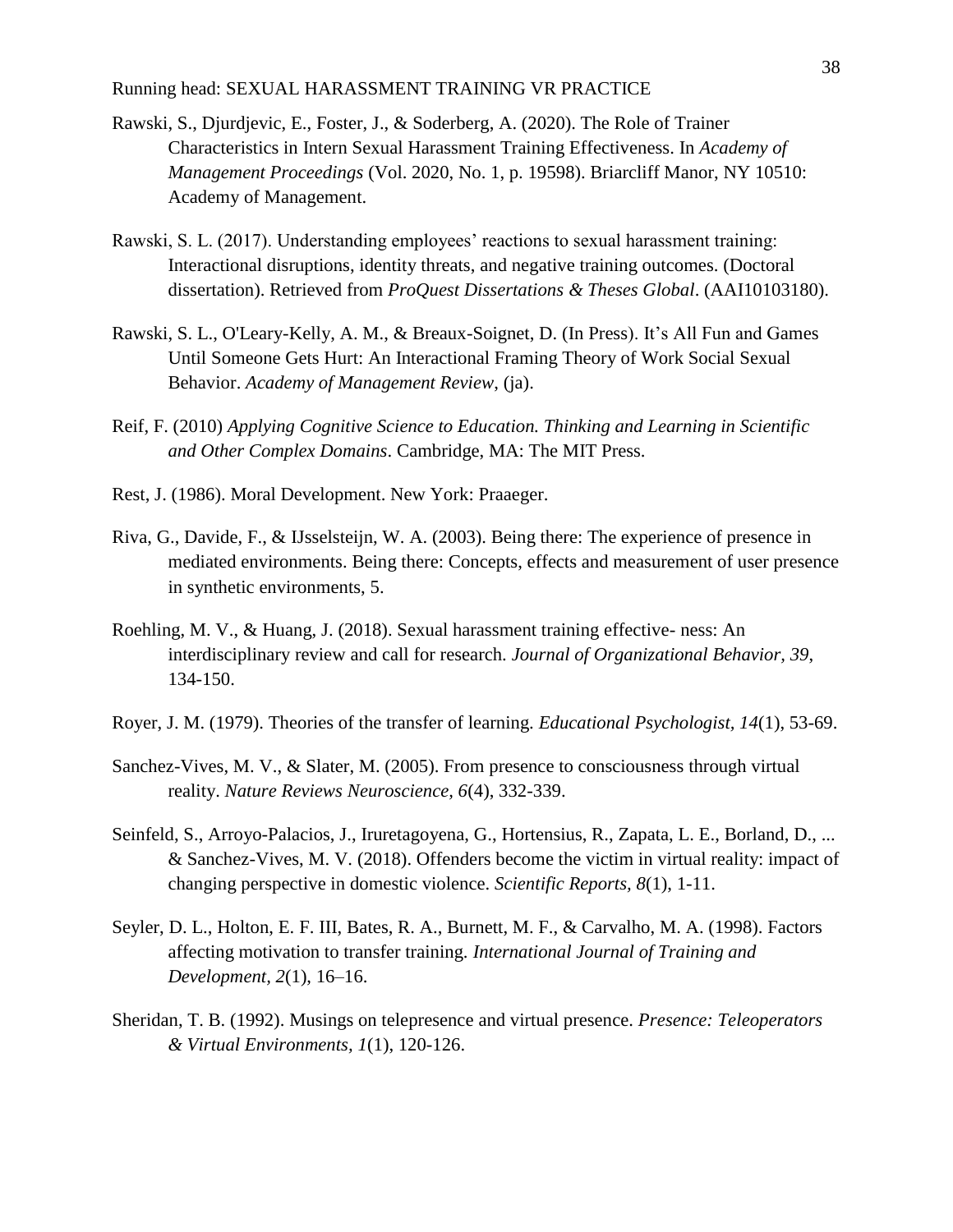- Sitzmann, T., & Weinhardt, J. M. (2015). Training engagement theory: A multilevel perspective on the effectiveness of work‐related training.*Journal of Management*, 1– 25.
- Slater, M., Rovira, A., Southern, R., Swapp, D., Zhang, J. J., Campbell, C., & Levine, M. (2013). Bystander responses to a violent incident in an immersive virtual environment. *PloS one, 8*(1), e52766.
- Slater, M., Antley, A., Davison, A., Swapp, D., Guger, C., Barker, C., ... & Sanchez-Vives, M. V. (2006). A virtual reprise of the Stanley Milgram obedience experiments. *PloS one, 1*(1), e39.
- Sung, E., & Mayer, R. E. (2013). Online multimedia learning with mobile devices and desktop computers: An experimental test of Clark's methods-not-media hypothesis. *Computers in Human Behavior, 29*(3), 639-647.
- Sweller, J., & Chandler, P. (1994). Why some material is difficult to learn. *Cognition and Instruction, 12*(3), 185-233.
- Sweller, J. (1988). Cognitive load during problem solving: Effects on learning. *Cognitive Science, 12*(2), 257-285.
- Sweller, J. (2010). Element interactivity and intrinsic, extraneous, and germane cognitive load. *Educational psychology review, 22*(2), 123-138.
- Tam, R.. (Host). Jin, C. H. (Illustrator). (2021, May 20). COMIC: How to Intervene When Someone is Harassed or Attacked. [Audio podcast episode]. In Life Kit. *National Public Radio.* https://www.npr.org/2021/05/10/995423418/comic-how-to-intervene-whensomeone-is-harassed-or-attacked
- Tinkler, J. E. (2008). "People Are Too Quick to Take Offense": The Effects of Legal Information and Beliefs on Definitions of Sexual Harassment. *Law & Social Inquiry, 33*(2), 417-445.
- Tinkler, J. E. (2012). Resisting the enforcement of sexual harassment law. *Law & Social Inquiry, 37*(1), 1-24.
- Tsang, M. M. Y., & Man, D. W. K. (2013). A virtual reality-based vocational training system (VRVTS) for people with schizophrenia in vocational rehabilitation. *Schizophenia Research,*  $144(1-3)$ *:*  $51-62$ .
- van der Locht, M., van Dam, K., & Chiaburu, D. S. (2013). Getting the most of management training: the role of identical elements for training transfer. *Personnel Review*.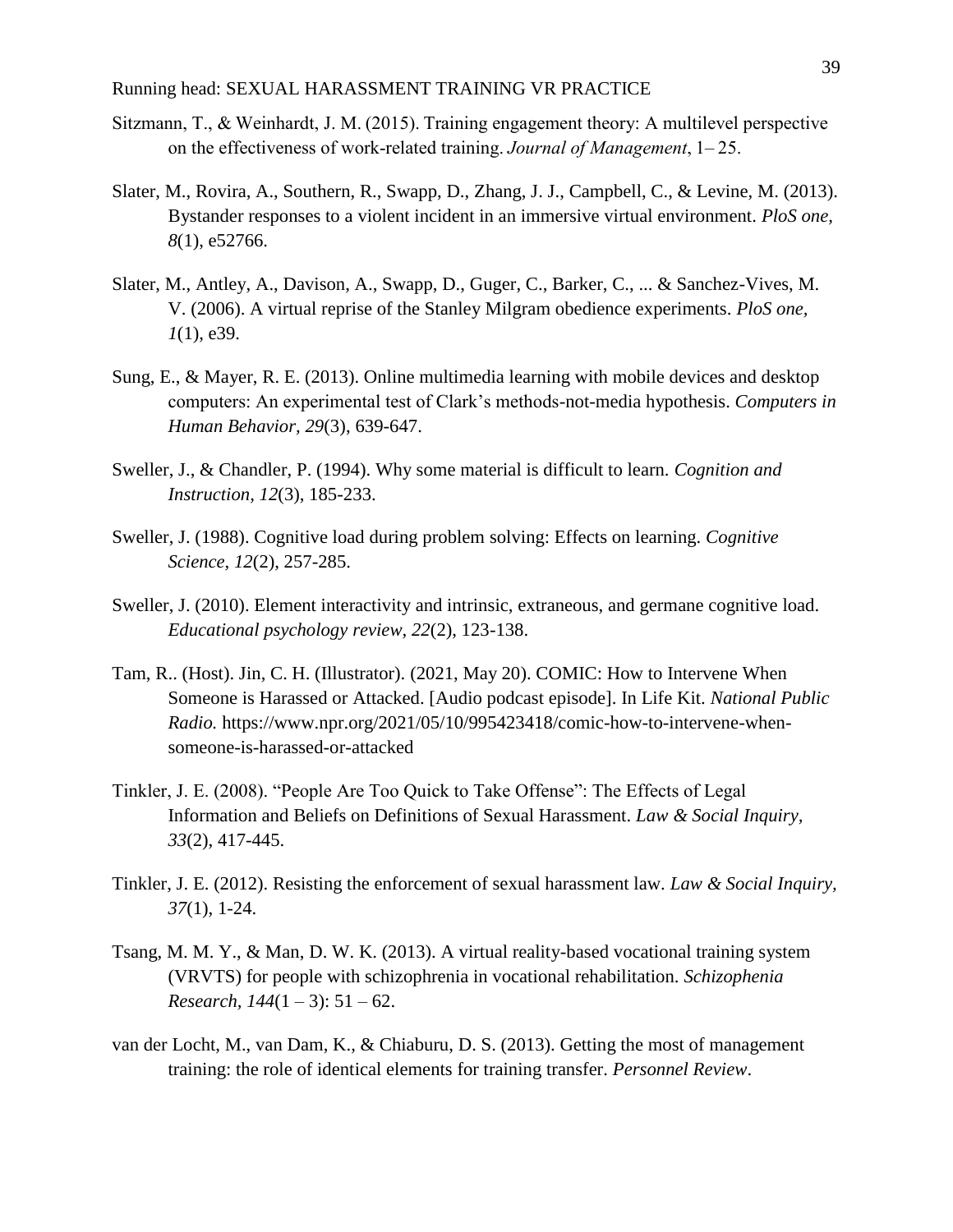Wang, C.X., Calandra, B., Hibbard, S.T. et al. Learning effects of an experimental EFL program in Second Life. *Education Tech Research Dev 60*, 943–961 (2012). https://doi.org/10.1007/s11423-012-9259-0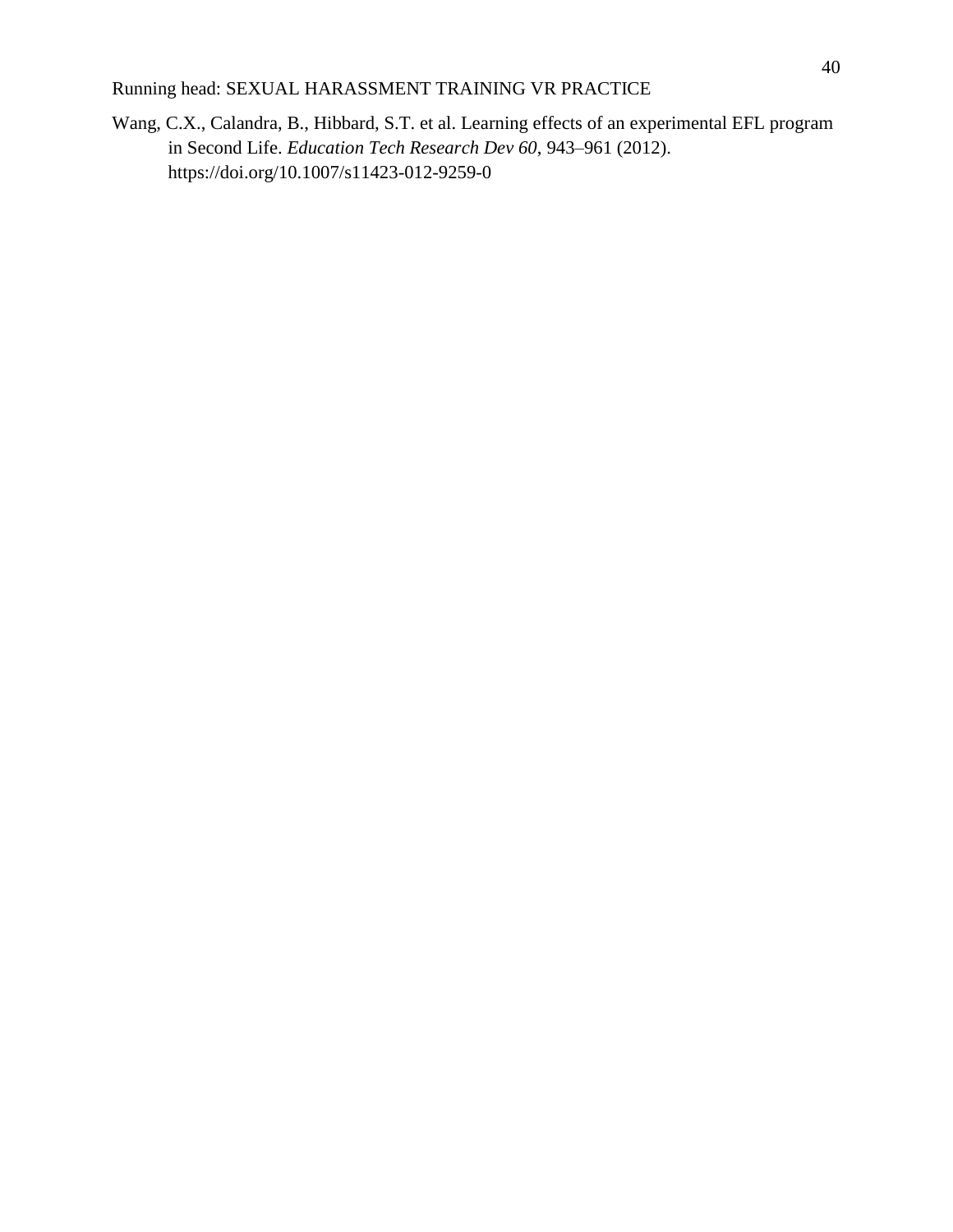## **TABLE 1**

## **Cronbach's Alphas, Means, Standard Deviations, and Effect Sizes**

| <b>Variable</b>                                |                          | Grand |           | 2D Practice |           | <b>VR</b> Practice |           |      |
|------------------------------------------------|--------------------------|-------|-----------|-------------|-----------|--------------------|-----------|------|
|                                                | $\alpha$                 | Mean  | <b>SD</b> | Mean        | <b>SD</b> | Mean               | <b>SD</b> | d    |
| Post-Manipulation, Pre-Training                |                          |       |           |             |           |                    |           |      |
| <b>Motivation to Learn</b>                     | .85                      | 4.08  | .46       | 4.10        | .44       | 4.06               | .47       | .53  |
| In-Training                                    |                          |       |           |             |           |                    |           |      |
| <b>Practice Quantity</b>                       |                          | 2.63  | 1.76      | $3.36*$     | 1.65      | $1.90*$            | 1.57      | 1.61 |
| Post-Training                                  |                          |       |           |             |           |                    |           |      |
| Knowledge                                      |                          | 58.50 | 4.69      | 58.82       | 4.20      | 58.18              | 5.15      | 4.70 |
| <b>Backlash Attitudes</b>                      | .83                      | 2.08  | .53       | 2.15        | .53       | 2.02               | .53       | .53  |
| <b>Bystander Response Intentions (Total)</b>   |                          | 17.03 | 2.34      | $16.52^*$   | 2.66      | $17.54*$           | 1.85      | 2.29 |
| <b>Bystander Intervene Response Intentions</b> | $\overline{\phantom{a}}$ | 4.69  | .51       | $4.58*$     | .58       | $4.80*$            | .40       | .50  |
| <b>Bystander Direct Response Intentions</b>    | $\overline{\phantom{a}}$ | 3.51  | 1.15      | 3.36        | 1.23      | 3.66               | 1.06      | 1.15 |
| <b>Bystander Elevate Response Intentions</b>   | $\overline{\phantom{a}}$ | 4.19  | .81       | 4.10        | .89       | 4.28               | .73       | .81  |
| <b>Bystander Approach Response Intentions</b>  | $\overline{\phantom{0}}$ | 4.64  | .67       | $4.48*$     | .84       | $4.80*$            | .40       | .66  |
| Presence                                       | .87                      | 3.76  | .62       | $3.56*$     | .59       | $3.96*$            | .58       | .59  |

## **Table 1: Cronbach's Alphas, Means, Standard Deviations, and Effect Sizes**

 $N = 100$ 

\*Significant Mean Difference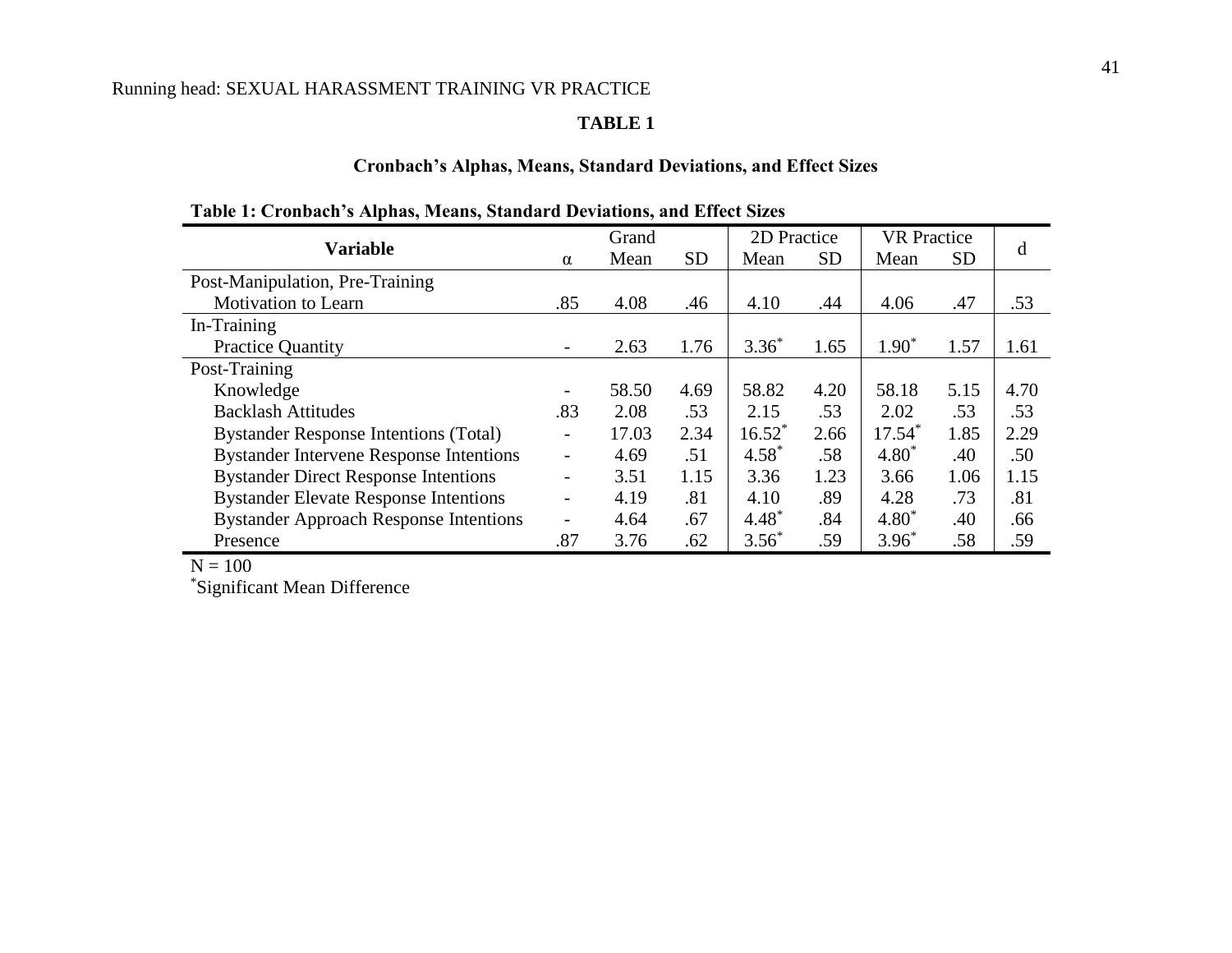## **TABLE 2**

## **Bivariate Correlations**

## **Table 2: Bivariate Correlations**

| Variable                                   |              |           |                          | 4                   |                | <sub>b</sub> |           | 8        | 9        | 10       |
|--------------------------------------------|--------------|-----------|--------------------------|---------------------|----------------|--------------|-----------|----------|----------|----------|
| 1. Experimental Condition                  |              |           |                          |                     |                |              |           |          |          |          |
| 2. Motivation to Learn                     | $-.04$       |           |                          |                     |                |              |           |          |          |          |
| 3. Practice Quantity                       | $-.42***$    | .19       | $\overline{\phantom{a}}$ |                     |                |              |           |          |          |          |
| 4. Knowledge                               | $-.07$       | .13       | .19                      |                     |                |              |           |          |          |          |
| 5. Backlash Attitudes                      | $-12$        | $-.57***$ | $-.24*$                  | $-.24$ <sup>*</sup> |                |              |           |          |          |          |
| 6. Bystander Response Intentions (Total)   | $.22\degree$ | $.29***$  | .15                      | .00.                | $-.36***$      |              |           |          |          |          |
| 7. Bystander Intervene Response Intentions | $.22^*$      | $.27***$  | $-.01$                   | .14                 | $-.36***$      | $.64***$     |           |          |          |          |
| 8. Bystander Direct Response Intentions    | .13          | .17       | .12                      | $-.21$              | $-13$          | $.78***$     | $.24$ $*$ |          |          |          |
| 9. Bystander Elevate Response Intentions   | .11          | $.33***$  | $.23*$                   | $.23*$              | $-.42***$      | $.74***$     | $.46***$  | $.33***$ |          |          |
| 10. Bystander Approach Response Intentions | .24*         | .14       | .04                      | $-.02$              | $-.25^{\circ}$ | $.76***$     | $.50***$  | $.42***$ | $.46***$ |          |
| 11. Presence                               | $.32***$     | $.42***$  | .03                      | .16                 | $-.44***$      | $.39***$     | $.31***$  | .17      | $.40***$ | $.35***$ |

 $N = 100$ 

Experimental Condition:  $0 = 2D$  Video Practice,  $1 = VR$  Practice

 $p < .05$ ; \*\* p  $< .01$ ; \*\*\* p  $< .001$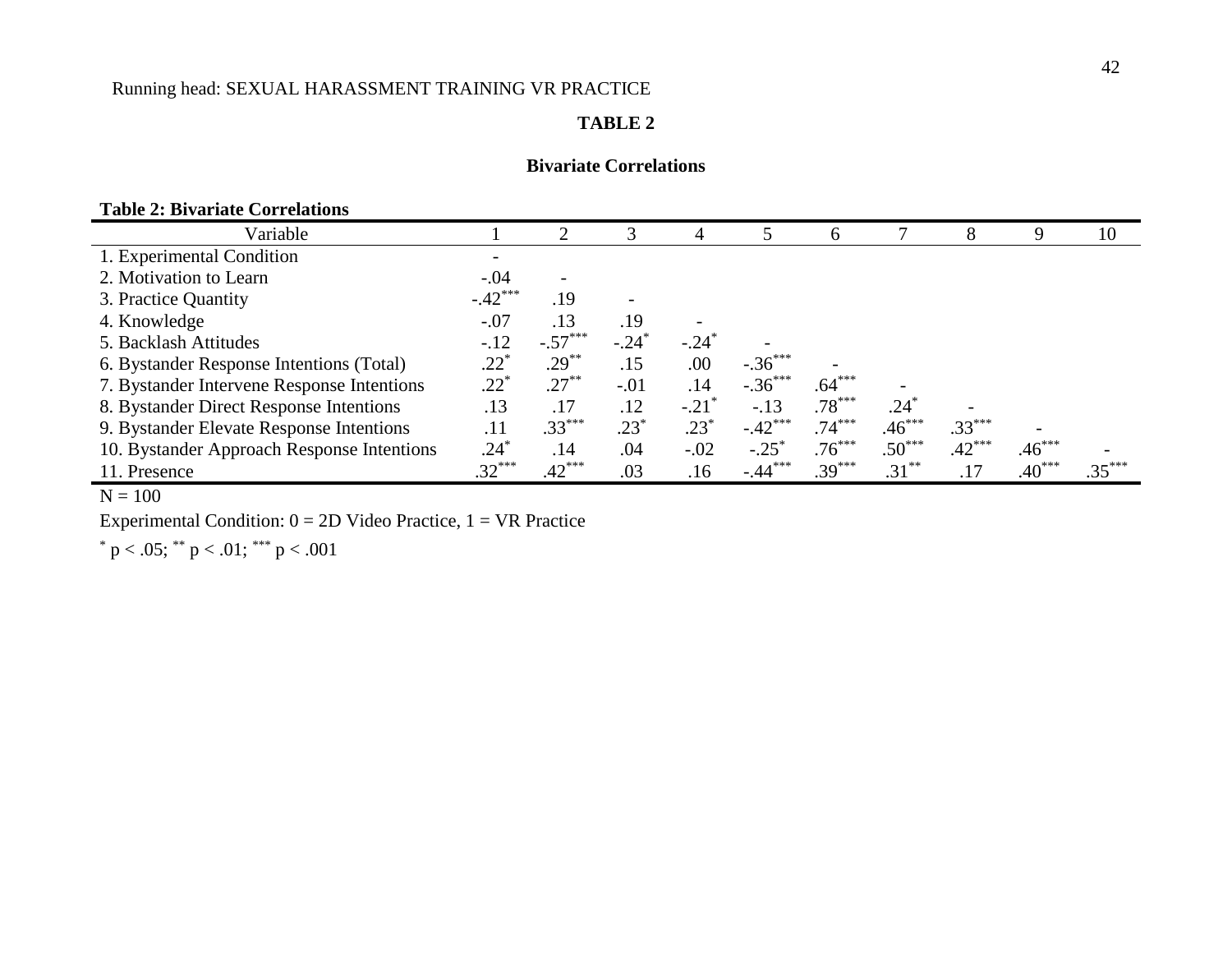## **TABLE 3**

## **MANOVA Results**

## **Table 3: MANOVA Results**

| Multivariate Tests of Experimental Condition |       |           |                        | Tests of Between Subjects Effects of Experimental Condition |           |       |                     |            |               |      |
|----------------------------------------------|-------|-----------|------------------------|-------------------------------------------------------------|-----------|-------|---------------------|------------|---------------|------|
| Test                                         | Value | F(6, 93)  | Part. Eta <sup>2</sup> | Dependent Variable                                          | <b>SS</b> | MS    | MS <sub>Error</sub> | F(1, 98)   | Part. $Eta^2$ |      |
| Pillai's Trace                               | .35   | $8.31***$ | .35                    | Post-Manipulation, Pre-Training                             |           |       |                     |            |               |      |
| Wilks Lambda                                 | .65   | $8.31***$ | .35                    | <b>Motivation to Learn</b>                                  | .04       | .04   | .21                 | .17        | .00           | .00. |
|                                              |       |           |                        | In-Training                                                 |           |       |                     |            |               |      |
|                                              |       |           |                        | <b>Practice Quantity</b>                                    | 53.29     | 53.29 | 2.59                | $20.56***$ | .17           | .91  |
|                                              |       |           |                        | Post-Training                                               |           |       |                     |            |               |      |
|                                              |       |           |                        | Knowledge                                                   | 10.24     | 10.24 | 22.07               | .46        | .01           | .20  |
|                                              |       |           |                        | <b>Backlash Attitudes</b>                                   | .39       | .39   | .283                | 1.38       | .01           | .20  |
|                                              |       |           |                        | <b>Bystander Response Intentions (Total)</b>                | 26.01     | 26.01 | 5.25                | $4.95^*$   | .05           | .46  |
|                                              |       |           |                        | Presence                                                    | 3.96      | 3.96  | .34                 | $11.52***$ | .11           | .70  |

 $N = 100$  $p < .05$ ;  $p < .01$ ;  $p > .001$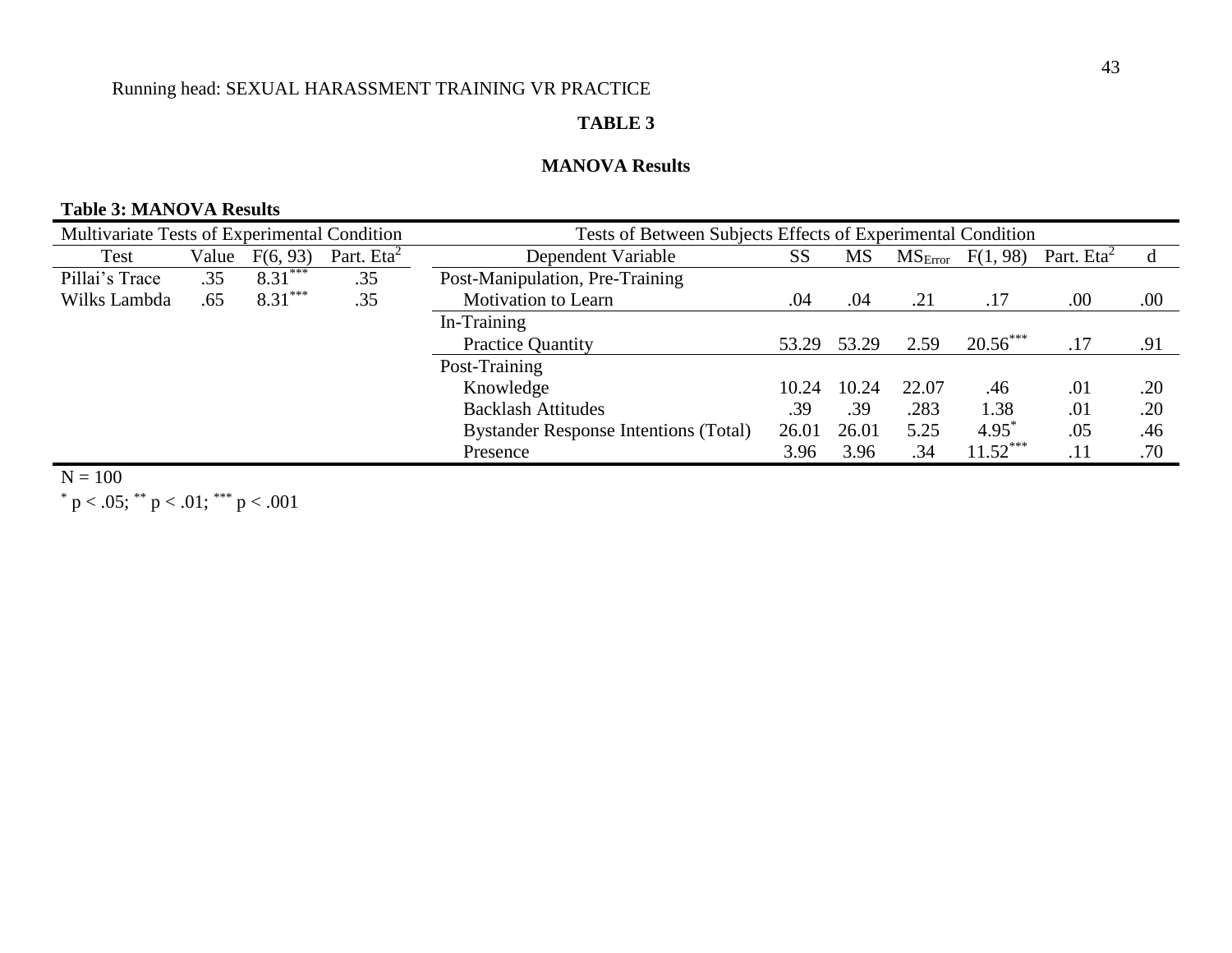## **TABLE 4**

## **Bystander Response Choice Counts by Condition & Chi-Square Analyses**

| raoic +. Dysianuci Response Choice Counts by Condition & Chi-Square Anaryses |              |                              |            |
|------------------------------------------------------------------------------|--------------|------------------------------|------------|
| <b>Initial Response Choice</b>                                               | 2D Condition | Count<br><b>VR Condition</b> | $\chi^2$   |
| <b>Intervene Response</b>                                                    |              |                              |            |
| Explored                                                                     | 42           | 41                           | .07        |
| Not Explored                                                                 | 8            | 9                            |            |
| <b>Direct Response</b>                                                       |              |                              |            |
| Explored                                                                     | 23           | 18                           | 1.03       |
| Not Explored                                                                 | 27           | 32                           |            |
| Elevate Response <sup>3</sup>                                                |              |                              |            |
| Explored                                                                     | 18           | 9                            | $4.11*$    |
| Not Explored                                                                 | 32           | 41                           |            |
|                                                                              |              |                              |            |
| <b>Approach Response</b>                                                     | 27           | 17                           | $4.06*$    |
| Explored                                                                     |              |                              |            |
| Not Explored                                                                 | 23           | 33                           |            |
| Follow-up Response Choice                                                    |              |                              |            |
| Intervene Response, No Follow-up Report                                      |              |                              |            |
| Explored                                                                     | 42           | 35                           | 2.77       |
| Not Explored                                                                 | 8            | 15                           |            |
| Intervene Response, Follow-up Report                                         |              |                              |            |
| Explored                                                                     | 37           | 9                            | $31.56***$ |
| Not Explored                                                                 | 13           | 41                           |            |
| Direct Response, No Follow-up Report                                         |              |                              |            |
| Explored                                                                     | 11           | 11                           | 0.00       |
| Not Explored                                                                 | 39           | 39                           |            |
| Direct Response, Follow-up Report                                            |              |                              |            |
| Explored                                                                     | 23           | 9                            | $9.01***$  |
| Not Explored                                                                 | 27           | 41                           |            |
| Approach Response, No Follow-up Report                                       |              |                              |            |
| Explored                                                                     | 11           | 7                            | 1.08       |
| Not Explored                                                                 | 39           | 43                           |            |
| Approach Response, Follow-up Report                                          |              |                              |            |
| Explored                                                                     | 26           | 15                           | $5.00*$    |
| Not Explored                                                                 | 24           | 35                           |            |

Table 4: Bystander Response Choice Counts by Condition  $\&$  Chi-Square Analyses

 $p < .05$ ; \*\* p  $< .01$ ; \*\*\* p  $< .001$ 

<sup>3</sup>The Elevate response initially reports to the manager, so there was no follow-up report response option after the initial Elevate response.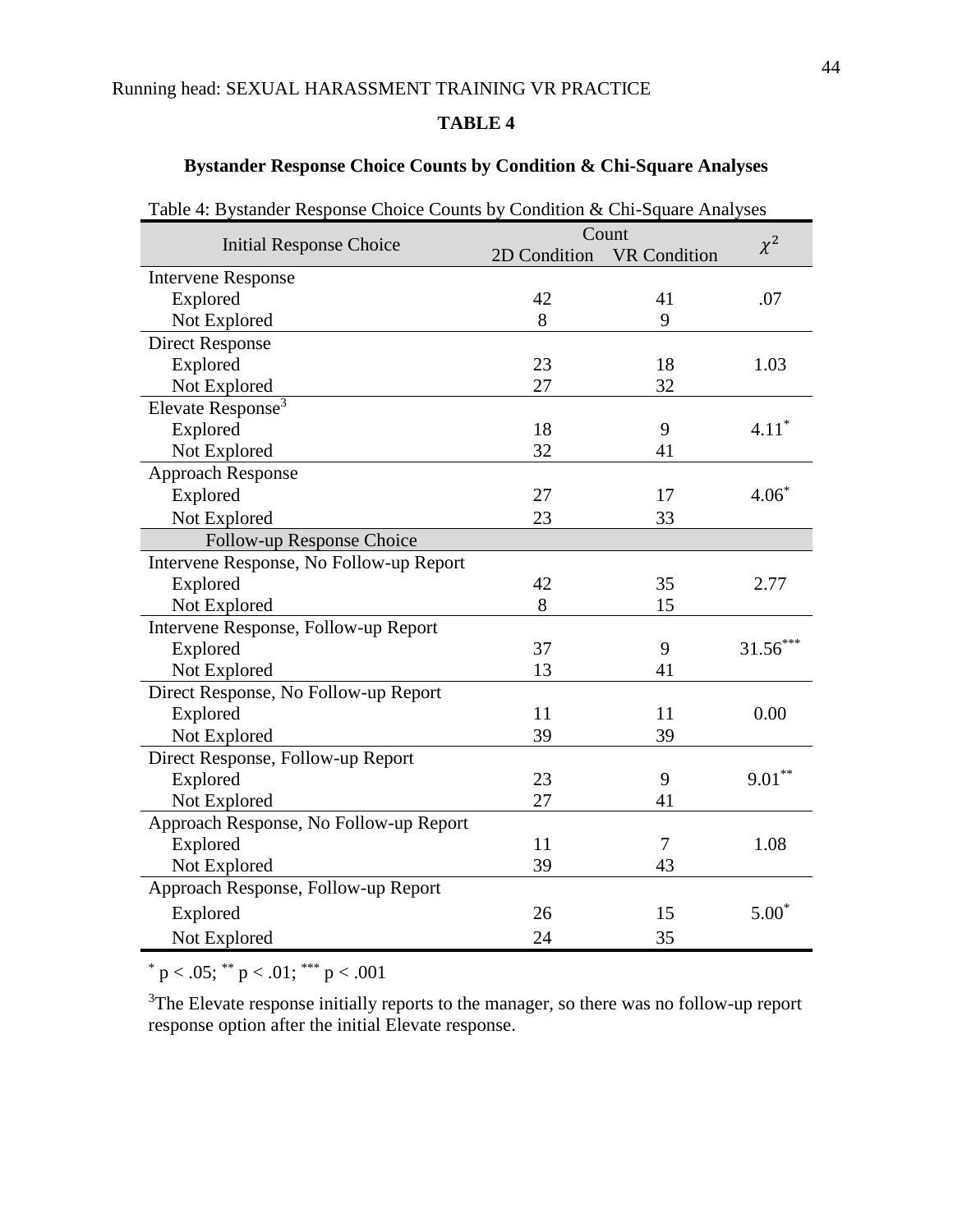## **TABLE 5**

## **Follow-Up MANOVA Results**

## **Table 4: Follow-up MANOVA Results**

| Multivariate Tests of Experimental Condition |       |           |                        | Tests of Between Subjects Effects of Experimental Condition |           |           |                     |            |               |      |
|----------------------------------------------|-------|-----------|------------------------|-------------------------------------------------------------|-----------|-----------|---------------------|------------|---------------|------|
| Test                                         | Value | F(9, 90)  | Part. Eta <sup>2</sup> | Dependent Variable                                          | <b>SS</b> | <b>MS</b> | MS <sub>Error</sub> | F(1, 98)   | Part. $Eta^2$ | d    |
| Pillai's Trace                               | .35   | $5.40***$ | .35                    | Post-Manipulation, Pre-Training                             |           |           |                     |            |               |      |
| Wilks Lambda                                 | .65   | $5.40***$ | .35                    | <b>Motivation to Learn</b>                                  | .04       | .04       | .21                 | .17        | .00           | .00. |
|                                              |       |           |                        | In-Training                                                 |           |           |                     |            |               |      |
|                                              |       |           |                        | <b>Practice Quantity</b>                                    | 53.29     | 53.29     | 2.59                | $20.56***$ | .17           | .91  |
|                                              |       |           |                        | Post-Training                                               |           |           |                     |            |               |      |
|                                              |       |           |                        | Knowledge                                                   | 10.24     | 10.24     | 22.07               | .46        | .01           | .20  |
|                                              |       |           |                        | <b>Backlash Attitudes</b>                                   | .39       | .39       | .283                | 1.38       | .01           | .20  |
|                                              |       |           |                        | <b>Bystander Intervene Response Intentions</b>              | 1.21      | 1.21      | .25                 | $4.90^*$   | .05           | .46  |
|                                              |       |           |                        | <b>Bystander Direct Response Intentions</b>                 | 2.25      | 2.25      | 1.31                | 1.71       | .02           | .29  |
|                                              |       |           |                        | <b>Bystander Elevate Response Intentions</b>                | .81       | .81       | .66                 | 1.23       | .01           | .20  |
|                                              |       |           |                        | <b>Bystander Approach Response Intentions</b>               | 2.56      | 2.56      | .43                 | $5.91^*$   | .06           | .51  |
|                                              |       |           |                        | Presence                                                    | 3.96      | 3.96      | .34                 | $11.52***$ | .11           | .70  |

 $N = 100$  $p < .05$ ; \*\* p  $< .01$ ; \*\*\* p  $< .001$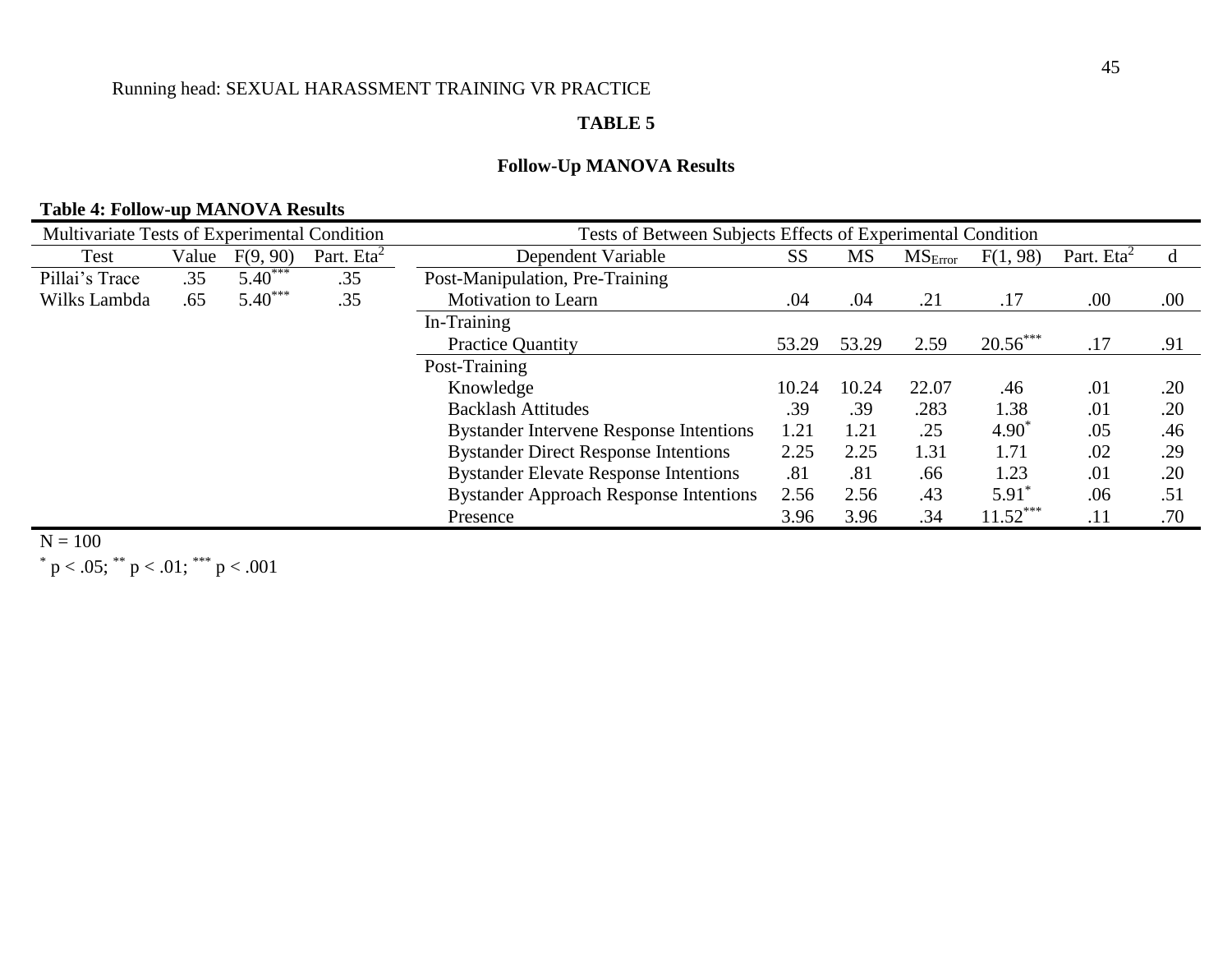## **TABLE A1**

## **Post-Hoc ANCOVA Covariate Means, Standard Deviation, and Effect Sizes**

## **Table A1: Post-Hoc ANCOVA Covariate Means, Standard Deviations, and Effect Sizes**

|       | Grand |           | 2D Practice |      | <b>VR</b> Practice |      |
|-------|-------|-----------|-------------|------|--------------------|------|
| Mean  | SD    | Mean      | SD          | Mean | SD                 |      |
| 36.17 | 9.23  | $29.66^*$ | 4.74        |      | 7.96               | 6.55 |
|       |       | .20       | .40         |      | 42                 | .41  |
|       |       |           |             |      | $42.68^*$          |      |

 $N = 100$ 

\*Significant Mean Difference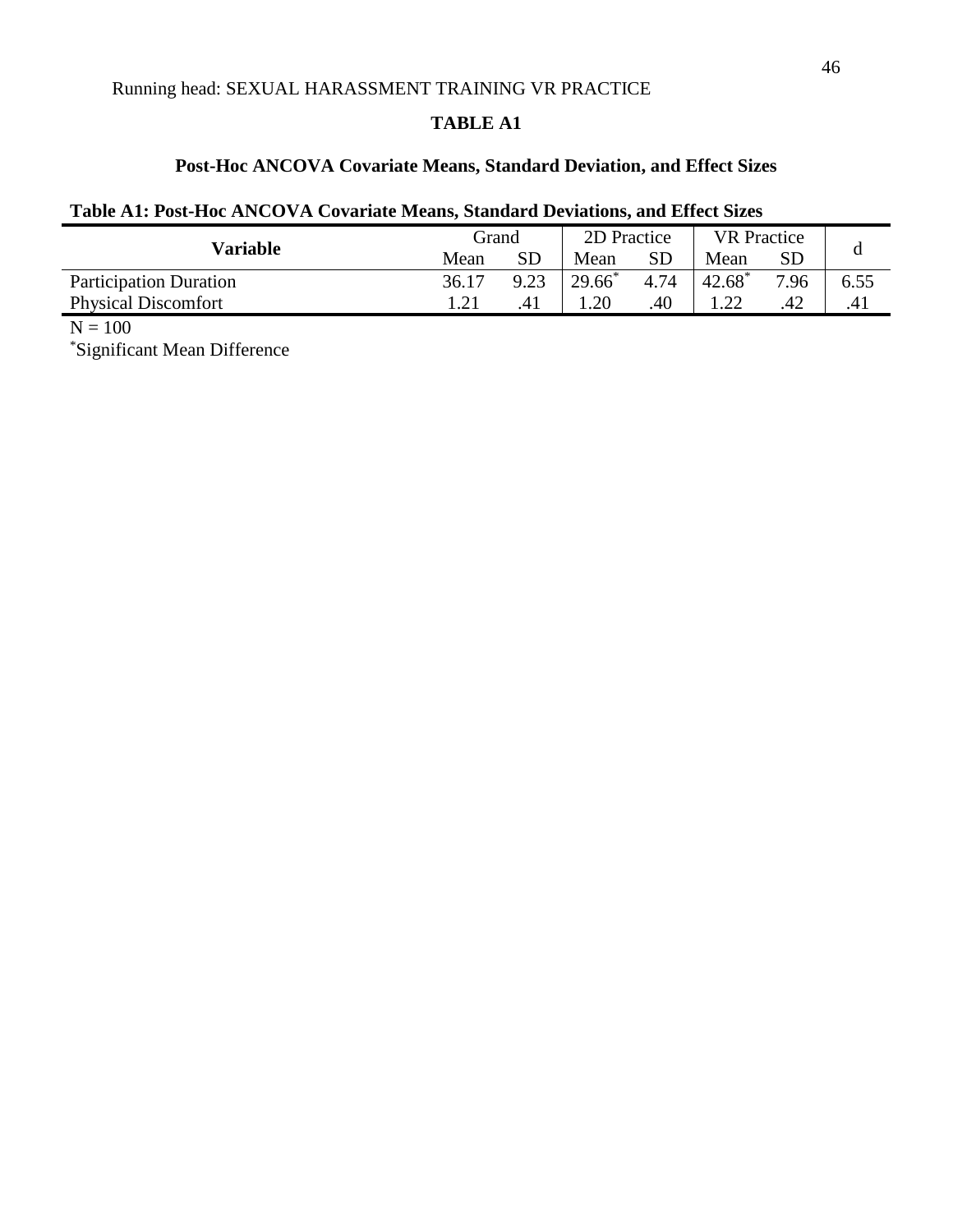## **TABLE A2**

## **Post-Hoc MANCOVA Covariate Means, Standard Deviation, and Effect Sizes**

|                                                  |      | Grand     |      | 2D Practice | <b>VR</b> Practice |           |      |
|--------------------------------------------------|------|-----------|------|-------------|--------------------|-----------|------|
| <b>Variable</b>                                  | Mean | <b>SD</b> | Mean | <b>SD</b>   | Mean               | <b>SD</b> | d    |
| <b>Biological Sex</b>                            | .58  | .50       | .60  | .50         | .56                | .50       | .50  |
| <b>Organizational Role</b>                       | .73  | .45       | .72  | .45         | .74                | .44       | .45  |
| Previous Victim Experience                       | .41  | .49       | .34  | .48         | .48                | .51       | .49  |
| Previous Accused Harasser Experience             | .03  | .17       | .04  | .20         | .02                | .14       | .17  |
| Previous Bystander Experience                    | .43  | .50       | .48  | .51         | .38                | .49       | .50  |
| Previous Sexual Harassment Training              | .91  | .29       | .94  | .24         | .88                | .33       | .29  |
| Previous VR Experience                           | .35  | .48       | .34  | .48         | .36                | .49       | .48  |
| <b>Valance of Protecting Others</b>              | 4.49 | .76       | 4.54 | .73         | 4.44               | .79       | .76  |
| Valance of Responding to Sexual Harassment       | 4.51 | .67       | 4.52 | .58         | 4.50               | .76       | .68  |
| <b>VR</b> Excitement                             | 3.49 | 1.19      | 3.54 | 1.20        | 3.44               | 1.18      | 1.19 |
| $\overline{11}$ $\overline{00}$ $\overline{100}$ |      |           |      |             |                    |           |      |

## **Table A2: Post-Hoc MANCOVA Covariate Means, Standard Deviations, and Effect Sizes**

 $N = 99 - 100$ 

\*Significant Mean Difference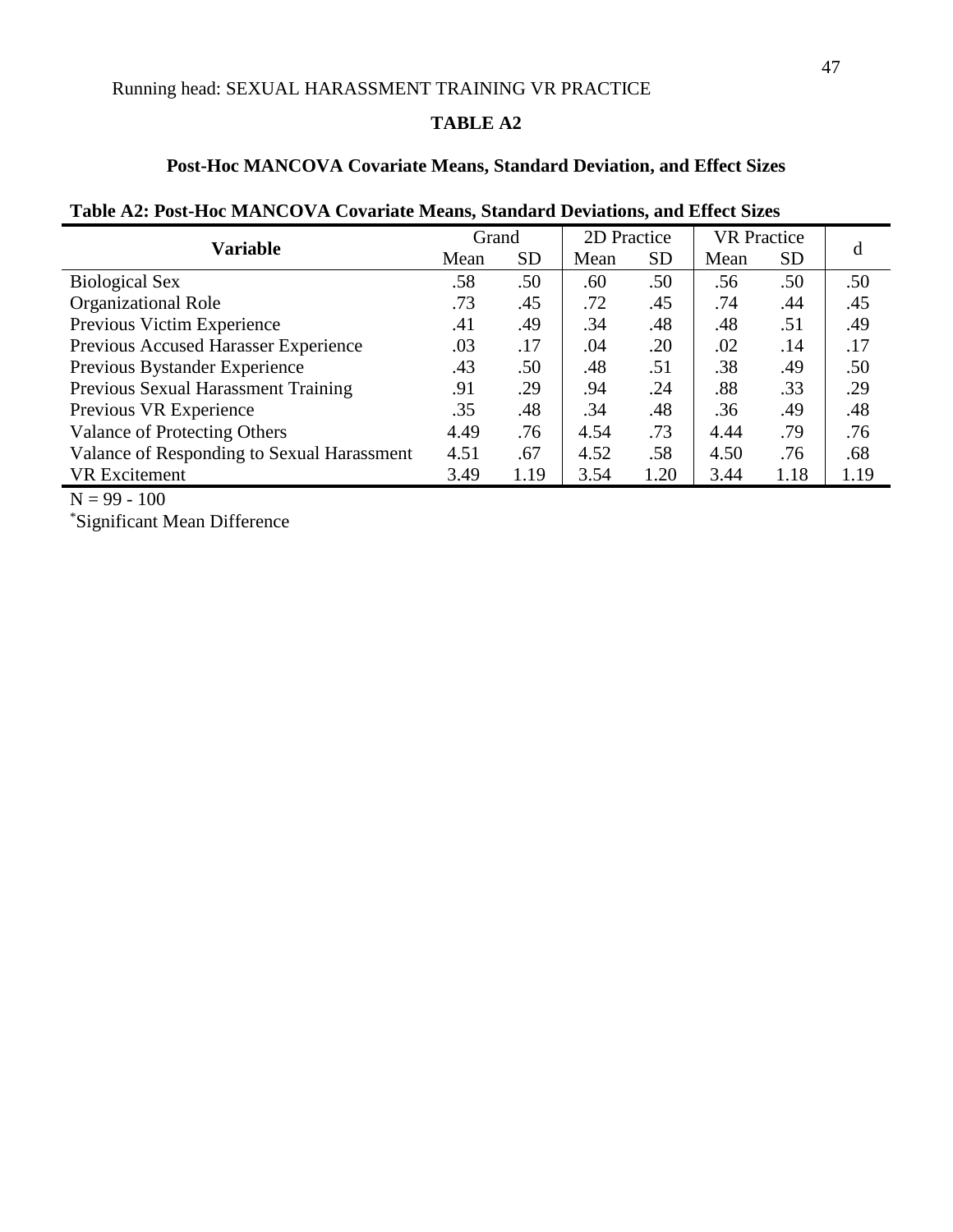## **APPENDIX A**

## **Stimulus Materials**

## **Training Video 1 Screen Shots & Description**





Training Video 1 was 4 minutes and 31 seconds long and covered the definition of sexual harassment and several examples of SH. Both quid pro quo and hostile work environment were defined, and both types of SH were described as abuses of power and illegal sex discrimination under Title VII of the Civil Rights Act. The video described that SH can happen to or be perpetrated by both men and women, and by supervisors, coworkers, subordinates, third party contractors, or clients. Finally, the video described various forms of SH, including physical, verbal, non-verbal, pictorial, in-person, over the phone, via email or social media, on or off the worksite.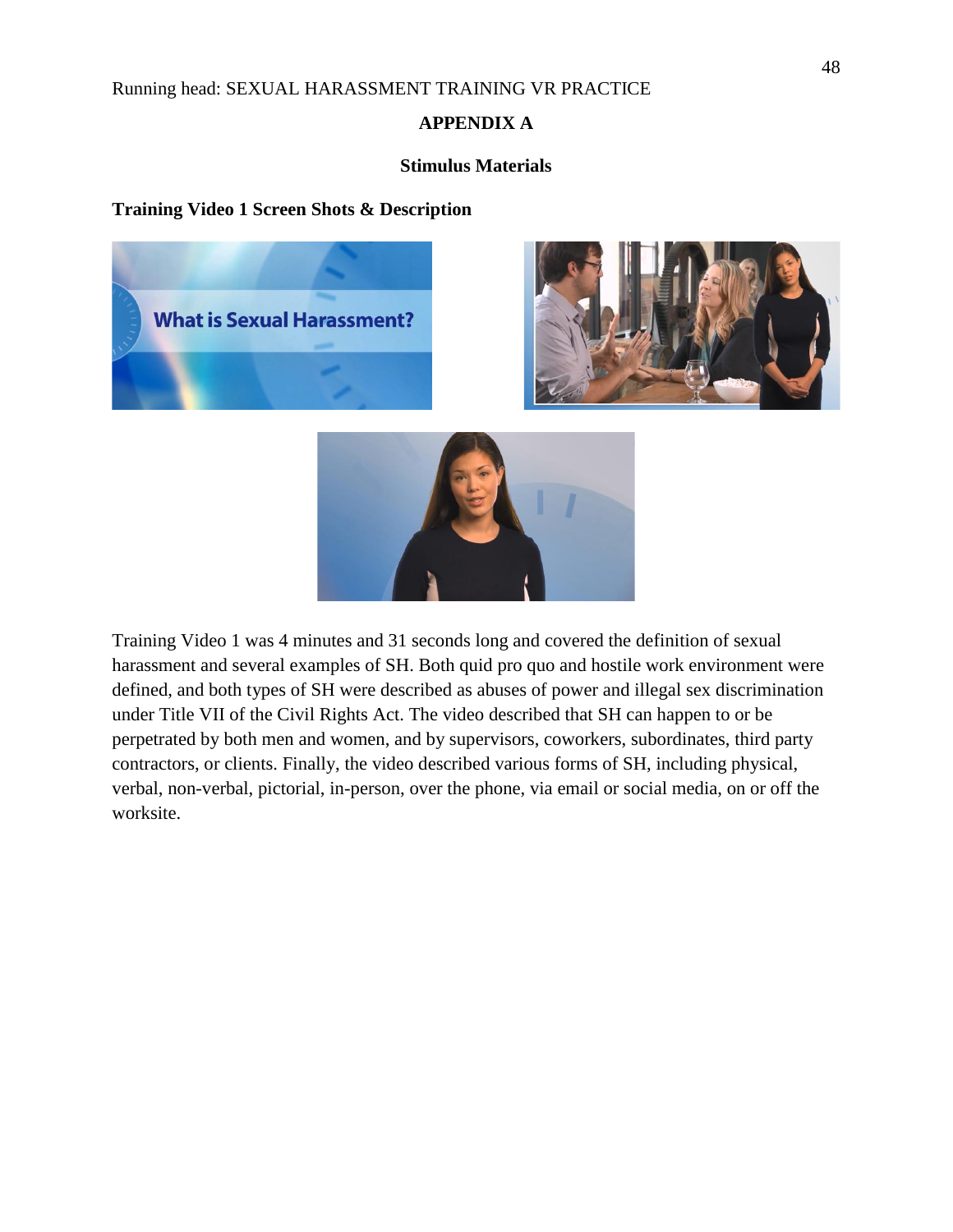## **Training Video 2 Screen Shots & Description**



Training Video 2 defined and gave examples of the four IDEA Bystander response options, including Intervene, Direct, Elevate, and Approach. The video included a variety of harassment examples involving different actors of different genders, races, and ages in the target, harasser, manager, and bystander roles. Then, in each example, one of the IDEA Bystander response options was behaviorally modeled by a bystander in the situation. The video presented all four bystander response options as equally helpful to use in a SH situation.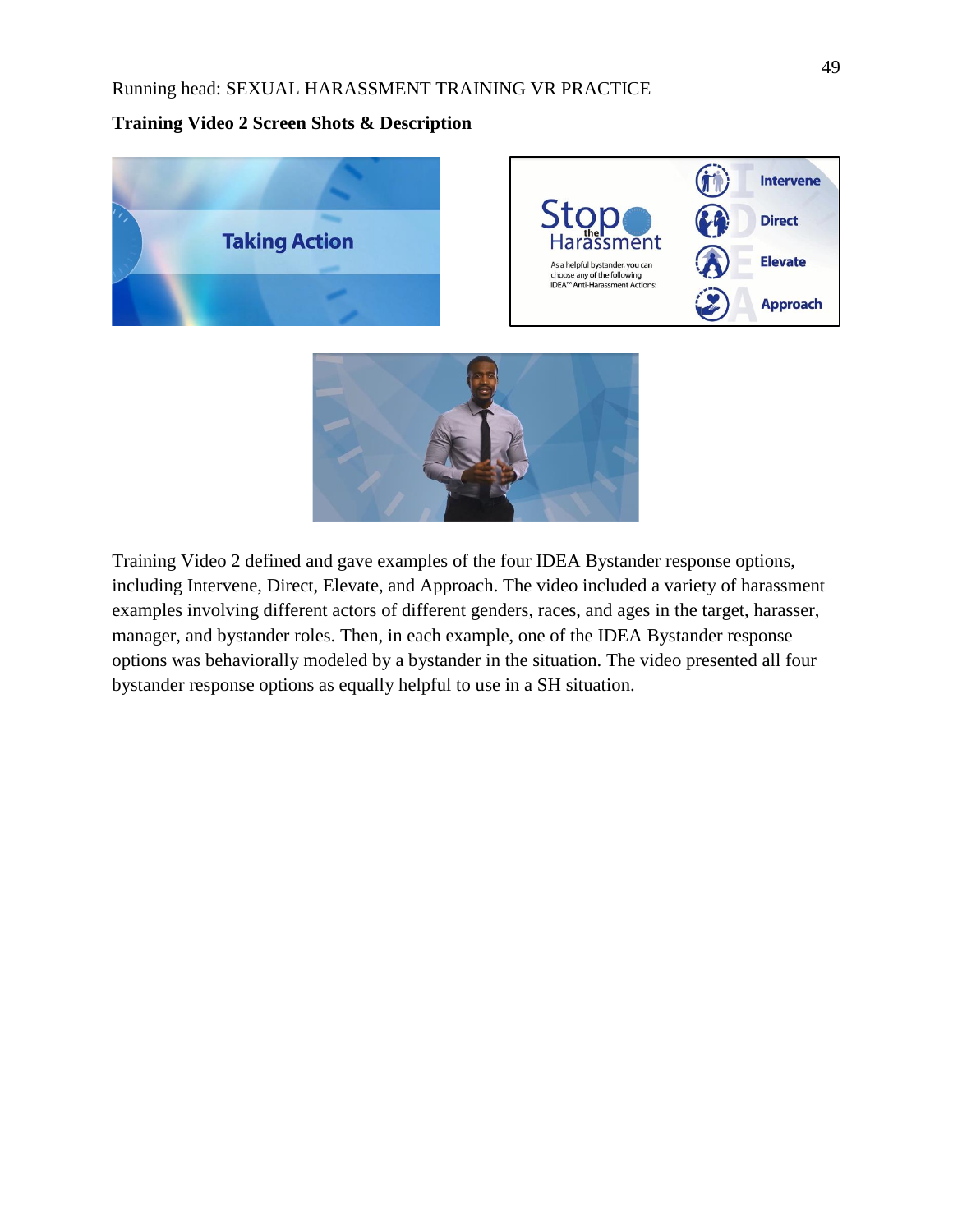## **Google Cardboard Set Up Video Screen Shots & Description**



The Google Cardboard Set Up Video instructed participants in the VR practice condition on how to download the required App onto their phone, how to insert their phone into the Google Cardboard, and how to use the head set to navigate the VR Practice Experience. This video also included screenshots of the VR practice experience to better orient participants once they began using the headset.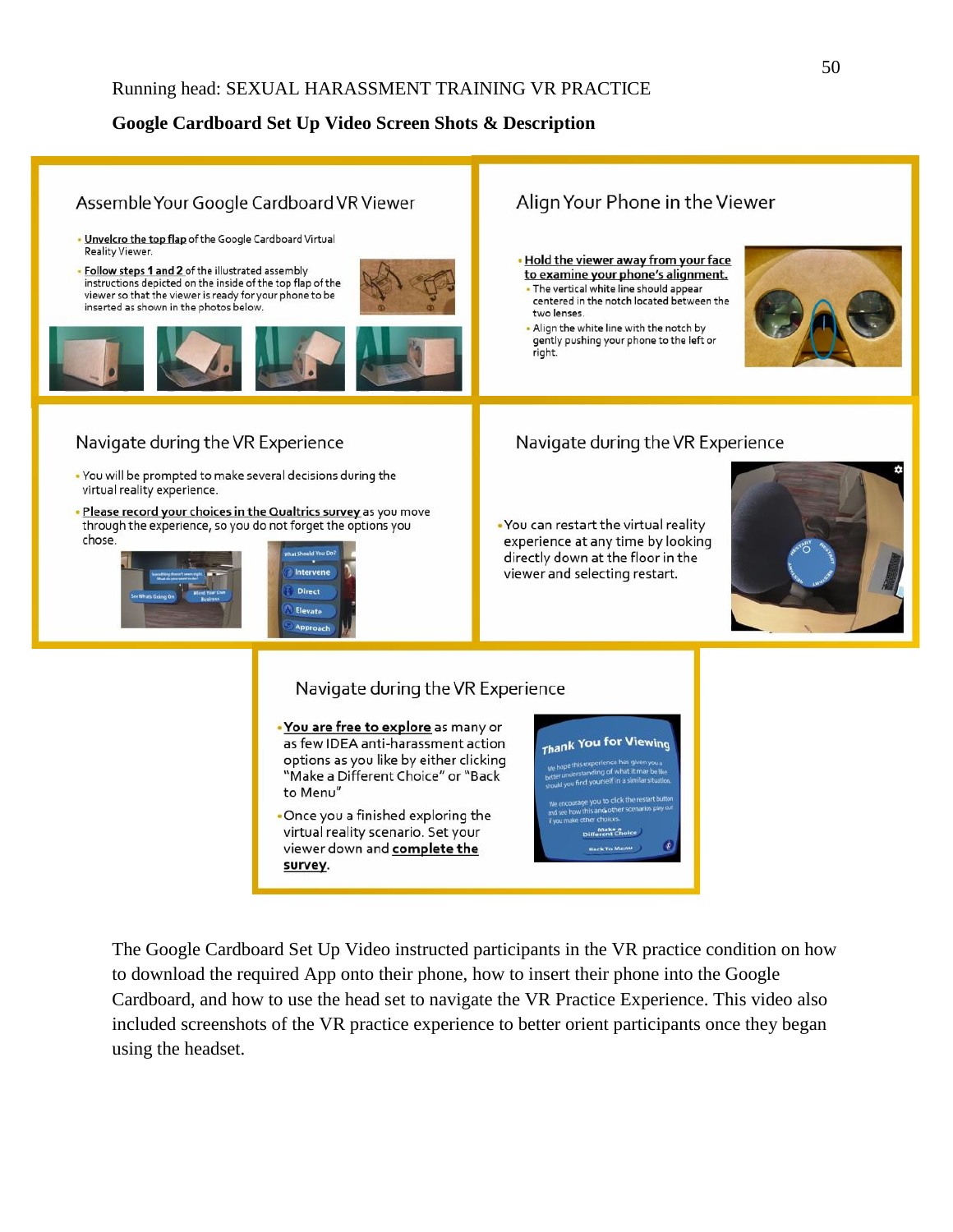#### **Practice Session Screen Shots & Description**



The practice session consisted of live action video examples of a SH incident. The incident depicted a white woman being leered at and photographed without consent by a white man in the coffee breakroom area of an office space. The dialog between the two characters implies that the behavior is part of a larger pattern of unwelcome sexualized behavior from man in the scene. After viewing the initial harassment scene, participants could choose to explore video examples of the IDEA bystander response options. Response options included: intervening to remove the target from the scene, directly telling the harasser to stop, elevating the issue to a manager (i.e., reporting), or approaching the target after the fact to offer support. After each initial response (except the elevate response), participants could also choose a follow-up response to either report or not report the harassment to a manager. Both the report and not report follow-up responses prompted an additional video to play.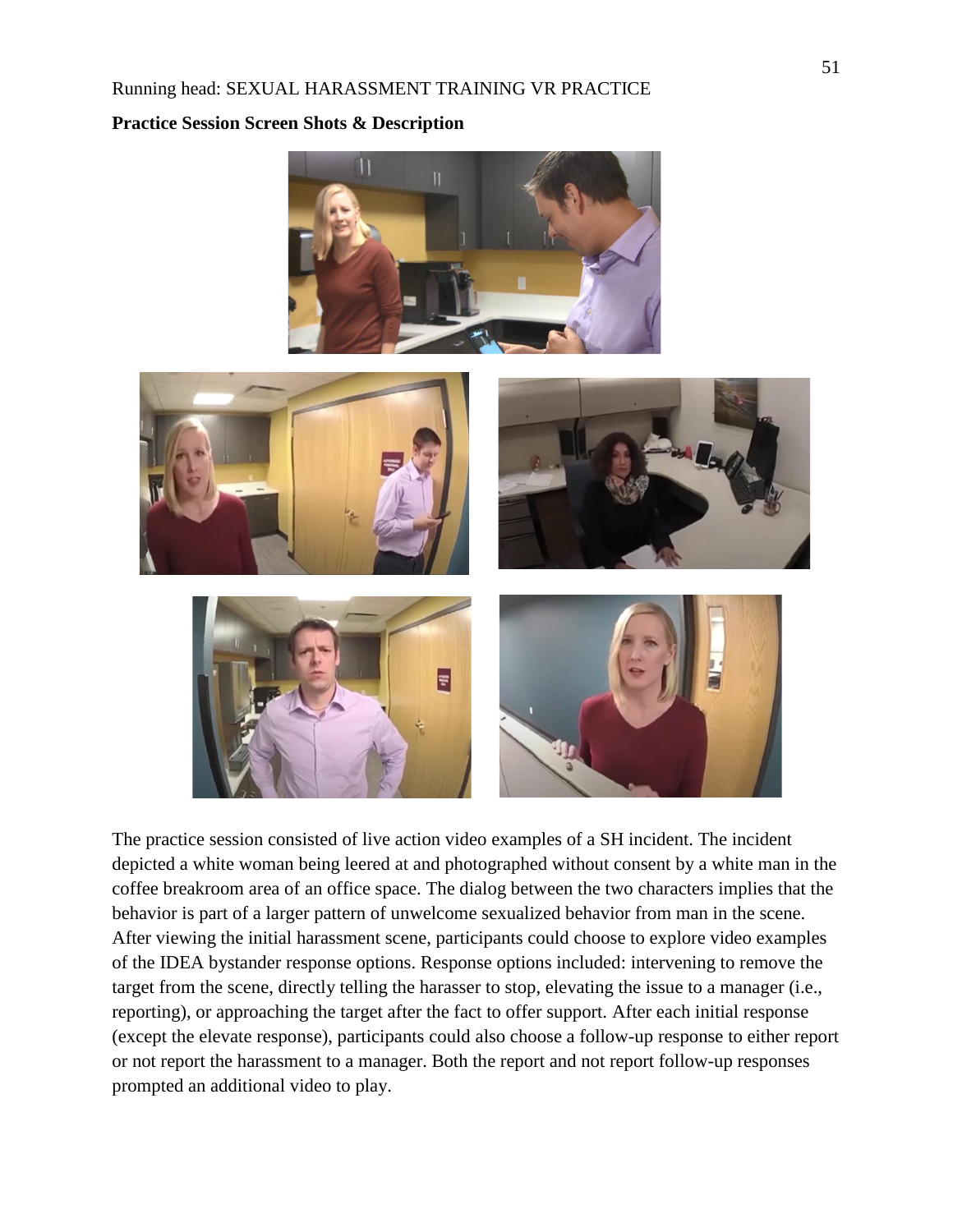**Screen Shots of Virtual Reality Interface**





# Thank You for Viewing

We hope this experience has given you a We hope this experience has given you a<br>better understanding of what it may be like<br>better understanding of what it may be like better understationity of the complete the studio.

We encourage you to click the restart button We encourage you to their theory we encourage you to their first if you make other choices.

Make a<br>Different Choice

**Back To Menu** 

 $\langle \rangle$ 

The virtual reality (VR) practice scenario was conducted through an app that participants downloaded onto their smart phones. Participants navigated the VR experience using the Google Cardboard headset (handheld, without a head strap). Participants were able to make choices within the practice session by using their gaze to move a cursor over blue buttons and then pressing the Google Cardboard's gray button (on top of the viewer) to make a selection.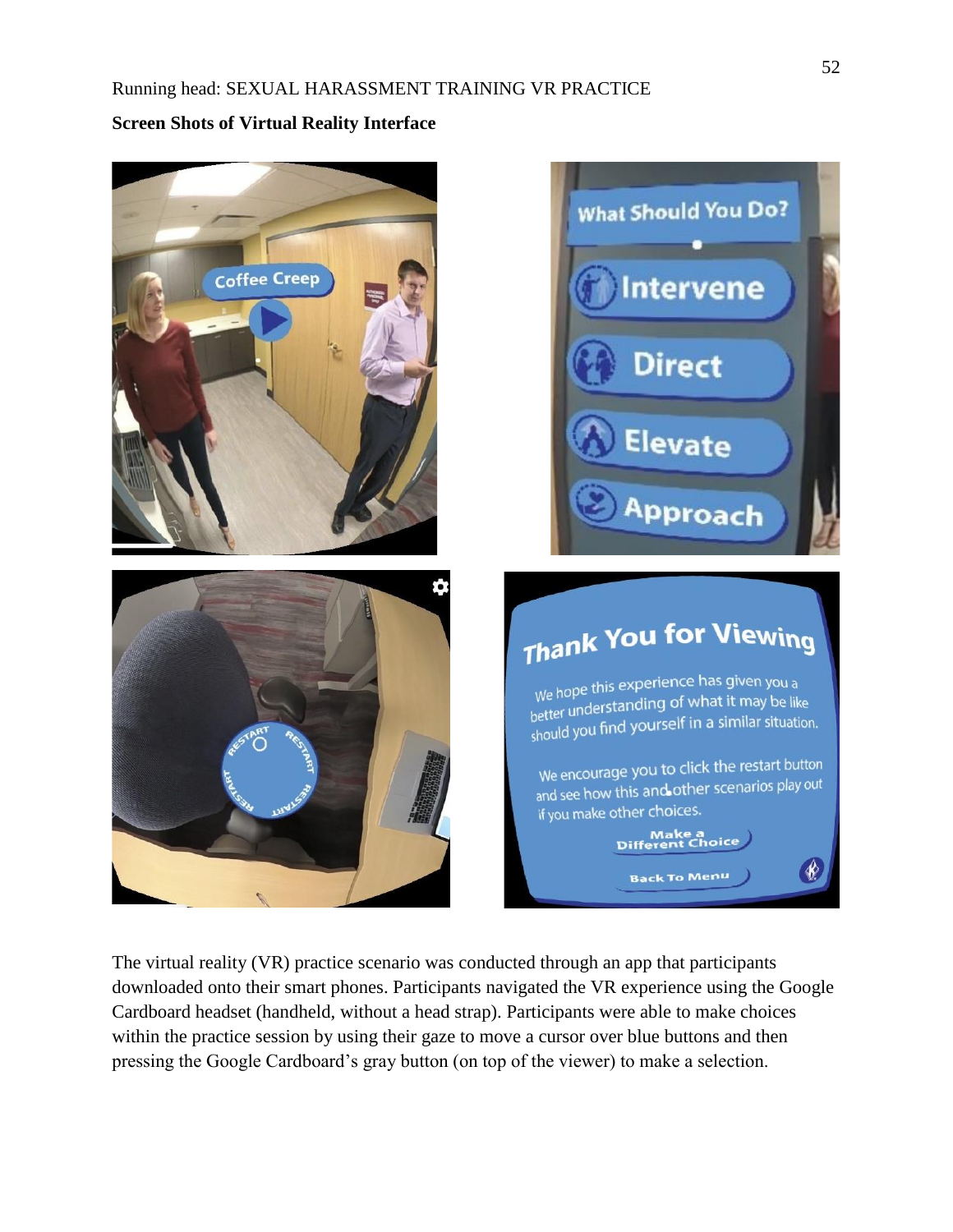## **APPENDIX B**

#### **Post-Hoc ANCOVA with Participation Duration & Physical Discomfort Covariates**

To explore alternative explanations for the surprising results related to practice quantity, whereby the VR condition was observed to have lower practice quantity, we ran a follow-up ANCOVA analysis for the practice quantity dependent variable, including participation duration and physical discomfort as covariates.

#### **Measures**

**Participation Duration.** Participation duration was measured using the time stamps for the start and end of Survey 2 (used during the lab study). Participants used the same survey to answer pre-training and post-training questions so these timestamps represent a fairly accurate measure of time spent in the lab portion of the study. To calculate duration, we subtracted participants' start time from their end time in minutes. We determined that participants took an average of 13.02 additional minutes (*SD = 7.96 minutes*) to complete the lab study in the VR condition compared to the 2D video condition. This difference was significant according to an independent samples t-Test with equal variances not assumed [*Levene's F = 9.803, p < .01; t = - 9.939, p < .001*]. The additional time spent in the VR condition can be attributed to the need to download the VR app onto a smart phone, to watch a 10-minute, instructional video about how to set up the Google cardboard, and to navigate the experience with gaze (See Appendix A).

**Physical Discomfort.** Physical discomfort was measured with one item at the very end of Part 5 of Survey 2 (How much general physical discomfort do you feel right now?) on a 4-point scale that ranged from  $1 =$  none at all to  $4 =$  a severe amount. It should be noted that all those who indicated they felt more than a slight amount of general physical discomfort (a two on the measurement scale) were removed from analysis  $(n = 1)$ . So, this measure accounts for the difference between those who felt no discomfort and those who felt slight discomfort.

#### **Results**

This follow-up analysis retained all previous data points from the original analysis ( $N =$ 100). See Table A1 for the covariate means and standard deviations.

Insert Table A1 about here.

When participation duration and physical discomfort were included as a covariates in a follow-up ANCOVA, our results still indicated that the experimental manipulation had a significant effect on practice quantity  $[F(1, 96) = 42.19, p < .001]$  with lower practice quantity being associated with the VR condition  $\bar{x} = 1.90$ ,  $SD = 1.57$  and greater practice quantity being associated with the 2D video condition  $\bar{x} = 3.36$ ,  $SD = 1.65$ . Physical discomfort was not significant in the model  $[F(1, 96) = .82, NS]$ . While participation duration did have a significant effect on practice quantity  $[F(1, 96) = 17.76, p < .001]$ , it's inclusion as a covariate had no effect on the significance or direction of our observed results from our original analysis. So, these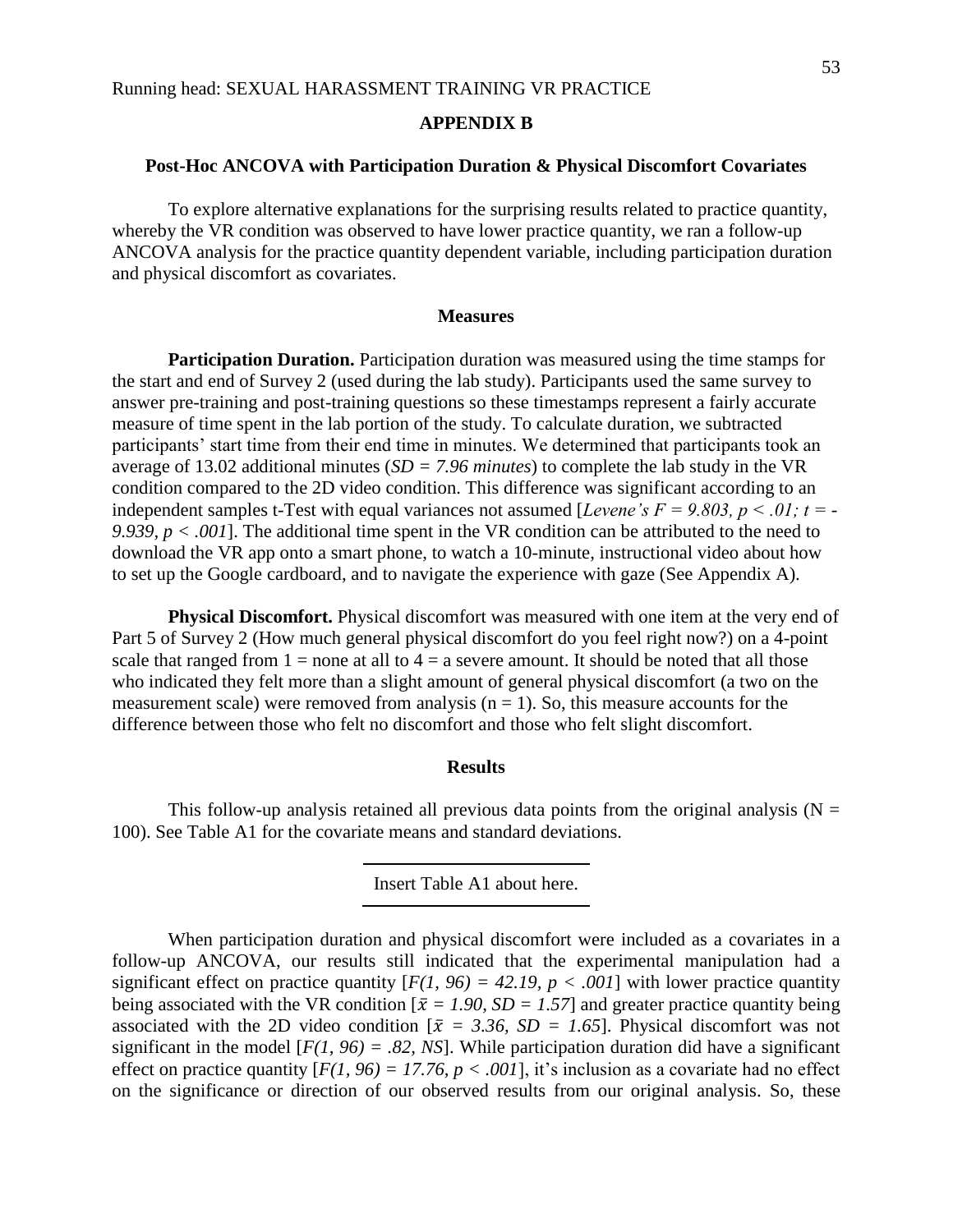alternative explanations do not sufficiently account for the decrease in practice quantity observed in the VR condition compared to the 2D video condition.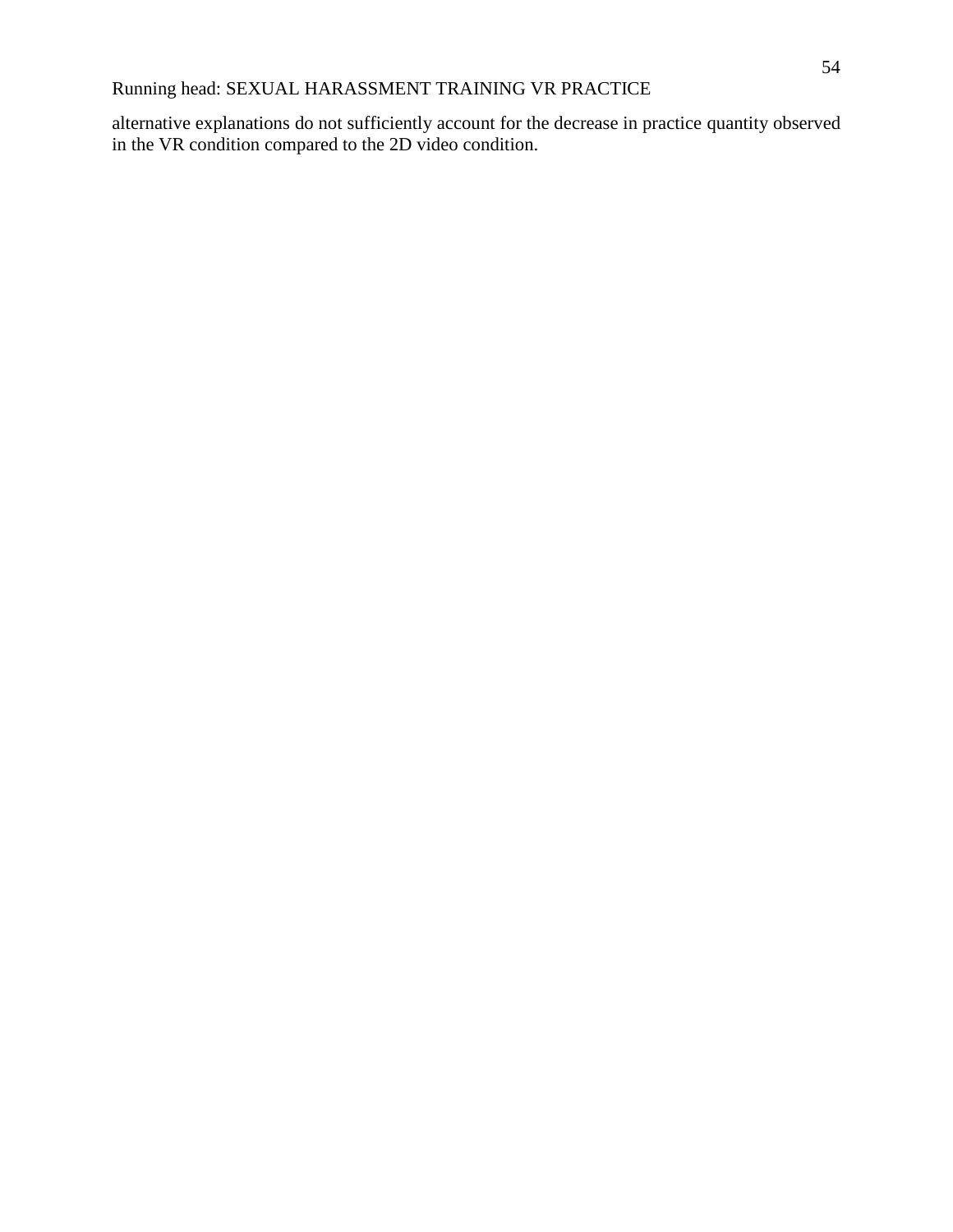#### **APPENDIX C**

#### **Post-Hoc MANCOVA Analysis with Individual Difference Covariates**

We included various covariates in a follow-up, post-hoc MANCOVA analysis to rule out alternative explanations and inform future research. In particular, we controlled for a variety of relevant demographics, perceptions, and previous experiences.

#### **Measures**

**Biological Sex.** Biological sex was self-reported by participants during Part 5 of Survey 2. Response options included male, female, and intersex. Zero participants self-identified as intersexed, so we dummy coded the variable  $(0 = male, 1 = female)$ .

**Organizational Role.** Given that our sample included both working adults and working business students, we measured organizational role at the university where we recruited our sample via self-report during Part 5 of Survey 2. We dummy coded participants' primary organizational roles ( $0 =$ employee,  $1 =$ student).

**Previous Experiences.** During Part 5 of Survey 2, we assessed three types of selfreported previous SH experiences, including past experience as a victim, as an accused harasser, and as a bystander. Each of these three variables were dummy coded  $(0 = no$  previous experience, 1 = previous experience). Self-reported previous exposure to SH training and selfreported previous use of a VR headset were dummy coded as well  $(0 = no$  previous experience, 1 = previous experience).

**Valence for Bystander Actions.** On Survey 1, we asked participants how important achieving a series of work-related outcomes were to them. These outcomes included a variety of workplace achievements such as improving job performance and earning a pay raise. Embedded within this list were the items, "Protect others from workplace sexual harassment" and "Effectively respond to workplace sexual harassment". We kept these two items as separate oneitem variables in the analysis. Responses were measured on a 5-point scale  $(1 = not at all$ important;  $5 =$  extremely important). It should also be noted that these items also serve as a proxy for social desirability since participants may be prone to reporting that these altruistic actions are more important to them than they actually are.

**VR Excitement.** During Survey 1, participants were asked how excited they would be to use various technologies, including a laptop, a smart phone, headphones, and a virtual reality headset. The first three technologies were included so as not to reveal the study manipulation before participants arrived at the lab, but only the item pertaining to excitement to use VR was included in the analysis. Responses were measured on a 5-point scale  $(1 = not excited at all; 5 =$ very excited).

## **Results**

Inclusion of biological sex, organizational role, previous experience as a target, an accused harasser, a bystander, with SH training, and with VR, valance for protecting others from